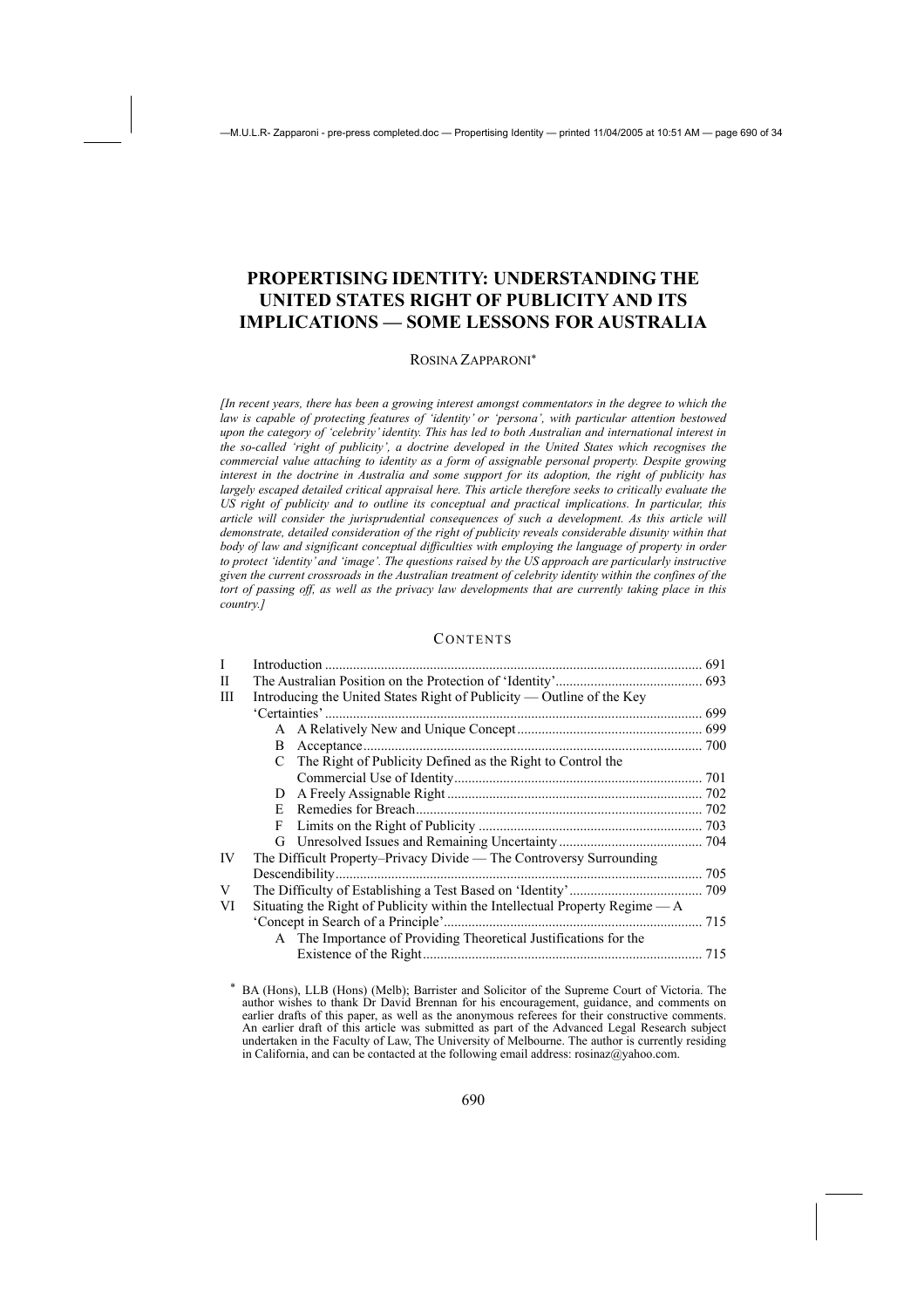|  | B Questioning the Treatment of the Right of Publicity as a 'Natural' |  |
|--|----------------------------------------------------------------------|--|
|  |                                                                      |  |
|  |                                                                      |  |
|  |                                                                      |  |
|  |                                                                      |  |
|  |                                                                      |  |
|  |                                                                      |  |

#### I INTRODUCTION

In recent years, there has been a growing interest amongst commentators in the degree to which the law is capable of protecting features of human 'identity' or 'persona' such as a person's name, likeness, voice, and image.1 In Australia, the advertising practice of 'character' or 'personality' merchandising — that is, use of the names or likenesses of well-known personalities or public figures in connection with the merchandising of goods and services<sup>2</sup> — has received substantial judicial and critical attention.<sup>3</sup> In addition, cultural critics have documented the ways in which notions of 'celebrity' and 'fame' occupy an increasingly important position in  $21<sup>st</sup>$  century culture, with a growing recognition of the *commercial value* attaching to celebrity identity.4

These developments have placed pressure on existing Australian legal doctrines to protect features of a celebrity's 'identity' or 'personality', as evidenced by a string of cases argued in the Federal Court in the 1980s and 1990s involving well-known Australian identities including Kieren Perkins and Paul Hogan.<sup>5</sup> This has led some commentators to look abroad to the United

- *Hogan v Pacific Dunlop Ltd* (1988) 12 IPR 225, 234–7 (Gummow J). 4 George Armstrong, Jr, 'The Reification of Celebrity: Persona as Property' (1991) 51 *Louisiana Law Review* 443, 444; Michael Madow, 'Private Ownership of Public Image: Popular Culture and Publicity Rights' (1993) 81 *California Law Review* 127, 147–67.
- 5 See, eg, *Pacific Dunlop Ltd v Hogan* (1989) 23 FCR 553; *Hogan v Koala Dundee Pty Ltd* (1988) 20 FCR 314; *Talmax Pty Ltd v Telstra Corporation Ltd* [1997] 2 Qd R 444. For a good overview

<sup>1</sup> See generally Michael Henry (ed), *International Privacy*, *Publicity and Personality Laws* (2001). As Barbara Singer notes, the parameters of the concepts of 'persona' and 'identity' are difficult to define. For the purposes of this discussion, however, the terms 'persona' and 'identity' will be used interchangeably, and a broad definition of 'persona' adopted — that is, 'persona' will refer to 'any unique aspect of the individual capable of appropriation by a third party': Barbara Singer, 'The Right of Publicity: Star Vehicle or Shooting Star?' (1991) 10 *Cardozo Arts and Entertainment Law Journal* 1, 2 fn 8. Often the terms 'persona' and 'personality' are used interchangeably in the literature in this area. This article will adopt a broad definition of 'personality' as referring to 'the physical, mental and social characteristics that publicly identify an individual or character': Robert Howell, 'The Common Law Appropriation of Personality Tort' (1986) 2 *Intellectual Property Journal* 149, 151 fn 4.

<sup>2</sup> Andrew Terry, 'The Unauthorised Use of Celebrity Photographs in Advertising' (1991) 65 *Australian Law Journal* 587, 587. See also Sam Ricketson, 'Character Merchandising in Australia: Its Benefits and Burdens' (1990) 1 *Intellectual Property Journal* 191, 191. Benjamin Katekar provides the following examples of character merchandising: 'Madonna T-shirts. Greg Norman indorsing Cobra golf clubs and Holden cars. Oscar the grouch plush dolls. T-shirts and calendars commemorating the beatification of Mary McKillop': Benjamin Katekar, 'Coping with Character Merchandising: Passing Off Unsurpassed' (1996) 7 *Australian Intellectual Property Journal* 178, 178.

<sup>&</sup>lt;sup>3</sup> See, eg, discussion of the practice in Ricketson, 'Character Merchandising', above n 2, 192; Owen Morgan, '"Mmmmm Beeeer": Character Merchandising in Australia and the *Duff Beer* Case' in Mathew Alderson (ed), *Passing Off — Personality Rights and Trade Practices Law* (1997) 22, 23–4 which also delineates the distinction between 'character' and 'personality' merchandising: at 25 fn 35. See judicial acknowledgement of the practice in, for example,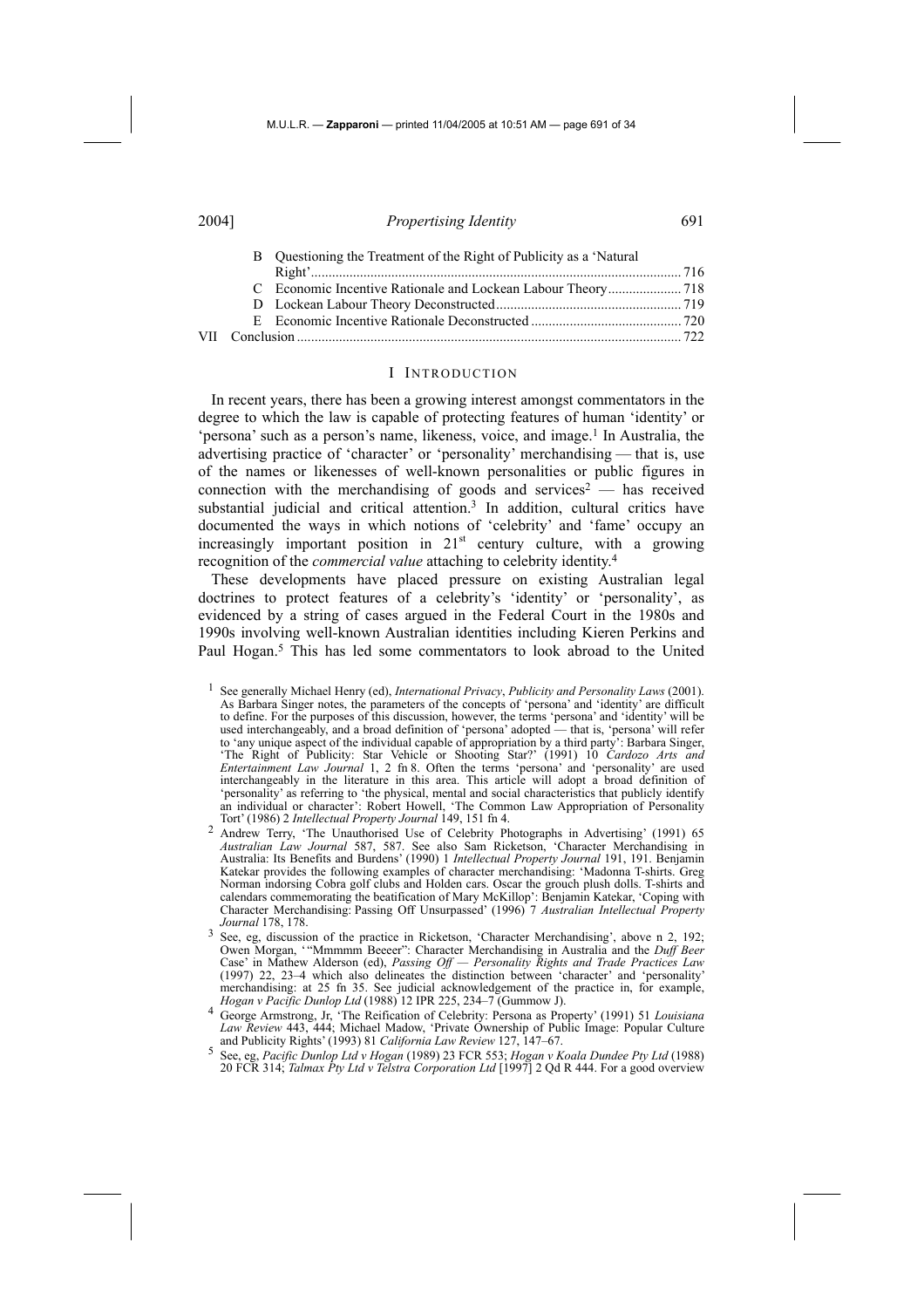States, in order to compare the current Australian position with US law.<sup>6</sup> Commonly, it is suggested that Australian law compares unfavourably with a recently developed branch of intellectual property law in the US referred to as the 'right of publicity'.7 This right recognises the commercial value attaching to identity as a form of assignable personal property.8 For example, in a 2001 article surveying the protection of celebrity identity under existing Australian law, the author refers to the 'relatively meagre' protection offered in Australia, contending that there is a '*need* for an Australian right of publicity'9 and that 'the right [of publicity] is consistent with the fundamental rationales underlying intellectual property law.'10 Another author suggests that '[t]he position … in the United States, is straightforward in relation to the common law right of publicity',<sup>11</sup> and argues in favour of the US and Canadian approaches.

Given this developing interest amongst Australian commentators, both in protecting celebrity identity and in the US treatment of publicity rights, $^{12}$  a need to fully understand the complexities attaching to the doctrine arises. Further, from a comparative viewpoint, the US position is of particular interest because it offers a unique conceptual approach that differs from the Australian treatment of celebrity identity under the tort of passing off.13 Indeed, when the 'right of

- 6 See, eg, Owen Morgan, '"Mmmmm Beeeer": Character Merchandising in Australia and the *Duff Beer Case*' (Pt 2) (1997) 10 *Australian Intellectual Property Law Bulletin* 23, 23; Mathew Alderson, 'Privacy and Publicity: Whose Life Is it Anyway?' (1996) 9 *Australian Intellectual Property Law Bulletin* 110, 110–11; Scott Ralston, 'Australian Celebrity Endorsements: The Need for an Australian Right of Publicity' (2001) 20(4) *Communications Law Bulletin* 9; David Moen, '"Lifestyles of the Rich and Famous": Personality Rights — A Canadian-American Perspective' (1995) 6 *Australian Intellectual Property Law Journal* 30; William van Caenegem, 'Different Approaches to the Protection of Celebrities against Unauthorised Use of Their Image in Advertising in Australia, the United States and the Federal Republic of Germany' (1990) 12 *European Intellectual Property Review* 452; John McMullan, 'Personality Rights in Australia' (1997) 8 *Australian Intellectual Property Journal* 86, 92–5; Hilary May Black, 'Corporations Law Goes into Bat for Bradman' (2000) 4 *Telemedia* 97, 98–9.
- 7 See, eg, McMullan, above n 6, 95; Ralston, above n 6, 10–11; Moen, above n 6, 30, 59. Cf Deirdre Gruzauskas, 'Performers' Rights: The Right of Personality and the Possibility of a Proprietary Right' (1995) 6 *Australian Intellectual Property Journal* 92, 115.
- 8 Susanne Bergmann, 'Publicity Rights in the United States and Germany: A Comparative Analysis' (1999) 19 *Loyola of Los Angeles Entertainment Law Journal* 479, 479.
- $\frac{9}{9}$  Ralston, above n 6, 9 (emphasis added).<br>10 Ibid 11.
- 11 McMullan, above n 6, 95.
- 12 See, eg, Black, 'Corporations Law Goes into Bat for Bradman', above n 6, 99, who states that '[g]iven the lack of comprehensive [protection] … under Australian law, there has been considerable academic and some judicial support for an American style "right of publicity" in Australia in recent years.' See also *Sony Music Australia Ltd v Tansing (t/a Apple House Music)* (1993) 27 IPR 649, where the appellant asserted, inter alia, a breach of a right of publicity. The court found it unnecessary to make findings on the issue and asserted that a US-style right of publicity 'has not been held to be part of the law of Australia at this stage of this country's development': at 653–4 (Lockhart J). However, the court also appears to leave the question of the future development of the law in this direction open, stating that '[i]n the appropriate case,
- courts will examine and decide that question': at 654 (Lockhart J).<br><sup>13</sup> The discussion of the right of publicity in this article accepts the view propounded by Robert Howell that a right of publicity is, in conceptual terms, a specific instance of a general tort of misappropriation. That is, the right of publicity adopts a 'misappropriation' or 'property style' approach (van Caenegem, 'Different Approaches', above n 6, 458) in the 'specific circumstance of personality rights': Howell, 'The Common Law Appropriation of Personality Tort', above n 1,

of the key decisions, see Susan Crennan, 'The Commercial Exploitation of Personality' (1995) 8 *Australian Intellectual Property Law Bulletin* 129, 135–7.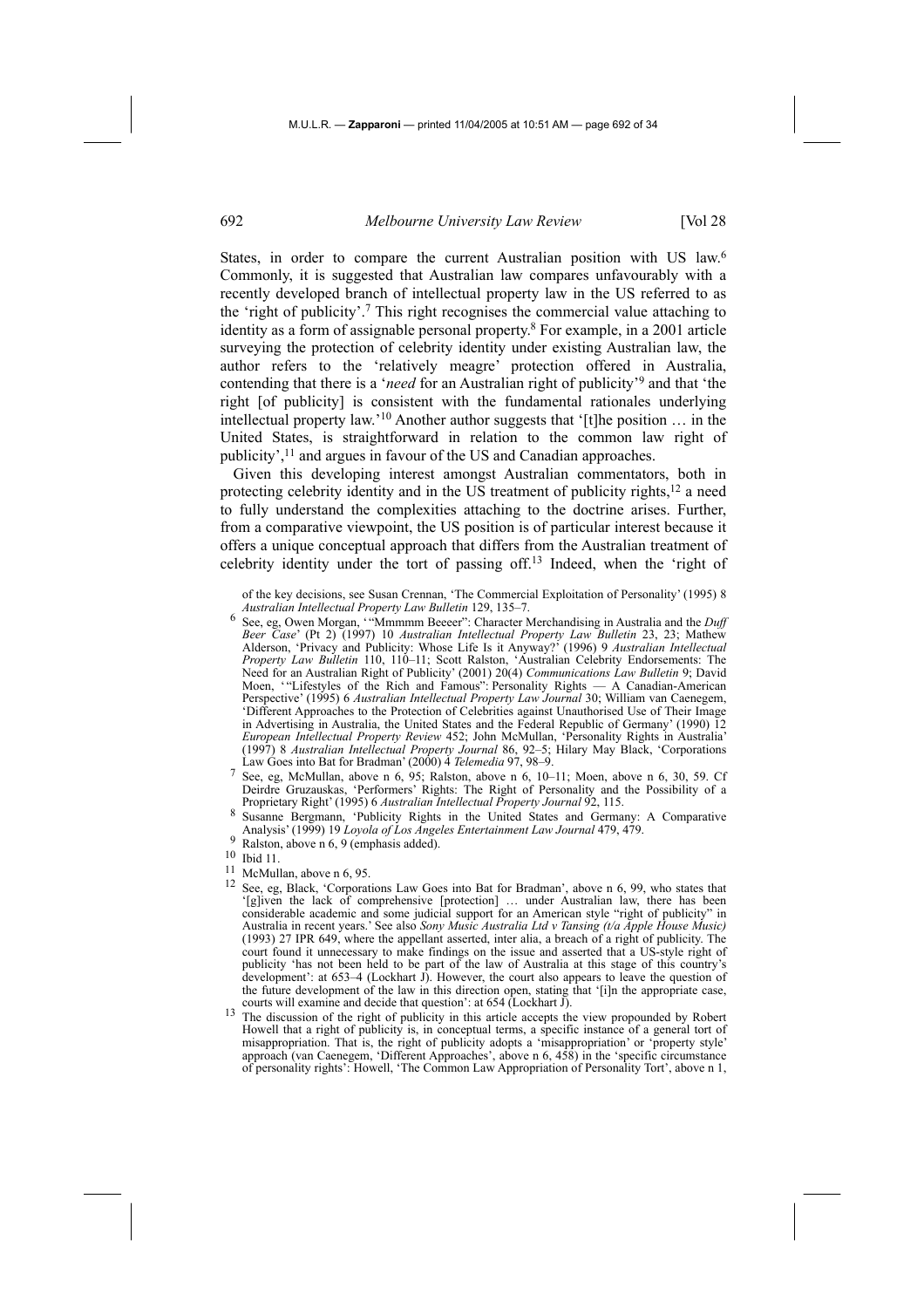publicity' is carefully examined, it becomes evident that the conceptual approach taken in the US has far-reaching implications for an Australian understanding of, and the future development of, the concept of 'property'.14 This article will therefore critically evaluate the US right of publicity, outlining some of its most apparent doctrinal difficulties.

A need for detailed consideration of the justifications for, and implications of, importing this US doctrine into Australian law is evident when one considers the so-called 'dangers' associated with the phenomenon of 'transplantation' of one legal doctrine into another, foreign system.15 As comparative law scholars have recognised for some time, there is a distinct possibility of 'rejection' when wholesale adoption of a foreign legal doctrine takes place.<sup>16</sup> This suggests that comparative analysis requires a thorough understanding of the foreign doctrine in question, as well as the unique cultural and social framework in which the law operates.17 F Jay Dougherty points to this in a symposium surveying the international treatment of publicity rights when noting that:

With the increasing incorporation of intellectual property into the domain of world trade, a true 'international law' concerning the right of publicity is likely. [However, if] there is going to be 'harmonization' of this right, scholars and legislators should have an understanding of *what* is to be harmonized.18

Thus, this article seeks to further the Australian understanding of the US right of publicity and illuminate some of the complexities associated with protecting celebrity identity in this way. Following a brief survey of the Australian position on the protection of celebrity identity, this article will detail the origin of the US right and its essential features. An emphasis is placed on the conceptual difficulties surrounding the development of the right of publicity, and the challenges that a proprietary right in identity poses to established understandings of intellectual property law.

#### II THE AUSTRALIAN POSITION ON THE PROTECTION OF 'IDENTITY'

Australian law, following the traditional United Kingdom approach, does not currently embrace a discrete legal category known as a 'right of publicity'.19 As a

161 (emphasis omitted). See also Andrew McGee, Sarah Gale and Gary Scanlan, 'Character Merchandising: Aspects of Legal Protection' (2001) 21 *Legal Studies* 226, 240, 240 fn 89. Broadly, then, the right of publicity is based on misappropriation — that is a 'taking' of property belonging to the plaintiff. In contrast, the passing off action is founded upon misrepresentation and depends upon public deception and confusion: Howell, 'The Common Law Appropriation of Personality Tort', above n 1, 153–4. For further discussion of the conceptual consequences of such a model, see below n 41 and accompanying text.

- such a model, see below n 41 and accompanying text. 14 Van Caenegem, 'Different Approaches', above n 6, 455.<br>
<sup>15</sup> F Isy Dougherty, 'Expanyord: The Bight of Bublicity.
- 15 F Jay Dougherty, 'Foreword: The Right of Publicity Towards a Comparative and International
- Perspective' (1998) 18 *Loyola of Los Angeles Entertainment Law Journal* 421, 422–3. 16 See Otto Kahn-Freund, 'On Uses and Misuses of Comparative Law' (1974) 37 *Modern Law*
- *Review* 1, 1–6, 27.
- 17 Dougherty, above n 15, 422. See Martin Vranken, *Fundamentals of European Civil Law and IMPact of the European Community* (1997) ch 1.<br>
<sup>18</sup> Dougherty, above n 15, 422 (emphasis added) (citations omitted).<br>
<sup>19</sup> See Lynne Weathered, 'Trade Marking Celebrity Image: The Impact of Distinctiveness and Use
- 
- as a Trade Mark' (2000) 12 *Bond Law Review* 161, 164. But note that in England there has been a recent 'process of judicial re-examination' of the action for breach of confidence and the extent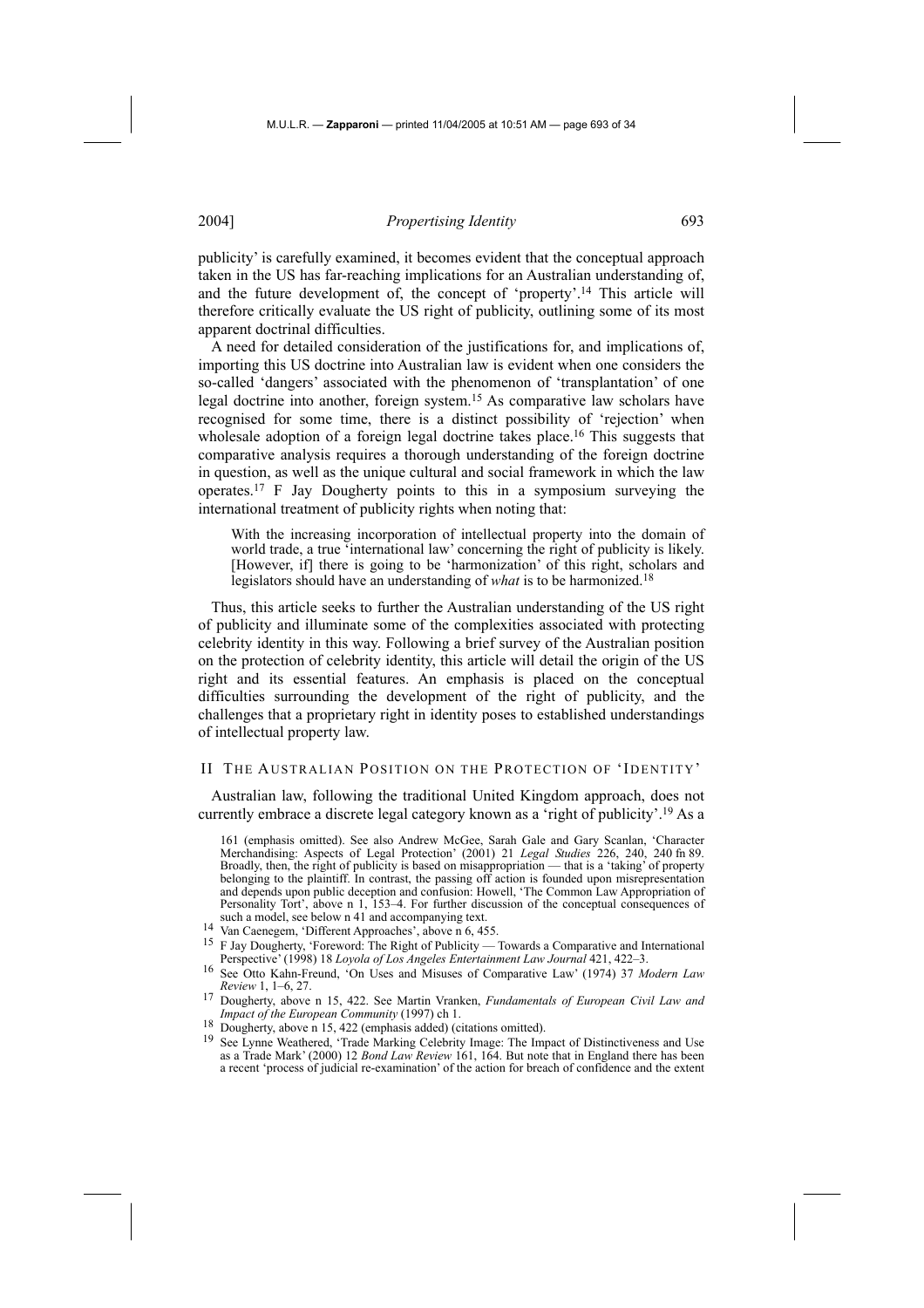result, there is no comprehensive protection of the commercial value attaching to features of celebrity identity such as name, likeness and image.20 This is despite calls for the statutory development of such a right, $21$  and the recent development of a broad-ranging doctrine protecting against 'appropriation of personality' in another Commonwealth country, Canada.22 Nor does Australia have a developed body of law protecting the 'personality rights' of individuals on the basis of privacy concerns.23 Thus, a celebrity seeking to prevent or be compensated for

to which it can be adapted so as to protect personal privacy: David Lindsay, 'Playing Possum? Privacy, Freedom of Speech and the Media following *ABC v Lenah Game Meats Pty Ltd* -II: The Future of Australian Privacy and Free Speech Law, and the Implications for the Media' (2002) 7 *Media & Arts Law Review* 161, 164. An example of a case where breach of confidence was successfully used to protect privacy interests is *Douglas v Hello! Ltd [No 3]* [2003] 3 All ER 996. In that case, Michael Douglas and Catherine Zeta-Jones successfully sued a celebrity magazine for, amongst other things, breach of confidence, when it published unauthorised photographs of the wedding between the celebrity couple. The couple had already entered an agreement with a rival magazine, *OK! Magazine*, granting it exclusive rights to publish the wedding photographs. In his decision of 7 November 2003, Lindsay J awarded the claimants £1 047 756 in damages, with £14 600 going to the Douglases and £1 033 156 going to *OK! Magazine*: *Douglas v Hello! Ltd* [2004] EMLR 2, 36. Most interesting for the purposes of this article is the fact that the decision essentially utilises the breach of confidence action to compensate for the *unauthorised* use of celebrity image, and recognises the *publicity value* attaching to those identities. Although a more considered treatment of developments in the area of breach of confidence in Australia and the UK is beyond the scope of the current article, see generally Lindsay's discussion, referred to above, for an excellent discussion of the difficulties associated with expanding the breach of confidence action; Megan Richardson, 'The Private Life after *Douglas v Hello!*' [2003] *Singapore Journal of Legal Studies* 311, for an excellent account of the historical development of the law of confidence (and privacy), as well as an overview of the complex litigation and numerous proceedings between the parties; Simon Smith, *Image*,

- *Persona and the Law: Special Report* (2001) 85. 20 McMullan, above n 6, 86; Cameron Harvey, 'The Medium Is the Message' (1996) 1 *Media & Arts Law Review* 182, 183.
- 21 See, eg, Law Reform Commission, *Unfair Publication: Defamation and Privacy*, Report No 11 (1979) 133–4. See generally Black, 'Corporations Law Goes into Bat for Bradman', above n 6.
- 22 For an excellent discussion of developments in Canada, see Eric Reiter, 'Personality and Patrimony: Comparative Perspectives on the Right to One's Image' (2002) 76 *Tulane Law Review* 673. See also Robert Howell, 'Personality Rights: A Canadian Perspective: Some Comparisons with Australia' (1990) 1 *Intellectual Property Journal* 212; Louise Potvin, Robert Howell and Tom McMahon, 'Canada' in Michael Henry (ed), *International Privacy*, *Publicity*
- <sup>23</sup> Harvey, above n 20, 183–4; McMullan, above n 6, 86. This is in contrast with the approach in a number of civil law jurisdictions: see Henry, above n 1. The concept of 'personality rights' in the civil law has a long history: see generally Reiter, above n 22. See Bergmann, above n 8, 480 for a discussion of a 'general right of personality' in Germany. Note, however, that the recent case of *Australian Broadcasting Corporation v Lenah Game Meats* (2001) 208 CLR 199 ('*Lenah Game Meats'*), has, to a degree, re-opened the debate over the protection of individual privacy interests at common law, thought to have been long settled by the decision in *Victoria Park Racing and Recreation Grounds Co Ltd v Taylor* (1937) 58 CLR 479 ('*Victoria Park*'). In *Lenah Game Meats* (2001) 208 CLR 199, Gaudron, Gummow, Hayne and Callinan JJ expressed the view that *Victoria Park* does not necessarily preclude the development of a tort of unjustified invasion of privacy: at 248 (Gummow and Hayne JJ), 231 (Gaudron J agreeing), 320–4 (Callinan J). Interestingly, Callinan J, reflecting on the decision in *Victoria Park*, states that: 'It may be that the time is approaching … for the recognition of a form of property *in a spectacle*. There is no reason why the law should not, as they emerge, or their *value becomes evident*, recognise new forms of property': at 321 (emphasis added). See also the case of *Grosse v Purvis* [2003] Aust Torts Reports ¶81-706, 64 184, 64 187, where the District Court of Queensland granted the plaintiff damages for breach of privacy, with Skoien J stating:
	- in my view within the individual judgments [of the *Lenah Game Meats* decision] certain critical propositions can be identified with sufficient clarity to found the existence of a common law cause of action for invasion of privacy. … It is a bold step to take … [b]ut I see it as a logical and desirable step.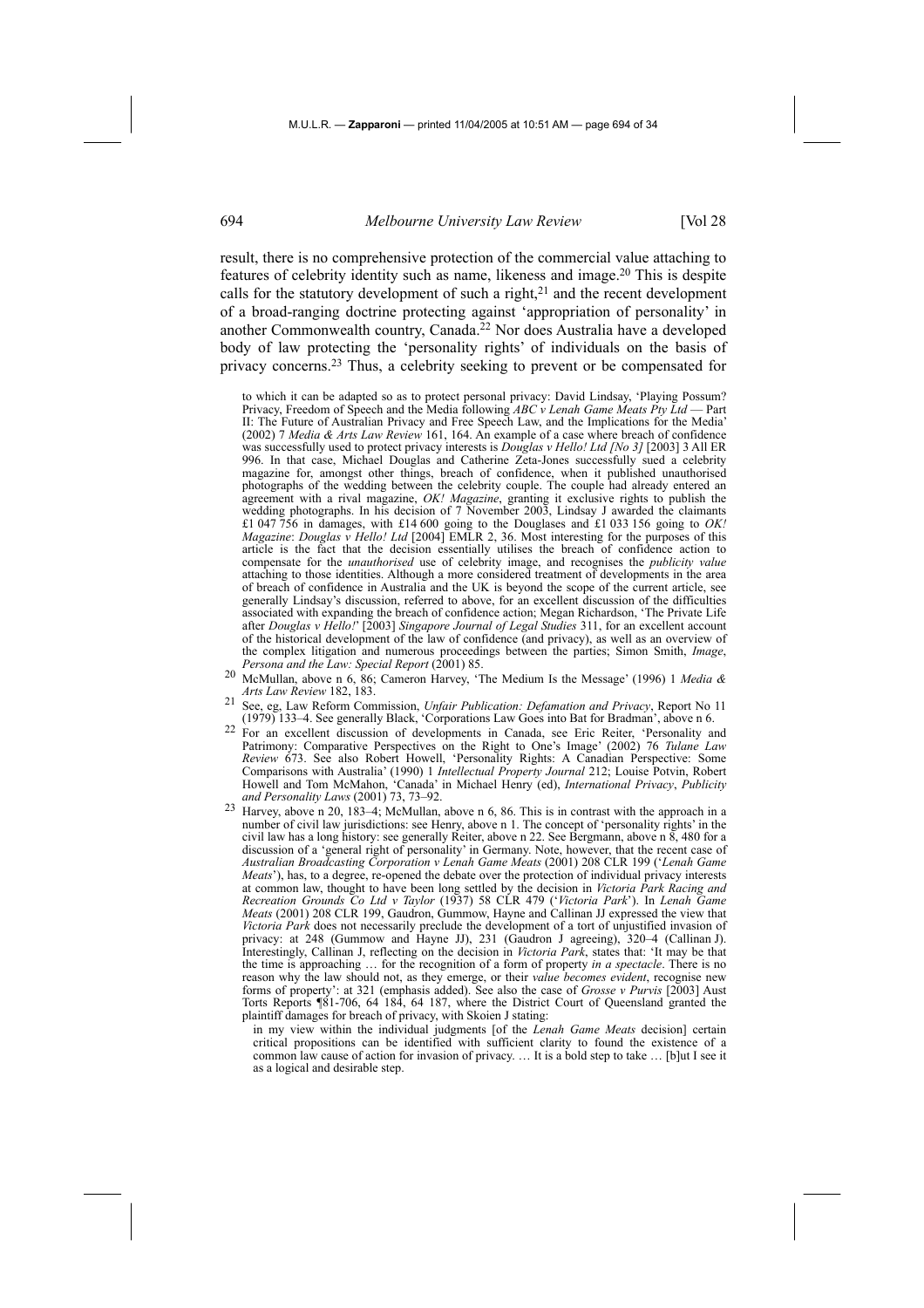the use, without consent, of his or her identity in an advertising or merchandising context, must seek to fit his or her claim within one of the common law or statutory intellectual property regimes such as trade mark,<sup>24</sup> copyright and design law, trade practices legislation,<sup>25</sup> and common law passing off.<sup>26</sup> Whilst some protection may be offered to celebrity identity through these regimes,<sup>27</sup> this protection is necessarily limited, being 'incidental, in the sense that it is a byproduct of the protection of some other subject-matter.'28

However, recent developments in the area of trade practices law, and a considerable expansion of the tort of passing of  $f<sup>29</sup>$  have led to a number of

- <sup>24</sup> For a consideration of the ability of trade mark law to protect celebrity personality as a result of changes to the *Trade Marks Act 1995* (Cth), see Hilary May Black, 'The Role of Trade Mark changes to the *Trade Marks Act 1995* (Cth), see Hilary May Black, 'The Role of Trade Mark Law' (2002) 7 *Media & Arts Law Review* 101; Weathered, above n 19.
- 25 Section 52 of the *Trade Practices Act 1974* (Cth) ('*TPA*') prohibits a corporation, in trade or commerce, from engaging in misleading or deceptive conduct, or conduct likely to mislead or deceive. For a good example of the ability of s 52 of the *TPA* to accommodate celebrity claims, see *Talmax Pty Ltd v Telstra Corporation Ltd* [1997] 2 Qd R 444. This case involved the use of a photograph of well-known sporting personality, Kieren Perkins, in association with a Telstra advertisement. The Full Federal Court granted a remedy which in part sought to compensate for the fact that the unauthorised publication 'diminished [Perkins'] opportunity to exploit his name, image and reputation': at 451. Section 53 of the *TPA* is also of relevance to character merchandising. Section 53 concerns the supply or promotion of goods or services by a corporation with the representation that the corporation, or the goods or services, have sponsorship or approval that they do not in fact have. For a consideration of the application (and limitations) of s 53 to character merchandising, see S G Corones, 'Basking in Reflected Glory: Recent Character Merchandising Cases' (1990) 18 *Australian Business Law Review* 5, 23–4; Ricketson, 'Character Merchandising', above n 2, 197–8; Mathew Alderson, 'Privacy and Publicity — Whose Life Is it Anyway?' in Mathew Alderson (ed), *Passing Off — Personality*
- *Rights and Trade Practices Law* (1997) 4, 7. 26 Robert Todd and Ian Smith, 'Australia' in Michael Henry (ed), *International Privacy*, *Publicity and Personality Laws* (2001) 19, 22, 33; Ralston, above n 6, 9. For a more detailed discussion of the extent to which such regimes protect aspects of a person's identity, see Howell, 'Personality Rights', above n 22, 215–30; Katekar, above n 2, 178, 184–96; Ricketson, 'Character Merchandising', above n 2, 192–203; Jill McKeough, 'Character Merchandising: Legal Protection in Today's Marketplace' (1984) 7 *University of New South Wales Law Journal* 97; Andrew Terry, 'Proprietary Rights in Character Merchandising Marks' (1990) 18 *Australian Business Law Review* 229; Tim Frazer, 'Appropriation of Personality — A New Tort?' (1983) 99 *Law Quarterly Review* 281. Other relevant causes of action include breach of confidence and defamation. See above n 19 for a discussion of recent developments in relation to breach of confidence. Although defamation law has been applied successfully in the context of false endorsement actions, it is limited by the difficulty of establishing that commercial misappropriation is defamatory in the relevant sense: Samuel Murumba, *Commercial Exploitation of Personality* (1986) 75–80; Jill McKeough, 'Character Merchandising: Legal Protection in Today's Marketplace' (1984) 7 *University of New South Wales Law Journal* 97, 110; Howell, 'Personality Rights', above n 22, 230; the discussions in Todd and Smith, and Frazer, above.
- See especially the developing jurisprudence in relation to trade marking famous celebrity identity: Black, 'The Role of Trade Mark Law', above n 24; Weathered, above n 19. See also the recent developments in relation to the action for breach of confidence in the UK, discussed in above n 19. For an excellent discussion of the policy considerations associated with an expanded breach of confidence action in Australia, see Lindsay, above n 19. For an interesting discussion of the potential protection of a celebrity's name offered by amendments to statutory corporations law, see Black, 'Corporations Law Goes into Bat for Bradman', above n 6.<br>
<sup>28</sup> Ricketson, 'Character Merchandising', above n 2, 192.
- 
- <sup>29</sup> Note that for the purposes of this discussion s 52 of the *TPA* will be considered together with the passing off action. Although conceptually distinct, the two actions have been described as 'coextensive' and displaying 'considerable overlap' in the character merchandising context: Andrew Terry, 'Exploiting Celebrity: Character Merchandising and Unfair Trading' (1989) 12 *University of New South Wales Law Journal* 204, 209–12; Katekar, above n 2, 187; *Hutchence v South Sea Bubble Co Pty Ltd* (1986) 64 ALR 330, 339 (Wilcox J); Corones,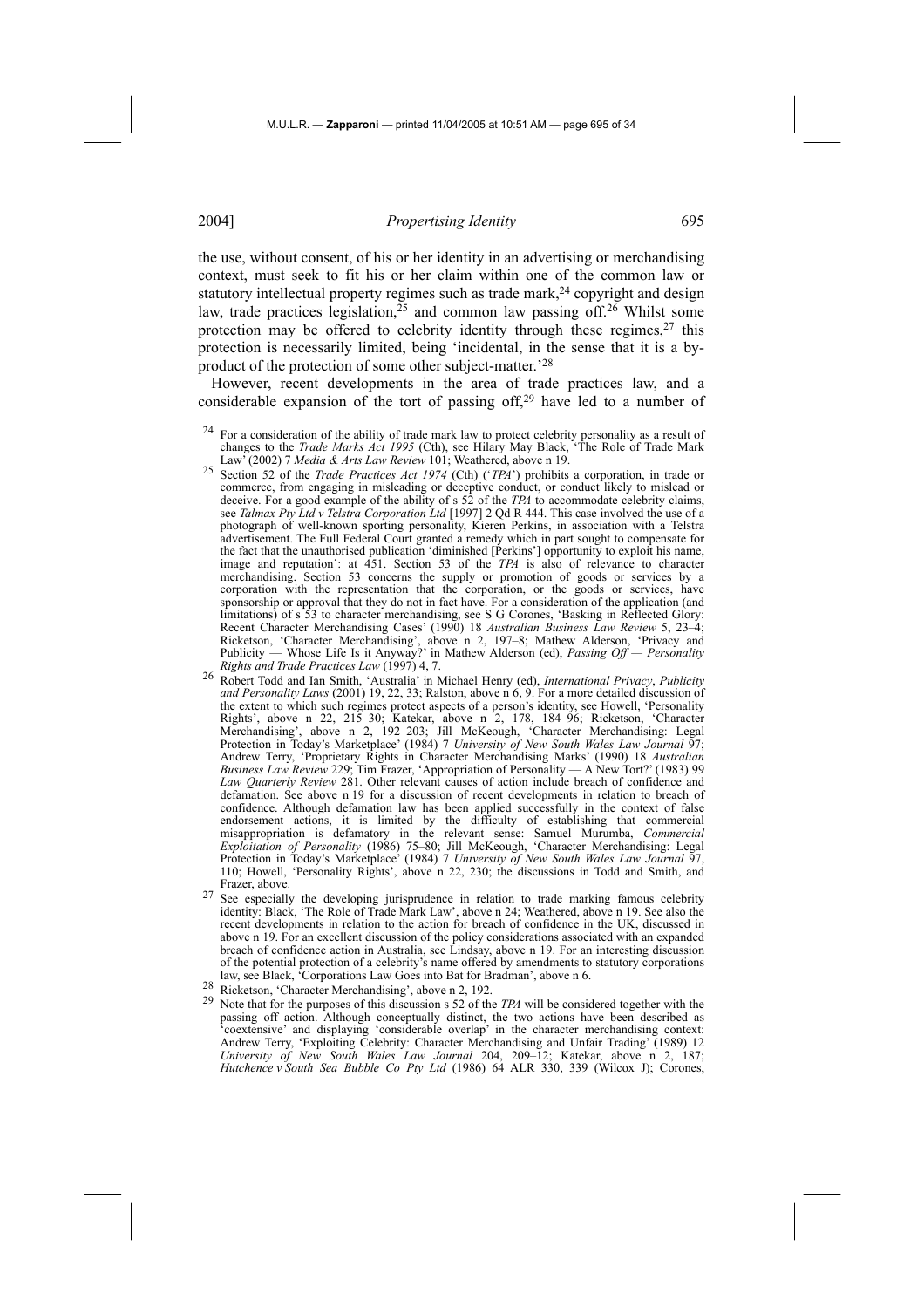decisions — known as the 'character merchandising' cases — which have accommodated claims by celebrities to prevent the unauthorised use of their image or name for commercial gain.30 The tort of passing off was traditionally formulated to protect a trader's 'goodwill' or 'reputation'31 by preventing one trader from representing their goods or services as the goods or services of another.32 It has expanded considerably following relaxation of the 'common field of activity' doctrine in *Radio Corporation Pty Ltd v Henderson*. 33 In this expanded form,34 the modern tort is said to protect 'promotional goodwill', that is, 'the ability to *recommend* or *promote* … goods and services — or merchandising rights'.35 In short, passing off may be established where a celebrity's image or name is used on a defendant's goods or services so as to deceive consumers that there is a 'business connection' between the celebrity and the defendant.36 Thus, the action requires the plaintiff to establish a *misrepresentation* which creates a false belief in the minds of consumers that the

above n 25, 5. For a detailed discussion of the relationship between s 52 and passing off, see Judy Gardiner, '"It's None of Your Business!": Section 52 and the Tort of Passing Off' (1996) 4 *Trade Practices Law Journal* 60.

- 30 See, eg, *Radio Corporation Pty Ltd v Henderson* [1960] NSWR 279; *Pacific Dunlop Ltd v Hogan* (1989) 23 FCR 553; *Hogan v Koala Dundee Pty Ltd* (1988) 20 FCR 314; *Talmax Pty Ltd v Telstra Corporation Ltd* [1997] 2 Qd R 444. Cf the more conservative approaches adopted in *Honey v Australian Airlines Ltd* (1989) 14 IPR 264 (Northrop J); aff'd (1990) 18 IPR 185 (Full Court of the Federal Court) and *Newton-John v Scholl-Plough (Australia) Ltd* (1986) 11 FCR 233. Other cases where 'celebrities' have sought to engage passing off include: *Wickham v Associated Pool Builders Pty Ltd* (1988) 12 IPR 567; *Shoshana Pty Ltd v 10th Cantanae Pty Ltd* (1987) 18 FCR 285 (Burchett J); (1987) 79 ALR 299 (Full Court of the Federal Court); *Hutchence v South Sea Bubble Co Pty Ltd* (1986) 6 IPR 473. Federal Court); *Hutchence v South Sea Bubble Co Pty Ltd* (1986) 6 IPR 473.<br><sup>31</sup> Note that the nature of the interest protected by passing off has historically been an area of
- uncertainty: see further Staniforth Ricketson, *The Law of Intellectual Property* (1984) 535–6. Indeed, the action itself has been described as 'amorphous' in nature: William van Caenegem, *Intellectual Property* (2001) 206. Broadly, proprietary protection is bestowed on the goodwill or reputation a trader has built up in relation to a mark, name or get-up and so does *not* protect the name or mark *itself*: Ricketson, above, at 534; Law Book Company, *Laws of Australia*, vol 23 (at 24 October 2004) Intellectual Property, '23.7 Passing Off & Related Torts' [1].
- See *Reddaway v Banham* [1896] AC 199, 204 (Halsbury LC); Larissa Hintz, 'Is the Beer Really Better, Drunk by Your Idol? The *Duff Beer* Case' (1997) 19 *Sydney Law Review* 114.
- 33 [1960] NSWR 279; Terry, 'Exploiting Celebrity', above n 29, 215–16. In contrast, English courts have traditionally taken a very conservative approach to the common field of activity requirement: W R Cornish, *Intellectual Property: Patents*, *Copyright*, *Trade Marks and Allied Rights* (4<sup>th</sup> ed, 1999) 640–3. However, the case of *Irvine v Talksport Ltd* [2002] 2 All ER 414 could signal a significant expansion of the traditional boundaries of passing off in that jurisdiction. It has been described as follows:

The case … acknowledges, arguably for the first time in English law, that a false representation by a trader that its product or service is endorsed by an individual may give rise to a cause of action in passing off. As the judge … noted, this is an important point of principle, as it recognises that in some circumstances the tort of passing off *may give one an enforceable right in one's own name and image*.

Alexander Learmonth, 'Eddie, Are You Okay? Product Endorsement and Passing Off' [2002] Intellectual Property Ouarterly 306, 306 (emphasis added).

- <sup>34</sup> For a discussion of the 'classic' and 'extended' forms of passing off and the interests protected by these forms, see Corones, above n 25, 6–8; Murumba, above n 26, 65; Harvey, above n 20, 186.
- 35 Murumba, above n 26, 65 (emphasis in original). Such an approach therefore does not protect indicia of identity directly as property: Harvey, above n 20, 183. Contrast this with the *implications* of an approach based on misappropriation: see below n 41 and accompanying text.<br><sup>36</sup> Law Book Company, above n 31, [15].
-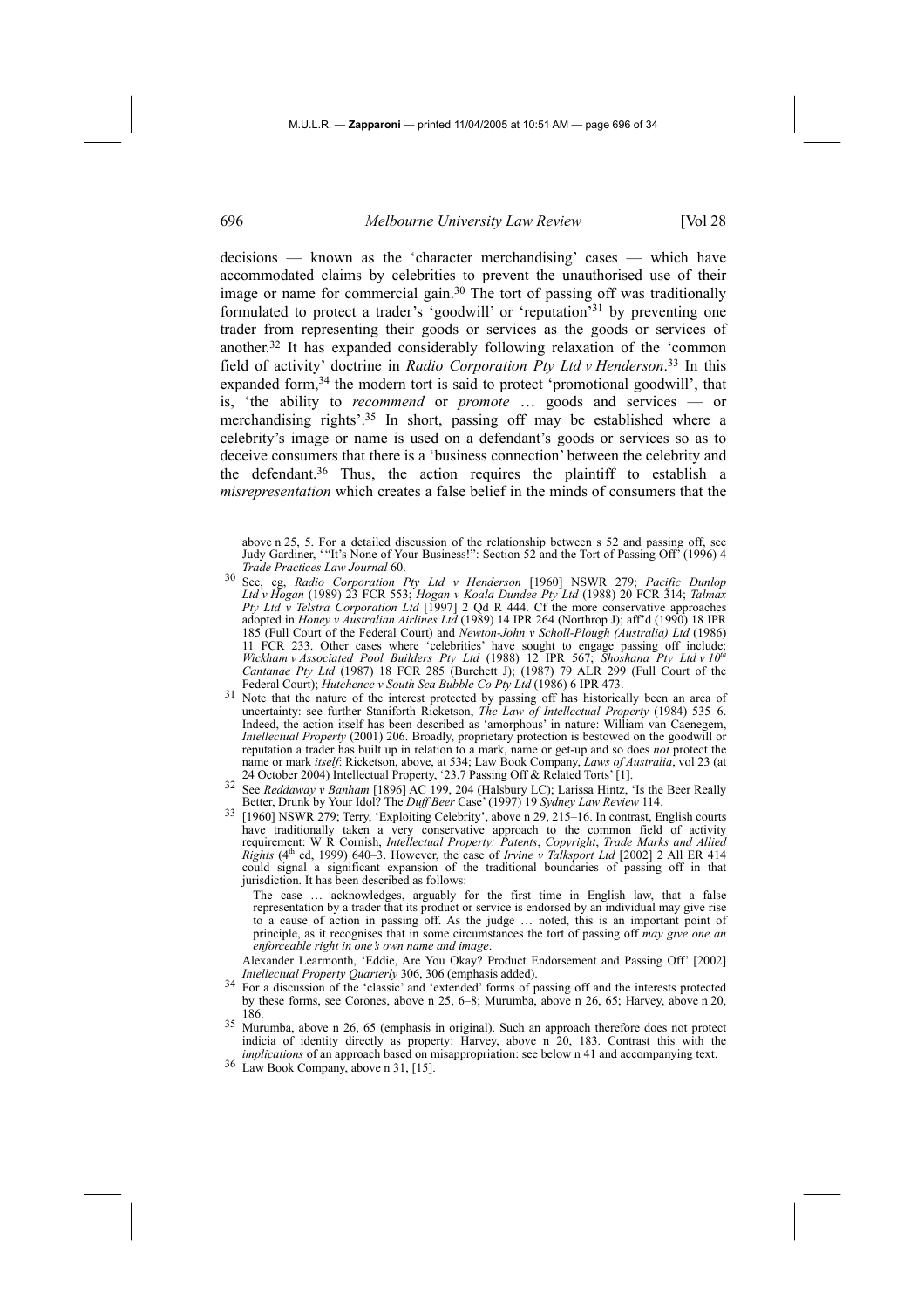parties have a 'commercial arrangement'37 (such as, for example, approval or endorsement by the famous personality of the product being advertised).

Therefore, at least in an overt sense,<sup>38</sup> Australian courts reject a model that provides protection against *all* unauthorised uses of celebrity identity in favour of a model based largely on misrepresentation and the requirement of public deception or confusion.39 The need to establish a misrepresentation is said to limit the use of the tort of passing off where character merchandising is concerned.40 Such a model is at odds with the North American approach which revolves around a different conceptual model — one based on misappropriation and focused upon the fact of an unconsented *taking* of property, without the additional requirements of public deception and misrepresentation.<sup>41</sup>

- 37 Ibid; Hintz, above n 32, 118. The nature of the 'association' or 'arrangement' required to be established between the parties is an area of uncertainty. It is not entirely clear from the cases whether the public needs to be likely to believe that the celebrity is 'endorsing', 'sponsoring' or 'licensing' the product in question, or whether it is sufficient that there is a misrepresentation that the celebrity 'approved', 'authorised' or was 'associated' commercially with the defendant or his or her product: Howell, 'Personality Rights', above n 22, 216. See also Ricketson, 'Character Merchandising', above n 2, 193–6; Mark Davison, Kate Johnston and Patricia Kennedy (eds), Shanahan's Australian Law of Trade Marks and Passing Off (3<sup>rd</sup> ed, 2003) 572; *Twentieth Century Fox Film Corporation v South Australian Brewing Co Ltd* (1996) 34 IPR 225, 242 (Tamberlin J) ('*Duff Beer*'), stating that '[t]he precise nature of the association is difficult to define'.
- <sup>38</sup> It has been argued that the misrepresentation required by the character merchandising cases is so minimal that extended passing off in the character merchandising context has begun to resemble, covertly, a tort of misappropriation of personality: see Howell, 'Personality Rights', above n 22, 217; Terry, 'Exploiting Celebrity', above n 29, 239; Hintz, above n 32, 118; Todd and Smith, above n 26, 19, 36. This leaves open the question of whether Australian courts 'will take [the] further step in the direction of a *sui generis* right of publicity, that is, one not tied to passing off': Law Book Company, above n 31, [15], despite the rejection of a general tort of unfair competition in *Moorgate Tobacco Co Ltd v Philip Morris Ltd [No 2]* (1984) 156 CLR 414. If it is accepted that the Australian approach is substantially one of misappropriation in the guise of passing off, then it becomes even more pertinent for Australian courts to consider the body of
- See Howell, 'The Common Law Appropriation of Personality Tort', above n 1, 154. The *circularity* evident in the treatment of consumer deception in the character merchandising cases (that is, in establishing an 'erroneous' conclusion on the part of a substantial number of consumers: van Caenegem, *Intellectual Property*, above n 31, 219–20) has not escaped criticism. A number of critics and judges have noted the artificiality involved in finding an actionable misrepresentation on the basis of whether the public believed approval was necessary, as it is public perception of licensing that forms the basis for the protection of the rights licensed: Jill McKeough and Andrew Stewart, *Intellectual Property in Australia* (2nd ed, 1997) [16.29], [16.30], [18.16]; Davison, Johnston and Kennedy, above n 37, 582. This means that 'if enough people thought that the plaintiff's permission was needed, it *would* be needed since otherwise there would be deceptive conduct': Jill McKeough and Andrew Stewart, *Intellectual Property in Australia* (2nd ed, 1997) [18.16] (emphasis added). For judicial consideration of the issue of causation and the doctrine of 'erroneous assumption', see *Campomar Sociedad Limitada v Nike International Ltd* (2000) 202 CLR 45, 83–6. Not surprisingly, then, the search for a misrepresentation for the purposes of passing off has been described as a 'sometimes artificial' device: Ralston, above n 6, 10. See also McMullan, above n 6, 86–7, 89, 95, who describes the requirement as 'fictitious': at 89; Howell, 'Personality Rights', above n 22, who describes it as 'diminished in its content': at 234; Ricketson, 'Character Merchandising', above n 2, 196, referring to its 'artificial quality'. See also Katekar, above n 2, 188–92 for a discussion of two lines of reasoning evident in the current judicial treatment of misrepresentation. One is based upon the concept of 'misappropriation' whilst the other is concerned with the test of 'reasonable likelihood of confusion': at 178.
- 40 Howell, 'The Common Law Appropriation of Personality Tort', above n 1, 154.<br>41 Big 152. Broadly, the two models offer a concentual 'dishedomy': at 153.
- Ibid 153. Broadly, the two models offer a conceptual 'dichotomy': at 153. In contrast to the 'property style' approach of misappropriation, the passing off/misrepresentation model is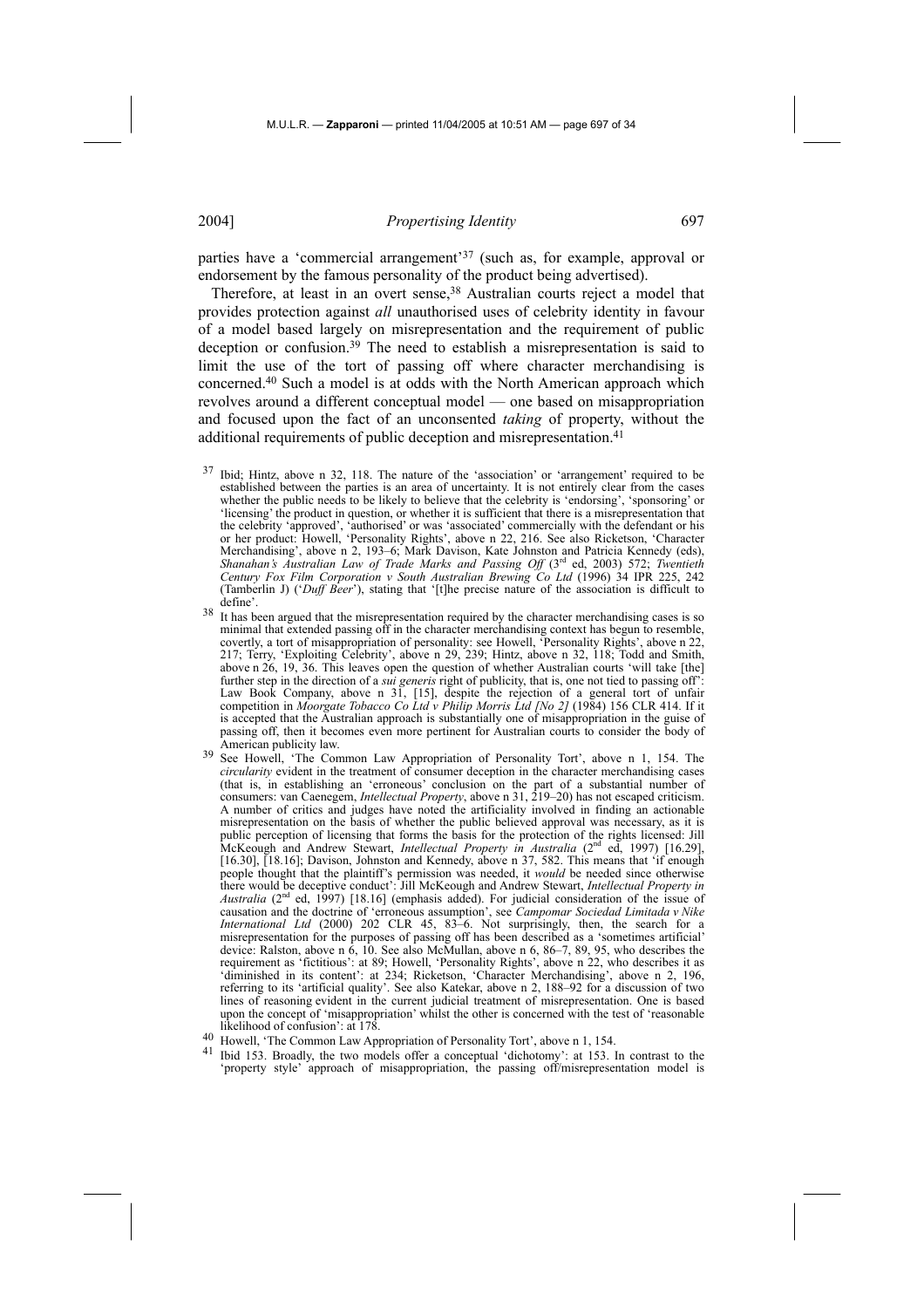Therefore, in confining analysis to the 'traditional nomenclature' of passing off,42 Australian courts have largely been concerned with fitting contemporary marketing practices within the doctrinal confines of an action developed long before such practices were a commercial reality. Such an 'incremental' approach43 has been criticised as 'artificial' and 'straining' the boundaries of passing off beyond rational limits.44 Thus, a number of critics have argued in favour of a more direct treatment of unauthorised use of celebrity identity under Australian law. Hilary May Black asserts:

these areas of law focus on the misrepresentation of a connection between the celebrity and the unauthorised user when the *mischief* these actions seek to remedy is misappropriation. [What is needed is] more comprehensive protection of celebrity personality to prevent the misappropriation of the personality directly.45

Despite the frequency of statements of this kind, Australian courts have largely failed to openly address policy issues such as whether an expansion is desirable.46 For example, in *Pacific Dunlop Ltd v Hogan*, 47 by treating the Paul

centrally concerned with the *conduct* of the defendant; it is not a 'taking *simpliciter*' but depends upon the public perception or confusion resulting from the representational conduct of the defendant: at 154. See also van Caenegem, 'Different Approaches', above n 6, 455, 458. Thus, at least implicit in the US model is the notion that what is protected by the action is a form of property, that is, a proprietary right in features of identity: McGee, Gale and Scanlan, above n 13, 240 fn 84. Importantly, this conceptual distinction has practical consequences. For example, a 'property style' approach lends the rights protected to the 'traditional consequential effects' of a property classification, such as assignability and descendibility: van Caenegem, 'Different Approaches', above n 6, 455, 456, 458. In contrast, it is still an open question whether passing off can be argued by the estate of a deceased personality: Black, 'The Role of Trade Mark Law', above n 24, 105 fnn 37-8. In addition, the proprietary interest protected by passing off goodwill — is subject to historical limitations, such as the fact that an outright transfer or assignment of goodwill is not possible without an accompanying transfer of the business to which the goodwill is attached: *Federal Commissioner of Taxation v Just Jeans Pty Ltd* (1987)

- 
- 16 FCR 110, 121–4; Law Book Company, above n 31, [23]. 42 See Howell, 'Personality Rights', above n 22, 221. 43 See van Caenegem, 'Different Approaches', above n 6, 453, who refers to the 'flexible, case by case approach to commercial problems typical of the common law.'
- 44 See above n 39 and accompanying text. See especially Howell, 'Personality Rights', above n 22. A similar argument can be raised in relation to the expansion of confidentiality to accommodate invasion of privacy claims. For example, David Lindsay, in considering the choices facing Australian courts in relation to privacy protection following the decision in *Lenah Game Meats*, states:

The choice facing the Australian legal system is … stark: whether to reflexively adopt the developments taking place under English confidentiality law [or] to independently assess the form that general law protection of privacy should take under Australian conditions ... [It is] argued that it is more appropriate for individual privacy to be protected by a tort of privacy than by extending the action for breach of confidence. The reason for this is that the protection of privacy is conceptually distinct from the protection of confidentiality or secrecy. In other words, individual privacy can be best protected by laws crafted to achieve that objective, rather than by the extension of existing causes of action aimed at protecting other economic interests or social values.

- Lindsay, above n 19, 190–1.
- 
- 45 Black, 'Corporations Law Goes into Bat for Bradman', above n 6, 99 (emphasis added).<br><sup>46</sup> See further Ricketson, 'Character Merchandising', above n 2, 205, who, after surveying the considerable development of the tort of passing off in accommodating the reality of character merchandising, states: 'While this development is now an established fact, there has been suprisingly little judicial or scholarly consideration of the merits of such an extension.
- 47 (1989) 23 FCR 553 (Sheppard, Beaumont and Burchett JJ).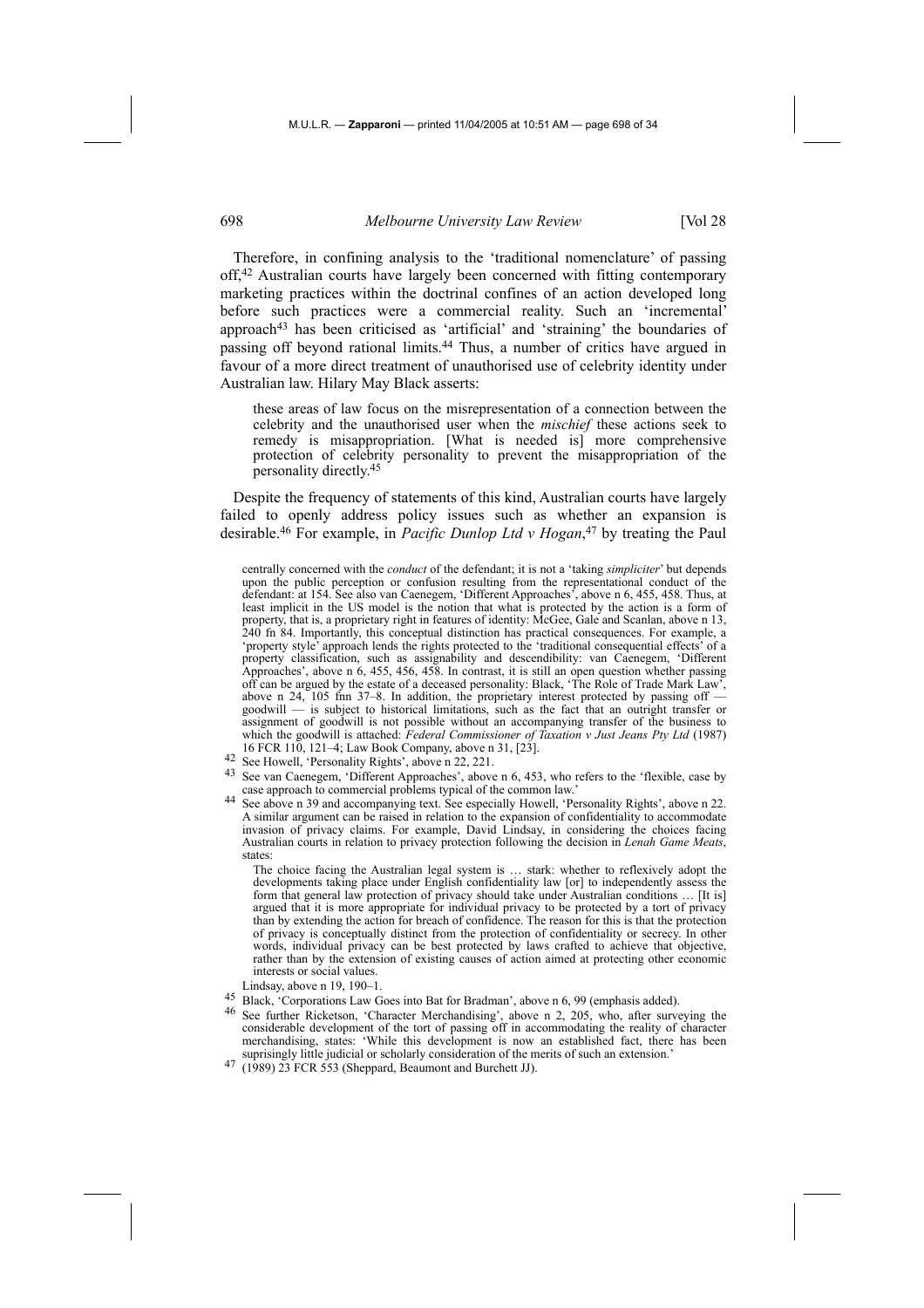Hogan-created 'Crocodile Dundee' character as simply an extension of Hogan's personality and dismissing a 'parody defence', the Federal Court failed to explicitly address difficult issues such as how an expanded legal doctrine ought to define the concept of 'identity' and whether Australian law ought to recognise a parody defence to the commercial exploitation of personality.

These are issues the US courts have grappled with since the inception of the right of publicity, and it is inevitable that Australian courts will be faced with these issues in the future, regardless of whether they continue to accommodate novel claims within old causes of action or move to a more explicit acceptance of a broad doctrine based on misappropriation, as is suggested by some commentators.48 As Robert Todd and Ian Smith write, the piecemeal nature of personality protection in Australia

is a product both of history and expediency, allowing law and policy makers to *shirk the fundamental questions* that would be raised in any attempt to reconstitute these laws into a coherent regime … Eventually [however] it seems inevitable that the nettle will have to be grasped and these laws will have to be reformulated.49

Thus, an understanding of the complexities attaching to the US right of publicity can inform the future development of Australian intellectual property law, particularly given the current lack of clarity in the Australian treatment of celebrity identity.

### III INTRODUCING THE UNITED STATES RIGHT OF PUBLICITY — OUTLINE OF THE KEY 'CERTAINTIES'

#### A *A Relatively New and Unique Concept*

The right of publicity is a relatively new concept in US legal history, said to have originated in a seminal 1953 decision by the US Court of Appeals for the Second Circuit<sup>50</sup> and to have been fuelled by academic support.<sup>51</sup> A survey of the protection accorded to identity and image in other jurisdictions suggests that, at least in conceptual terms, the US right of publicity is a distinct and unique phenomenon.52 Whilst civil law jurisdictions such as France and Germany, under

<sup>50</sup> See *Haelan Laboratories, Inc v Topps Chewing Gum, Inc*, 202 F 2d 866 (2<sup>nd</sup> Cir, 1953); cert<br>denied 346 US 816 (1953) ('*Haelan Laboratories*'). denied 346 US 816 (1953) ('*Haelan Laboratories*'). 51 See especially Melville Nimmer, 'The Right of Publicity' (1954) 19 *Law and Contemporary* 

<sup>&</sup>lt;sup>48</sup> See above n 38.<br><sup>49</sup> Todd and Smith, above n 26, 38 (emphasis added).

*Problems* 203. Nimmer is said to have played an instrumental role in the development of the right of publicity. See J Thomas McCarthy, *The Rights of Publicity and Privacy*, vol 1 (at March 1997) § 1.8, who writes that '[i]f Judge Frank was the architect of a "right of publicity", then Professor Nimmer was the first builder.'

<sup>52</sup> This is not to suggest that the US is the only nation to protect the commercial value attaching to identity. For example, Japan has recognised the right of publicity as distinct from privacy and, more recently, as a property right: Dougherty, above n 15, 438–9; Yoshimi Ohara, 'Japan' in Michael Henry (ed), *International Privacy*, *Publicity and Personality Laws* (2001) 269, 289–93. The law in Canada also appears to be moving toward a US-style approach, with acceptance in the common law of Ontario of a tort of 'commercial appropriation of personality'. However, the law in this area is still in a developmental stage. See generally Mitchell Flagg, 'Star Crazy: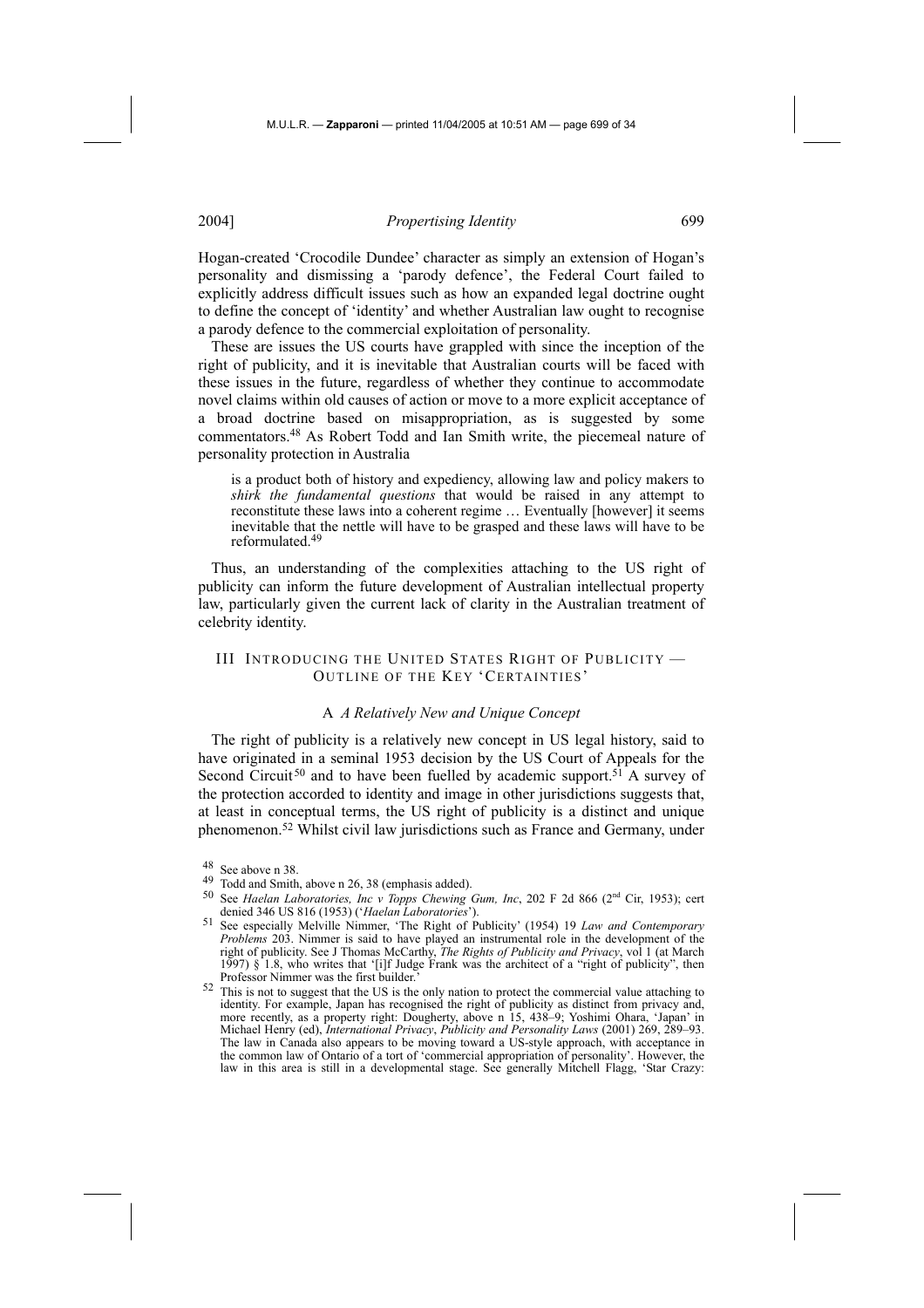the influence of Roman law, have long protected attributes of human personality including name, reputation, voice and image, the civil law conceptualisation of personality rights has traditionally been strongly 'extrapatrimonial', viewing such rights as an aspect of personal privacy and therefore non-proprietary and without monetary value.<sup>53</sup> This is in contrast to the general view in the US that the right of publicity is a type of proprietary right.<sup>54</sup>

# B *Acceptance*

In addition, the right of publicity has been recognised by at least 27 states, through either the common law or statute, and in some states, most notably California, both a statutory and common law action is available.55 Thus, the right of publicity is a creation of state law, with judges playing a key role in the 'discovery' of the doctrine and in shaping its development.56 Although there have been calls for a federal statute to provide the country with uniform law in the

Keeping the Right of Publicity Out of Canadian Law' (1999) 13 *Intellectual Property Journal* 179. Similarly, Germany has long recognised the commercial exploitation of identity as a violation of personal rights, and France recognised a right of privacy — the precursor to the US right of publicity — as early as 1858: Dougherty, above n 15, 425. What is of particular interest to this discussion, however, is the acceptance in the US of this right as a type of *property* interest — it is in this conceptual approach that the US is unique: Roberta Kwall, 'Fame' (1997) 73 *Indiana Law Journal* 1, 16, writing that '[t]he United States … appears to be relatively unique in its recognition of the right of publicity as a species of property.' In terms of the commercial treatment of identity, then, the US jurisprudence is particularly advanced: Julius Pinckaers, *From Privacy Toward a New Intellectual Property Right in Persona: The Right of Publicity (United States) and Portrait Law (Netherlands) Balanced with Freedom of Speech and Free Trade Principles* (1996) 15; cf Dougherty, above n 15, 245. A comprehensive international survey of publicity rights is beyond the scope of this discussion, but for an excellent discussion, see Henry, above n 1.

53 Reiter, above n 22, 675, 679. The increasing commercialisation of identity internationally has put pressure on civil law systems to reformulate traditional understandings of personality rights. Therefore, there is an ongoing contemporary debate in the civil law as to whether personality rights should be treated as personal rights, property rights, or a combination of both: see Reiter, above n 22; Bergmann, above n 8, 500, 518–22; Dougherty, above 15, 433–9.

 [a]ny person who knowingly uses another's name, voice, signature, photograph, or likeness, in any manner, on or in products, merchandise, or goods, or for purposes of advertising or selling, or soliciting purchases ... without such person's prior consent shall be liable for any damages sustained by the person or persons injured as a result thereof.

 In addition, § 3344.1 regulates the use of the name, voice, signature, photograph or likeness of a 'deceased personality'. For discussion of the relationship between the common law and statutory provisions in California, see below n 136. In contrast, in New York the right of publicity is exclusively statutory: see *Stephano v News Group Pub, Inc*, 64 NY 2d 174 (1984), which held that *New York Civil Rights Law* NY CIV RTS LAW §§ 50–1 (McKinney 2004) is the exclusive source of rights of publicity in New York: *Restatement (Third) of Unfair Competition* § 46 reporters' note cmt g (1995).

 $56$  Pinckaers, above n 52, 21. Note that the focus of this article is the right of publicity developed at common law, rather than the statutory treatment of the doctrine. The common law position provides the most interesting analogy with developments in the Australian common law of passing off and offers broader insights into the law-making process.

<sup>54</sup> See below Part IV.

<sup>55</sup> J Thomas McCarthy, *McCarthy on Trademarks and Unfair Competition*, vol 4 (at September 2003) § 28.1; Bruce Keller et al, 'United States of America' in Michael Henry (ed), *International Privacy*, *Publicity and Personality Laws* (2001) 455, 477. For an example of the statutory treatment of the right of publicity, see, eg, the CAL CIVIL CODE §§ 3344, 3344.1 (West 1997  $\&$ Supp 2002). Section 3344(a) provides that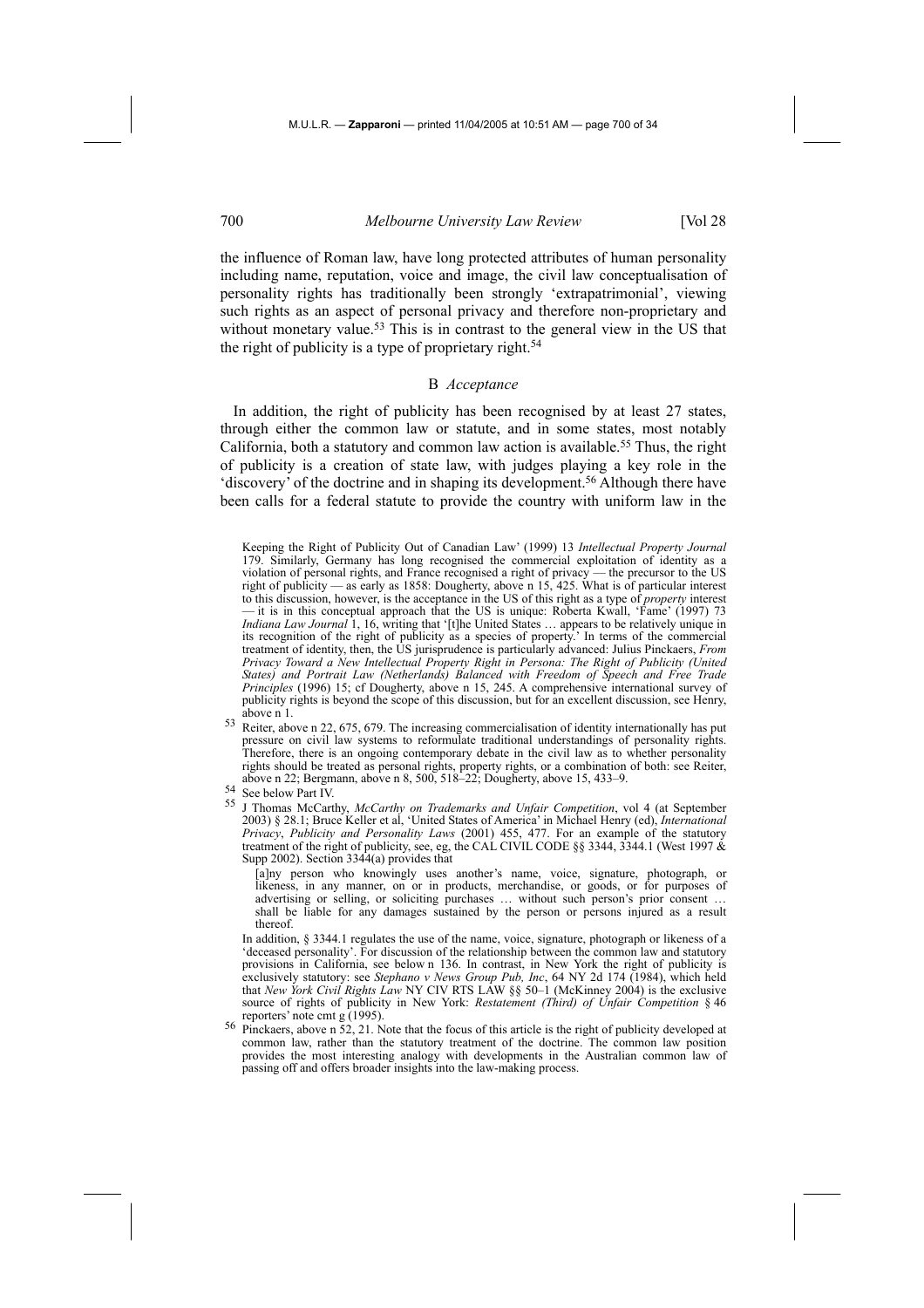area,57 there is currently no federal right of publicity.58 Consequently, the scope of the right varies considerably from state to state, with entertainment and media centres such as California having the most developed case law.59 Key variations between the states relate most notably to the treatment of post-mortem rights and the duration of publicity rights,<sup>60</sup> as well as to the breadth of the statutory language adopted $61$  (and therefore the range of features of identity that can be protected). In 1995, the right of publicity received recognition in the influential *Restatement (Third) of Unfair Competition* (1995). Paragraph 46, which is contained in Chapter 4, dealing with 'appropriation of trade values', provides that '[o]ne who appropriates the commercial value of a person's identity by using without consent the person's name, likeness, or other indicia of identity for purposes of trade is subject to liability.'

## C *The Right of Publicity Defined as the Right to Control the Commercial Use of Identity*

As the *Restatement (Third) of Unfair Competition* suggests, the right of publicity 'limits unauthorised uses of the name, likeness, and other aspects of the identity of individuals.'62 Although descriptions vary, it is succinctly described by the leading treatise writer, J Thomas McCarthy, as a 'right of every human being to control the *commercial* use of his or her identity … and recover in court damages and the commercial value of an unpermitted *taking*.'63 As McCarthy explains: 'This legal right is infringed by unpermitted use which will likely damage the commercial value of this inherent right of human identity and which is not immunized by principles of free speech and free press.'64 Thus, the right is aimed at preventing the commercial use, without a licence, of the identity of a person to attract attention to a product or advertisement.65 It is for this reason

- 59 Keller et al, above n 55, 477. The treatment of the right in another media centre, New York, has been somewhat inconsistent. For a more detailed discussion, see McCarthy, *The Rights of Publicity and Privacy*, above n 51, § 6.1[B].
- 
- 60 The treatment of post-mortem rights is discussed at length in Part IV below.<br>61 See further discussion in *Restatement (Third) of Unfair Competition* § 46, reporters' note cmts d, e (1995).
- $\frac{62}{63}$  Keller et al, above n 55, 476.
- 63 McCarthy, *The Rights of Publicity and Privacy*, above n 51, § 1.1 (emphasis added). See also the description in *Carson v Here's Johnny Portable Toilets, Inc.* 698 F 2d 831, 835 (6<sup>th</sup> Cir, 1983) ('*Carson*'):

The right of publicity has developed to protect the commercial interest of celebrities in their identities. The theory of the right is that a celebrity's identity can be valuable in the promotion of products, and the celebrity has an interest that may be protected from the unauthorized commercial exploitation of that identity.<br><sup>64</sup> McCarthy, *Trademarks and Unfair Competition*, above n 55, § 28.1.<br><sup>65</sup> J. Themas McCarthy, <sup>6</sup>The University Press, communist Press.

- 
- 65 J Thomas McCarthy, 'The Human Persona as Commercial Property: The Right of Publicity' (1996) 7 *Australian Intellectual Property Journal* 20, 21.

<sup>57</sup> For a discussion of this debate, see Dawn Dawson, 'The Final Frontier: Right of Publicity in Fictional Characters' (2001) 2 *University of Illinois Law Review* 635, 662–3. See also Jennifer Choi, '"No Room for Cheers": Schizophrenic Application in the Realm of Right of Publicity Protection' (2002) 9 *Villanova Sports and Entertainment Law Journal* 121, 148–50; Alice Haemmerli, 'Whose Who? The Case for a Kantian Right of Publicity' (1999) 49 *Duke Law Journal* 383, 477–87.

<sup>58</sup> Pinckaers, above n 52, 21.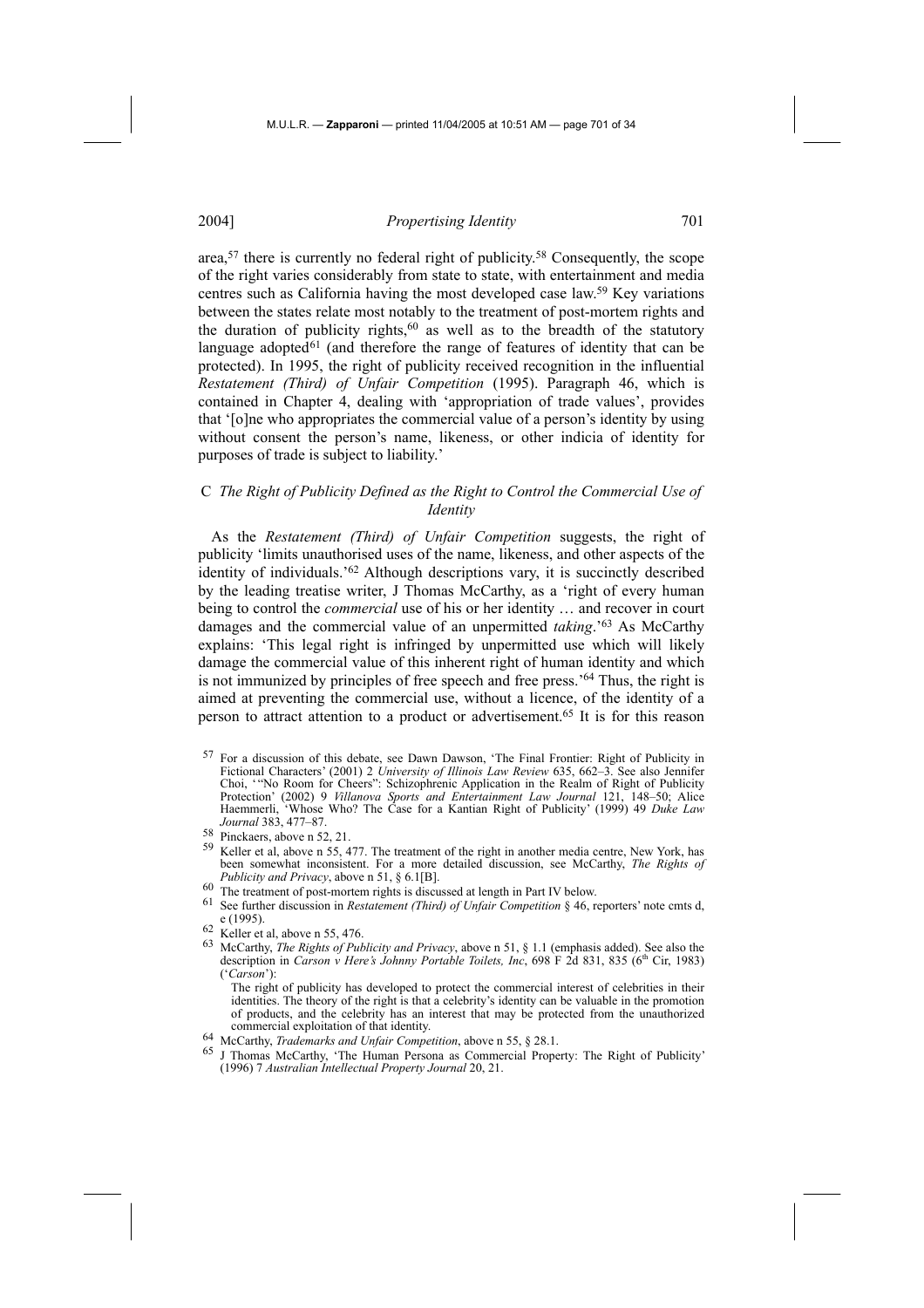that McCarthy describes the action as 'a commercial tort and a form of unfair competition.'66 Although McCarthy suggests that a publicity right attaches to all individuals as their 'inherent right',67 the case law is not so self-evident. A survey of key decisions suggests that the right is most commonly invoked by celebrities and public figures,68 and there are some decisions that support the view that an action is only available to those who have attained some measure of celebrity.69

## D *A Freely Assignable Right*

As made clear in *Haelan Laboratories, Inc v Topps Chewing Gum, Inc*, 70 the right of publicity is freely assignable and provides the basis for endorsement transactions.71 Therefore, the right of publicity can be enforced by the individual whose identity is infringed and, where relevant, by an assignee or exclusive licensee of the celebrity.72 A right of publicity can be transferred in gross without the need for a transfer of any accompanying goodwill or business.73 Unlike a trade mark, a right of publicity does not depend upon the public associating the celebrity with a commercial source for goods or services.74 Unlike claims of false endorsement, deceptive marketing, and trade mark infringement, deception or a likelihood of public confusion is not required to establish infringement.75

#### E *Remedies for Breach*

Remedies for breach of the right of publicity include injunction and damages, with courts on occasion awarding punitive damages.<sup>76</sup> Although the courts have been inconsistent in their approach to the appropriate measure of damages for breach of the right of publicity, the generally accepted principle is that the measure of damages reflects the pecuniary/commercial loss suffered by the plaintiff or the 'unjust' monetary gain to the defendant.77 In a case involving the

66 McCarthy, *Trademarks and Unfair Competition*, above n 55, § 28.1.

# 67 Ibid.

- 68 *Restatement (Third) of Unfair Competition* § 46 cmt d (1995). Cf Alicia Hunt, 'Everyone Wants to Be a Star: Extensive Publicity Rights for Noncelebrities Unduly Restrict Commercial Speech' (2001) 95 *Northwestern University Law Review* 1605, 1605. See the definition of the right of publicity provided by the court in *Estate of Presley v Russen*, 513 F Supp 1339, 1353 (NJ D Ct, 1981) for an emphasis on the common plaintiff being a 'public figure or a celebrity'.
- 1981) for an emphasis on the common plaintiff being a 'public figure or a celebrity'. 69 See *Brewer v Hustler Magazine, Inc*, 749 F 2d (9th Cir, 1984); *Ali v Playgirl, Inc*, 447 F Supp 723 (SD NY, 1978); *Martin Luther King Jr Centre for Social Change, Inc v American Heritage Products, Inc*, 296 SE 2d 697 (Ga, 1982): *Restatement (Third) of Unfair Competition*, § 46 reporters' note cmt d (1995).<br>
70 202 F 2d 866 (2<sup>nd</sup> Cir, 1953).<br>
71 Bergmann, above n 8, 479.<br>
72 Keller et al, above n 55, 479.
- 
- 
- 
- 73 *Restatement (Third) of Unfair Competition* § 46 cmt g (1995); McCarthy, *Trademarks and Unfair Competition*, above n 55, §§ 28.8–28.9.
- 74 *Restatement (Third) of Unfair Competition* § 46 cmt g (1995).
- 75 *Restatement (Third) of Unfair Competition* § 46 reporters' note cmt b (1995); McCarthy, *Trademarks and Unfair Competition*, above n 55, § 28.14.
- 76 Keller et al, above n 55, 479–80; Dawson, above n 57, 639. See, eg, *Waits v Frito-Lay, Inc*, 978 F 2d 1093, 1104–6 (9th Cir, 1992) ('*Waits*').
- 77 *Restatement (Third) of Unfair Competition* § 49 cmt b (1995).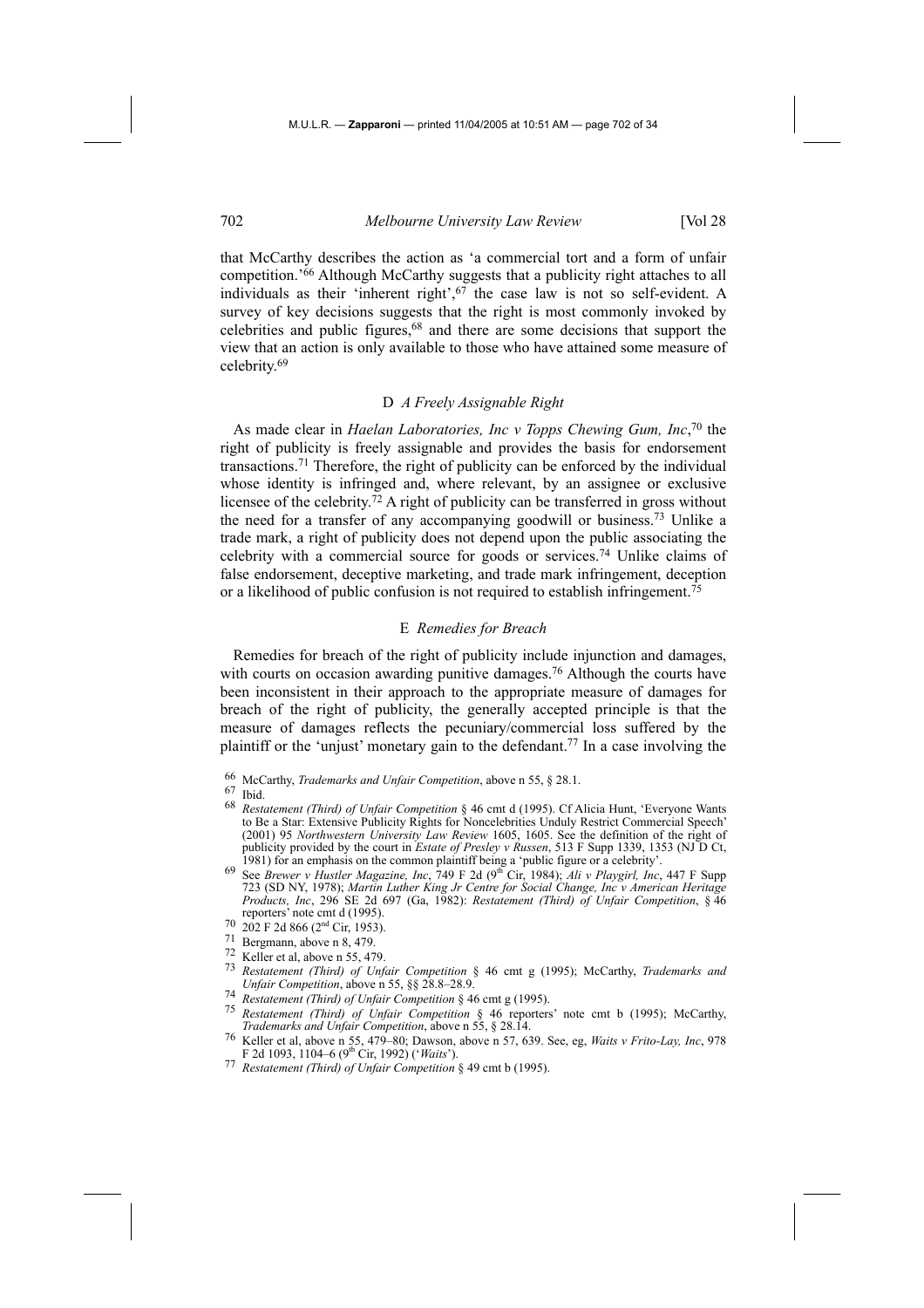singer Tom Waits, well known for his stance against celebrity endorsement, an appeals court upheld a jury award of over US\$2 million, including punitive damages, for the use of an imitation of Waits' voice in a corn chip advertisement.78 As this case suggests, damages awards flowing from a breach of the right can be considerable.79

#### F *Limits on the Right of Publicity*

The First Amendment of the *United States Constitution*, which seeks to safeguard freedom of expression and the press, operates as a limit upon the right of publicity.80 As a general principle, where an individual's identity is used in the reporting of news, in commentary or entertainment, or in works of fiction or nonfiction (creative works), this will not result in a breach of the right. $81$  There will generally be no infringement where a celebrity's name or photograph is used in connection with a fan magazine or feature story; nor will infringement occur where an unauthorised biography is disseminated  $82$  or incidental use takes place.83 However, while the above principles may appear fairly 'certain', the practical application of the First Amendment to the right of publicity has received considerable critical attention.<sup>84</sup> Indeed, it is widely acknowledged that the approach of US courts to the 'inherent tension'85 between right of publicity and First Amendment interests has 'varied widely (and wildly)'86 and that US courts currently 'lack a principled and consistent method of resolving the conflict'.87

- 
- <sup>78</sup> *Waits*, 978 F 2d 1093, 1104 (9<sup>th</sup> Cir, 1992); Keller et al, above n 55, 480.<br><sup>79</sup> See Keller et al, above n 55, 480; Bergmann, above n 8, 499–500; see also Ted Gerdes, 'The Unbearable Lightness of Being: Recent Court Decisions Highlight the Tension between Entrepreneurs' First Amendment Rights and Celebrities' Rights of Publicity' (2002) 25 *Los Angeles Lawyer* 44, 47.
- $80$  Ralston, above n 6, 9; McCarthy, 'The Human Persona as Commercial Property', above n 65, 21; Keller et al, above n 55, 480; McCarthy, *Trademarks and Unfair Competition*, above n 55, § 28.40. Note also that where the right of publicity is governed by statute, the statutory framework may contain its own exceptions. For example, state statutes frequently contain an express exemption relating to news reporting: see, eg, CAL CIVIL CODE § 3344(d) (West 1997 & Supp 2002) which provides that 'a use of a name, voice, signature, photograph, or likeness in connection with any news, public affairs, or sports broadcast or account, or any political campaign, shall not constitute a use for which consent is required'; *Restatement (Third) of Unfair Competition* § 47 reporters' note cmt c (1995). See also CAL CIVIL CODE (West 1997 & Supp 2002) § 3344.1(2), which sets out protected uses in relation to a 'deceased personality'.<br>
<sup>81</sup> Restatement (Third) of Unfair Competition § 47 cmts a, c (1995).<br>
<sup>82</sup> Restatement (Third) of Unfair Competition § 47 cmt c (
- 
- 
- 
- <sup>84</sup> Indeed, the complexities of the relationship are such that a full discussion is beyond the scope of this article. For more in-depth discussion, see Pinckaers, above n 52, 281–335; Stephen Barnett, 'The Right of Publicity versus Free Speech in Advertising: Some Counterpoints to Professor McCarthy' (1995) 18 *Hastings Communications and Entertainment Law Journal* 593; Stephen Barnett, 'At a Crossroads: The Right of Publicity in the United States' (1994) 160 *Revue Internationale du Droit D'Auteur* 5, 23–5, 49–51; Roberta Kwall, 'The Right of Publicity vs the First Amendment: A Property and Liability Rule Analysis' (1994) 70 *Indiana Law Journal* 47; Haemmerli, above n 57, 441–59.
- <sup>85</sup> See Kwall, 'The Right of Publicity', above n 84, 47.<br>
<sup>86</sup> Haemmerli, above n 57, 457.<br>
<sup>87</sup> Kurall, 'The Right of Publicity', above n 84, 47.
- 
- 87 Kwall, 'The Right of Publicity', above n 84, 47. See generally *Restatement (Third) of Unfair Competition* § 47 reporters' notes (1995). For an instance of the divergent judicial treatment of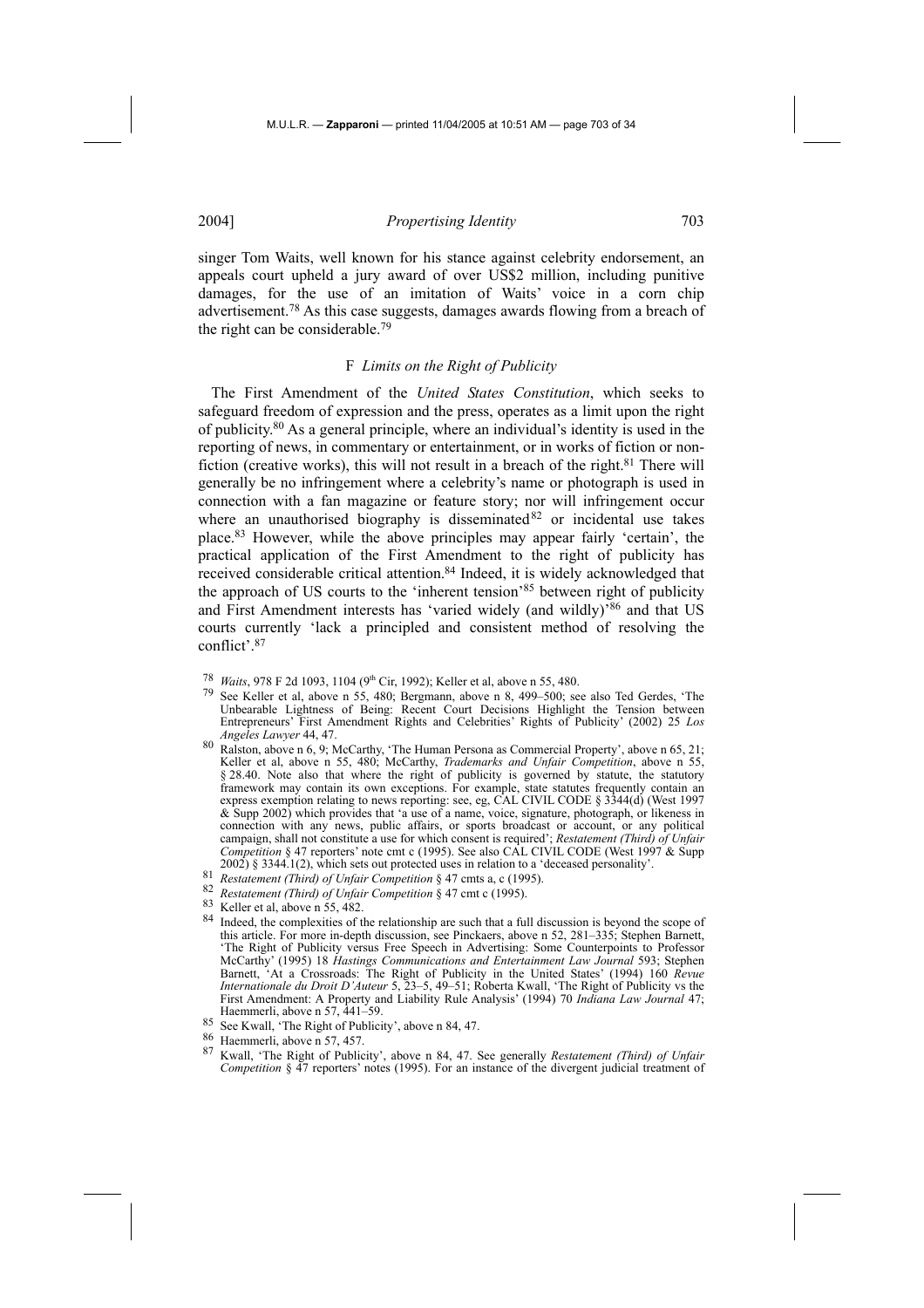## G *Unresolved Issues and Remaining Uncertainty*

In addition to the relationship between the right of publicity and the First Amendment,<sup>88</sup> other unresolved issues in relation to the right include: the phenomenon of '[v]irtual kidnapping'89 (the use of a person's likeness on the internet without their permission); application of the rules of private international law to the right of publicity;<sup>90</sup> whether the right of publicity is pre-empted by the federal copyright statute;<sup>91</sup> and the application of the right of publicity to fictional characters.92 Thus, the outer boundaries of the right remain unclear, so that some describe the right of publicity as a 'dynamic and fluid'93 area of law whilst others accuse it of being 'contradictory' and even 'schizophrenic'.<sup>94</sup> Although one advocate of the right has described it as having reached 'a point of maturity',95 thus moving beyond 'forty years of wandering in a definitional wilderness',<sup>96</sup> it is widely acknowledged that considerable confusion pervades nearly every aspect of the law in this area.97 Julius Pinckaers summarises the current position as follows: 'The American right of publicity is a well-recognized legal doctrine in approximately half of the states. Disagreement still exists with respect to its *subject, object, scope, content, duration and remedies*.'98 Three particularly contentious issues that will be examined in detail here are the descendibility of the right, the parameters of the test of 'identity', and the jurisprudential basis of the right.<sup>99</sup>

- 88 See above n 84 and accompanying text. For a general discussion of the constitutional landscape, see Cass Sunstein, *Democracy and the Problem of Free Speech* (1993) xi–xx, 1–16, 121–65.<br><sup>89</sup> Haemmerli, above n 57, 389 fn 21.<br><sup>90</sup> See Dougherty, above n 15, 426–33.
- 
- 
- 
- 
- 91 See Dawson, above n 57, 659–62; Singer, above n 1, 37–46.<br>
92 See Dawson, above n 57, 663–7 for a good discussion of the debate.<br>
93 Kevin Fisher, 'Which Path to Follow: A Comparative Perspective on the Right of Public (2000) 16 *Connecticut Journal of International Law* 95, 95.
- $\frac{94}{95}$  Choi, above n 57, 121.
- 95 Sheldon Halpern, 'The Right of Publicity: Maturation of an Independent Right Protecting the Associative Value of Personality' (1995) 46 *Hastings Law Journal* 853, 873.

- 97 Dougherty, above n 15, 421, 423; Haemmerli, above n 57, 389, 405 fn 84.
- Pinckaers, above n 52, 433 (emphasis added). See also Dougherty, above n 15, 423. For an example of a statutory attempt to delineate content, scope, duration and remedies, see, eg, CAL CIVIL CODE §§ 3344, 3344.1 (West 1997 & Supp 2002). The *Restatement (Third) of Unfair Competition* §§ 46–9 (1995) is also a non-binding but influential attempt to summarise the current state of the law.
- Note that a full discussion of all the unresolved issues surrounding the right of publicity is beyond the scope of this article. The three issues selected here, however, are chosen to illuminate

the issue compare the acceptance of parody in a commercial context in *Cardtoons LC v Major League Baseball Players Association*, 95 F 3d 959, 972 (10<sup>th</sup> Cir, 1996) (*'Cardtoons'*) with the decision of the majority in *White v Samsung Electronics America, Inc.* 971 F 2d 1395 (9<sup>th</sup> Cir, 1992) ('*White I*'), petition for rehearing denied 989 F 2d 1512 (9<sup>th</sup> Cir, 1993) ('*White II*'); cert denied 508 US 951 (1993). The only US Supreme Court decision to consider the relationship between the right of publicity and the First Amendment is the case of *Zacchini v Scripps-Howard Broadcasting Co*, 433 US 562 (1977) ('*Zacchini*'). This case is widely accepted to be of limited value in resolving the 'tension' referred to above due to the fact that it is a 'narrowly drawn decision' because of its emphasis on the right of publicity as protecting *performance* value rather than identity: McCarthy, *The Rights of Publicity and Privacy*, vol 2 (at March 1997) §§ 8.4[B][3], 8.4, 8.5; McCarthy, *Trademarks and Unfair Competition*, above n 55, §§ 28.40–28.41 and discussion of contradictory decisions therein; Haemmerli, above n 57,  $401 - 3$ .

<sup>96</sup> Ibid 853.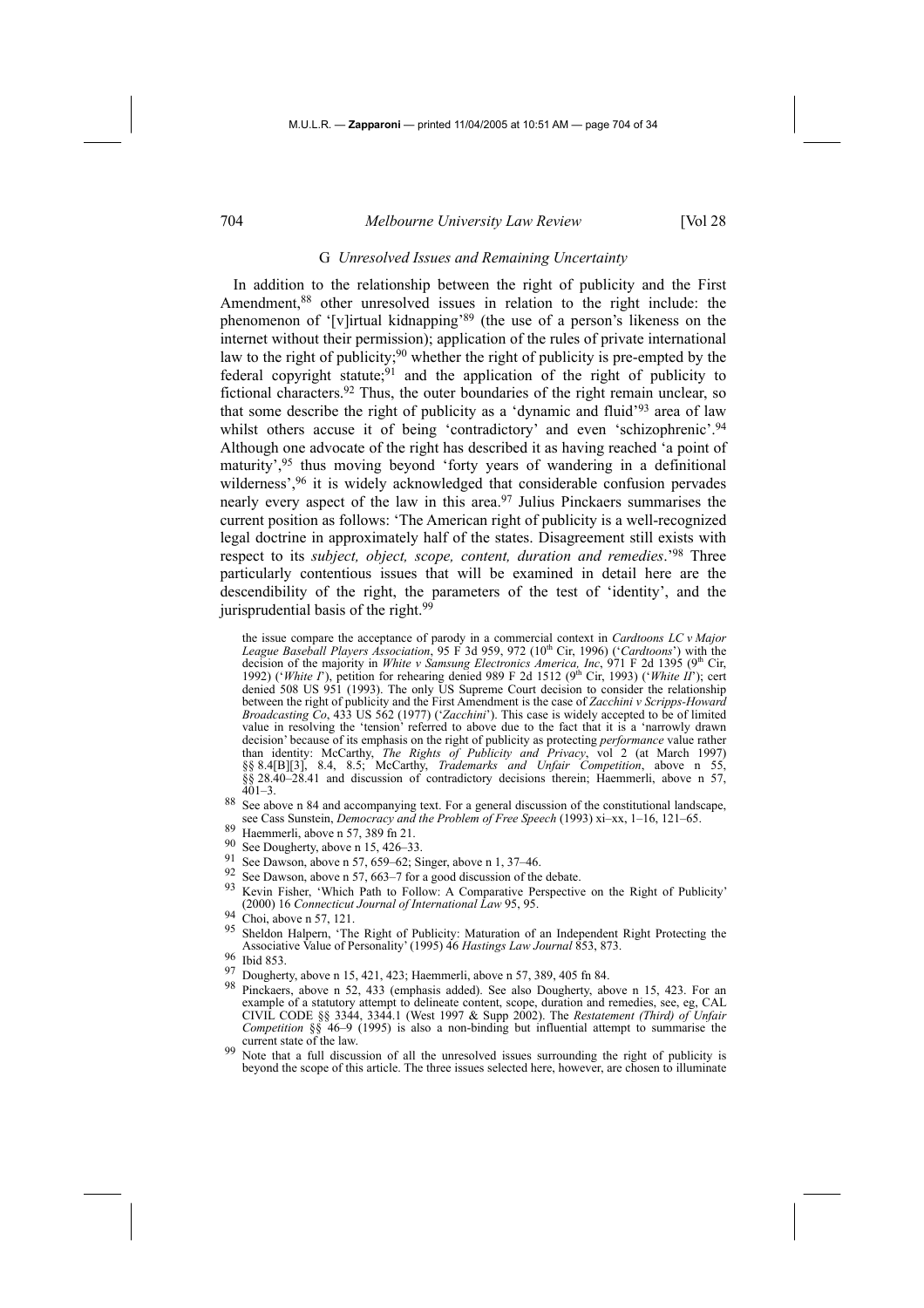# IV THE DIFFICULT PROPERTY–PRIVACY DIVIDE — THE CONTROVERSY SURROUNDING DESCENDIBILITY

One area that has been particularly plagued by uncertainty is the question of the conceptual nature of the right of publicity. This is brought into focus by debates surrounding the descendibility of the right, that is, whether it can pass to, and so be enforced by, the heirs of a deceased celebrity.100 An apparent 'certainty' that now exists in the US is the categorisation of the right of publicity as a form of 'property'. For example, McCarthy points to the right as a form of 'intellectual property'.101 In addition, most, but not all, commentators now adopt this property formulation.102 Similarly, the more recent court decisions largely accept this approach, as evidenced by a 1996 decision which recognised the right as involving, '[l]ike trademark and copyright, … a cognizable property interest.'103 Whilst seemingly straightforward, such statements belie the considerable confusion that has historically surrounded the conceptual basis of the right of publicity since it was first coined by Frank J in 1953.104

Indeed, the development of the right has been correctly described as taking place in 'a kind of analytical fog'.105 Although early proponents of the right of

the doctrinal basis of the right and in so doing, better inform Australian debates about what kind of model, if any, ought to be adopted for the protection of identity.

- <sup>100</sup> Put another way, the question is whether there is a post-mortem right of publicity, that is, can a right of publicity survive the death of the celebrity in question, or does the action die with the person? Note that for the purposes of this discussion the terms 'descendibility' and 'inheritability' will be used interchangeably. 'Inheritability' is helpfully defined as including 'inheritance in either testate or intestate situations, that is, where the famous ancestor dies with or without a will that directs the distribution of various assets perhaps including the right of publicity': Timothy Terrell and Jane Smith, 'Publicity, Liberty, and Intellectual Property: A Conceptual and Economic Analysis of the Inheritability Issue' (1985) 34 *Emory Law Journal* 1, 2 fn 2.
- 101 McCarthy, *The Rights of Publicity and Privacy*, above n 51, § 1.1[C]; above n 87, §§ 10.2[A], 10.2[B].
- 102 For recognition of the right as property, see, eg, Nimmer, above n 51, 203, 216; McCarthy, *The Rights of Publicity and Privacy*, above n 87, § 10.2[A] and accompanying notes; Bergmann, above n 8, 479, 500; Kwall, 'Fame', above n 52, 15 ('a property-based conception for publicity rights is the natural outgrowth of our cultural norms as well as our theoretical conceptions of property'); Dawson, above n 57, 639; Haemmerli, above n 57, 385 ('[t]he right of publicity can be viewed as a property right grounded in human autonomy'); Armstrong, above n 4, 443, 461–2. Contrast this with the following descriptions: right of publicity as a 'subset of the right of privacy' (Keller et al, above n 55, 476); right of publicity as 'a tangled web of privacy and property' and 'a loosely defined property with hazy contours' (Reiter, above n 22, 711); right of publicity as 'amalgam of property and privacy rights' (Steven Clay, 'Starstruck: The Overextension of Celebrity Publicity Rights in State and Federal Courts' (1994) 79 *Minnesota Law Review* 485, 490–91). See also Terrell and Smith, above n 100, 1, arguing that the right of publicity should not be characterised as a property interest as it fails to exhibit traditionally accepted characteristics of property, particularly the quality of specificity.<br><sup>103</sup> *Cardtoons*, 95 F 3d 959, 967 (10<sup>th</sup> Cir, 1996). See also *Zacchini*, 433 US 562, 573 (1977)
- (White J, delivering the judgment of the court); *Restatement (Third) of Unfair Competition* § 46 cmt g, d (1995); Keller et al, above n 55, 476. See also the comments in *Bi-Rite Enterprises,*
- 104 See, eg, Haemmerli, above n 57, 406–9; Flagg, above n 52, 195–201. See also Pinckaers, above n 52, 27–8 and references cited therein.
- 105 Terrell and Smith, above n 100, 3. See also McCarthy, *The Rights of Publicity and Privacy*, above n 51, §§ 1.1–1.11.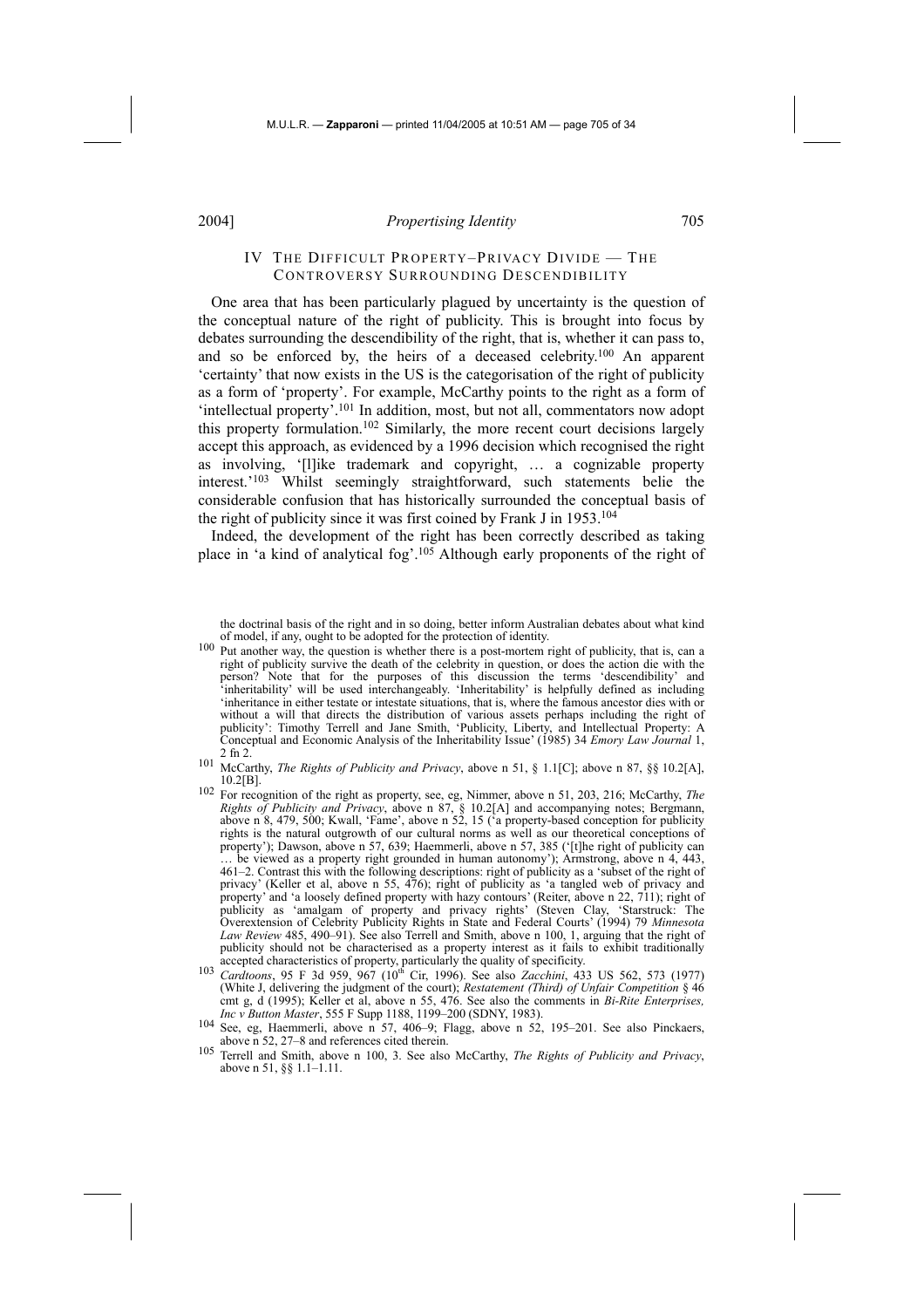publicity did not consider it necessary to define the right with exactitude, $106$  the unique historic relationship of the right of publicity to privacy law in the US is significant and has meant that labels have become particularly important in discerning the parameters of the right.107 In essence, it is widely accepted that the right of privacy in the US developed in the early 1900s<sup>108</sup> so as to protect private individuals from unwanted media publicity.109 With time, celebrity plaintiffs sought to use the 'misappropriation of name or likeness' branch of privacy law to obtain compensation not for injured feeling but for damage to their *economic* interests in not being paid for the publicity use of their image or name.110 Yet privacy law was inadequate as a cause of action due to its concern with compensating injured feelings and protecting personal, dignitary interests rather than pecuniary interests.111 Thus, a separate right of publicity was developed, largely in response to the needs of celebrity plaintiffs and the perceived limitations of privacy law.<sup>112</sup>

As a consequence, the right of publicity is, and continues to be, closely aligned with a branch of privacy law based on misappropriation.<sup>113</sup> It is this relationship with privacy law that has led to confusion surrounding the conceptual basis of the right and which has coloured much of the current debate about its extension, particularly whether the right of publicity is transmissible to heirs (that is, the descendibility debate).<sup>114</sup> This is because, historically, rights of privacy have

- 106 See, eg, *Haelan Laboratories*, 202 F 2d 866, 868 (2nd Cir, 1953); Reiter, above n 22, 715; McCarthy, *The Rights of Publicity and Privacy*, above n 51, §§ 1.7, 1.8; Madow, above n 4, 173. See Madow for an excellent critical discussion of the *Haelan* decision: at 172–4. See also William Prosser, 'Privacy' (1960) 48 *California Law Review* 383, 406.
- <sup>107</sup> See generally Terrell and Smith, above n 100.
- 108 The development of the right of publicity and its origin in US privacy law has been exhaustively treated elsewhere in the literature. For more detailed accounts, see Oliver Goodenough, 'The Price of Fame: The Development of the Right of Publicity in the United States' (Pt 1) (1992) 3 *European Intellectual Property Review* 55 and Oliver Goodenough, 'The Price of Fame: The Development of the Right of Publicity in the United States' (Pt 2) (1992) 3 *European Intellectual Property Review* 90; McCarthy, *The Rights of Publicity and Privacy*, above n 51, §§ 1.1–1.6; Singer, above n 1, 6–20. Succinct overviews are provided by Clay, above n 102, 487–91; Choi, above n 57, 121, 132–4. For in-depth discussions of the commodification of identity, see Madow, above n 4; Armstrong, above n 4. For a general treatment of doctrinal confusion between the categories of privacy, publicity and property, see Kathleen Dangelo, 'How Much of You Do You Really Own? A Property Right in Identity' (1989) 37 *Cleveland State Law Review* 499.
- 109 Clay, above n 102, 487; Goodenough, 'The Price of Fame' (Pt 1), above n 108, 56; Madow, above n 4, 167–74.
- 110 Haemmerli, above n 57, 404–9. For a discussion of William Prosser's widely accepted formulation of privacy law as comprising four torts/branches, see Reiter, above n 22, 706; Legal Information Institute, Cornell Law School, *Right of Publicity and Right of Privacy: An Overview*  (1998) <http://www.law.cornell.edu/topics/publicity.html> 1. See also *Restatement (Second) of Torts* § 652C cmts a, b (1977); *Restatement (Third) of Unfair Competition* § 46 cmt b (1995). <sup>111</sup> Madow, above n 4, 169–78.
- 
- 112 Ibid.
- 113 Haemmerli, above n 57, 407–9; Legal Information Institute, above n 110. See, eg, *Restatement (Second) of Torts* § 652C (1977). See also the special case of New York where the right of publicity is explicitly treated as an aspect of privacy law and is now only recognised as part of New York's privacy statute: McCarthy, *Trademarks and Unfair Competition*, above n 55, §§ 28.32–28.33.
- 114 Haemmerli, above n 57, 407–9; Singer, above n 1, 23–6; Reiter, above n 22, 709–11.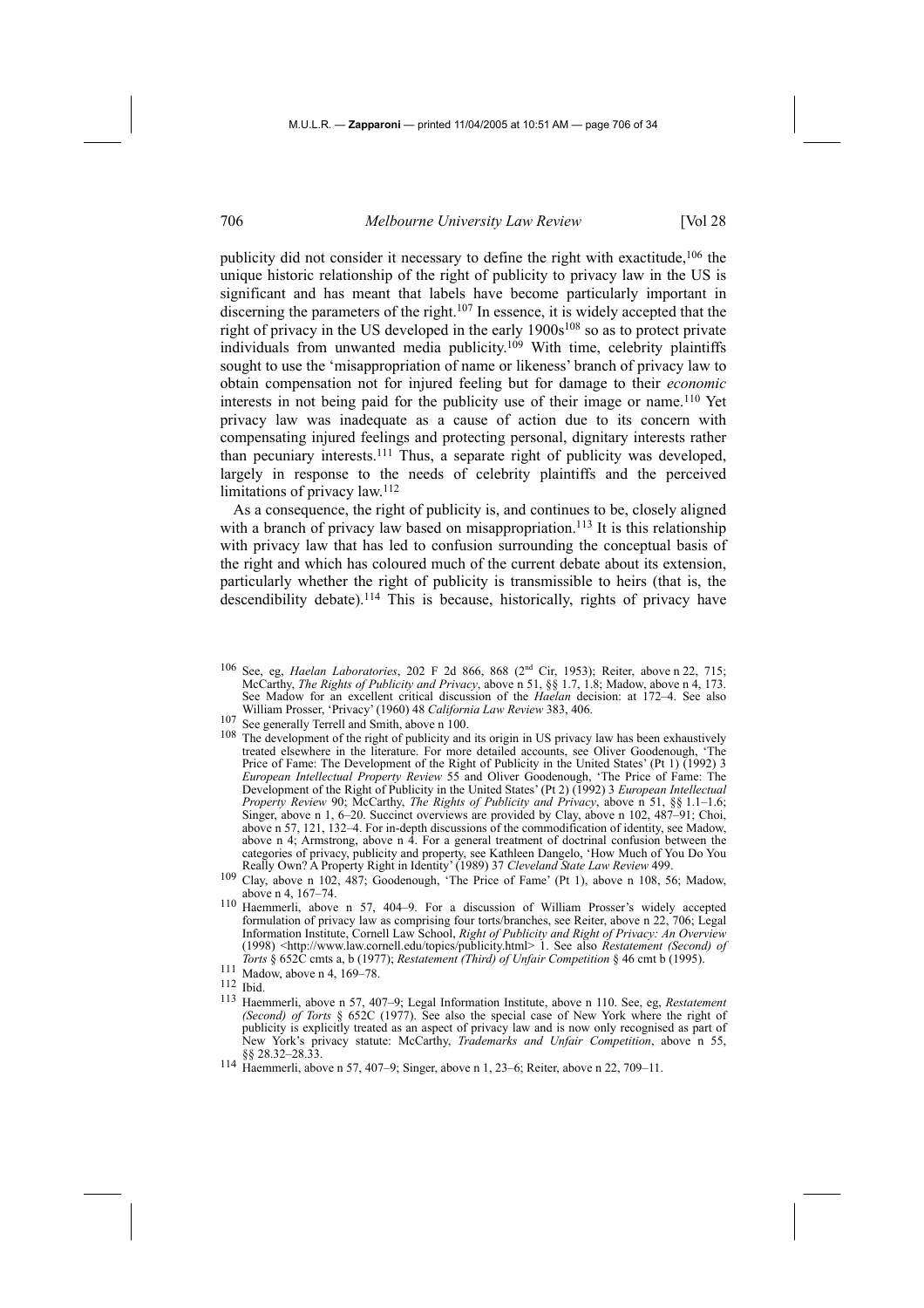been viewed as an entirely different species to rights in rem.115 That is, privacy interests have been viewed as personal, non-assignable and incapable of passing to heirs; in contrast, rights of property can be assigned, licensed, transmitted *inter vivos* and are devisable post-mortem.<sup>116</sup> As Alice Haemmerli summarises:

The doctrine … developed in a schizoid manner: publicity rights were purely economic rights, as distinct from 'personal' privacy rights (thereby enabling publicity rights to become transferable and descendible); but publicity rights, even though economic in nature, were also part of the tort of invasion of privacy, thereby implying that they should be viewed as a species of personal privacy rights, and as such nonassignable and nondescendible. The makings of a doctrinal mess were therefore apparent at least as early as 1960…117

Thus, a tension between these competing conceptual models of the right of publicity — as a subset of privacy on one view,<sup>118</sup> and as an independent property right on another — exists and is evident in the continued struggle of courts and legislatures over the question of whether the right is descendible and so enforceable by the family of a deceased celebrity.<sup>119</sup> This issue has divided courts considering common law publicity actions, $120$  and the current statutory treatment of descendibility remains ad hoc, with considerable inconsistency between state regimes.121 For example, as of 2003, only 15 states had recognised a post-mortem right of publicity: 11 by way of statute and 4 at common law.122

See, eg, the discussion of the treatment of privacy and 'personality rights' under Roman, medieval and early modern law in Reiter, above n 22, 675–9. See also the treatment of privacy as a personal right in the *Restatement (Second) of Torts* § 652I cmts a, b (1977), which provides that [t]he right protected by the action for invasion of privacy is a personal right, peculiar to the individual whose privacy is invaded. The cause of action is not assignable, and it cannot be maintained by other persons such as members of the individual's family … In the absence of statute, the action … cannot be maintained after the death of the individual whose privacy is invaded.

 See also Bergmann, above n 8, 493. Note that appropriation of name or likeness, embodied in § 652C of the *Restatement (Second) of Torts* (1977) is given special treatment. See also McCarthy, *The Rights of Publicity and Privacy*, above n 51, §§ 1.1–1.6, detailing the historical

- treatment of privacy as a personal right. 116 See Reiter, above n 22, 709; Singer, above n 1, 26; McCarthy, *Trademarks and Unfair Competition*, above n 55, § 28.6.
- 117 Haemmerli, above n 57, 407–8.
- 118 Keller et al, writing in 2001, refer to the right in this way: Keller et al, above n 55, 476.
- 119 Reiter, above n 22, 709–11.
- 120 See, eg, the divergent treatments of the issue in *Lugosi v Universal Pictures*, 25 Cal 3d 813 (1979) ('*Lugosi*'); *Groucho Marx Productions, Inc v Day & Night Co, Inc*, 689 F 2d 317 (2nd Cir, 1982); *Martin Luther King*, *Jr*, *Center for Social Change, Inc v American Heritage Products, Inc*, 296 SE 2d 697 (Ga, 1982); *Memphis Development Foundation v Factors Etc, Inc*, 616 F 2d 956 (6th Cir, 1980); cert denied 449 US 953 (1980). As recently as 1995, the *Restatement (Third) of Unfair Competition* (1995) described the common law position in California, one of the country's biggest entertainment centres, as 'unclear': § 46 reporters' note cmt h. Indeed, one of the key cases to consider the issue under Californian common law, *Lugosi* 25 Cal 3d 813 (1979), has been described as giving rise to four opinions containing four different conceptual characterisations of the right: see Kevin Marks, 'An Assessment of the Copyright Model in Right of Publicity Cases' (1982) 70 *California Law Review* 786, 786. See generally Singer, above n 1, 20–32; Terrell and Smith, above n 100, 12–22; Reiter, above n 22, 710–11.
- 121 See Haemmerli, above n 57, 389; Singer, above n 1, 31. But see Kwall, 'The Right of Publicity', above n 84, 53.
- 122 McCarthy, *Trademarks and Unfair Competition*, above n 55, § 28.45. For an example of a statutory resolution of the issue (enacted in response to the *Lugosi*, 25 Cal 3d 813 (1979) litigation: McCarthy, *Trademarks and Unfair Competition*, above n 55, § 28.27) see CAL CIVIL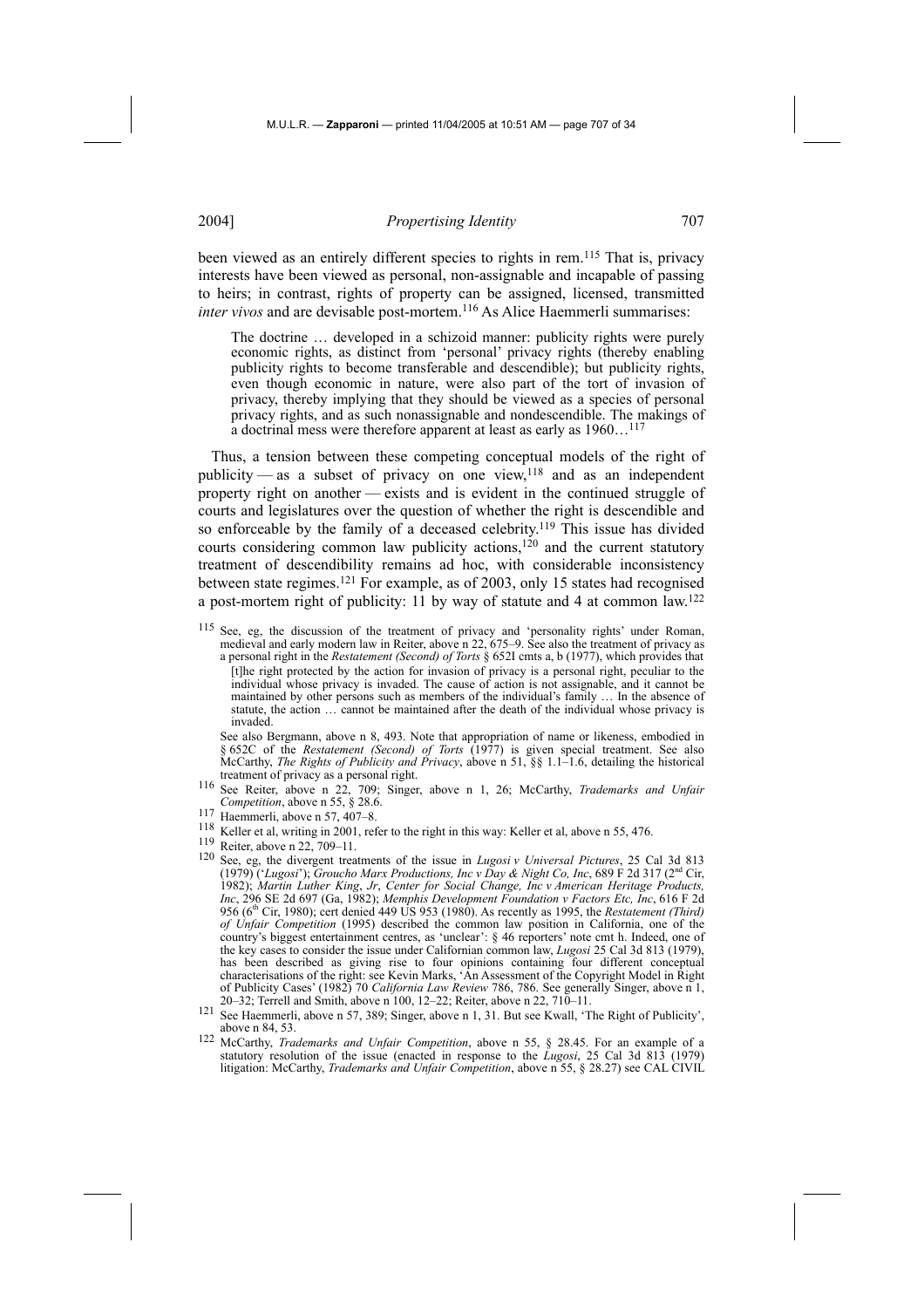The duration accorded to post-mortem rights by those state statutes varies from periods of between 10 and 100 years.<sup>123</sup> As Eric Reiter asserts, this issue exemplifies 'a continuing uneasiness about the degree to which the right of publicity is a property, rather than a personality, right.'124 Whilst some may counter that the law is now free of such conceptual uncertainty,<sup>125</sup> one need only point to the confusion over the appropriate measure of damages in *Waits v Frito Lay, Inc* 126 — where the court awarded damages for mental distress even though the right of publicity is said to be concerned with economic injury  $-$  to recognise that the law continues to remain unsettled in relation to this property– privacy divide. In addition, some current state statutes require proof that a defendant 'knowingly' appropriated the plaintiff's identity, even though a mental element is not usually required for enforcement of a property right.127 Similarly, courts have limited the right to natural persons only, the reason for this being that '[t]he interest in personal dignity and autonomy that underlies *both publicity and privacy rights* limits application of the right of publicity' in this way.128 A property right that exhibits many of the limitations of a personal right is a unique type of right, situated within a 'tangled web' of rights in rem and rights in personam.129 In addition, 'semantic confusion'130 pervades much of the academic literature concerned with whether the right of publicity is overextended or justified at all, with supporters of the right of publicity relying upon its ability

CODE § 3344.1 (West 1997 & Supp 2002) which protects certain features of the identity of a deceased celebrity. Section 3344.1(b) provides that the 'rights recognized under this section are property rights, freely transferable, in whole or in part, by contract or by means of trust or testamentary documents'. Further, § 3344.1(g) establishes the duration of the post-mortem right of publicity as 70 years, so that an action for breach of the right of publicity expires 70 years after the death of the deceased personality.

- 123 McCarthy, *Trademarks and Unfair Competition*, above n 55, § 28.45.
- $^{124}$  Reiter, above n 22, 709.
- See Halpern, above n 95, 853-73; McCarthy, 'The Human Persona as Commercial Property', above n 65, 21–3; McCarthy, *The Rights of Publicity and Privacy*, above n 51, § 1.10[C].<br><sup>126</sup> 978 F 2d 1093, 1103–5 (9<sup>th</sup> Cir, 1992).
- 
- 126 978 F 2d 1093, 1103–5 (9<sup>th</sup> Cir, 1992).<br><sup>127</sup> See Flagg, above n 52, 197–8. See, eg, § 3344(a) of the California statute which requires that a person 'knowingly uses' the plaintiff's identity: McCarthy, *Trademarks and Unfair Competition*, above n 55, § 28.29; CAL CIVIL CODE § 3344(a) (West 1997 & Supp 2002). See also *Restatement (Third) of Unfair Competition* § 46 reporters' note cmt e (1995). Note that as a general rule, unless required by a state statute, intent is not an element of liability: *Restatement (Third) of Unfair Competition* § 46 cmt e (1995). The example does, however, remain instructive.<br>
128 Restatement (Third) of Unfair Competition § 46 cmt d (1995) (emphasis added).
- 
- <sup>129</sup> Reiter, above n 22, 711. See also Clay, above n 102, 490–1, who describes the right of publicity as an 'amalgam of property and privacy rights'. See also Madow, above n 4, 173 fn 229, who states: 'an assignable interest that dies with its assignor is a very queer kind of property'. Note, however, that such grey areas of property law are not just confined to the US. For a critical discussion of the uncertain nature of 'information' as a form of property, see Brendan Edgeworth, Christopher Rossiter and Margaret Stone, *Sackville and Neave: Property Law: Cases*  and Materials (7<sup>th</sup> ed, 2004) 54; see also Sam Ricketson, 'Confidential Information — A New Proprietary Interest?' (Pt 1) (1977) 11 *Melbourne University Law Review* 223; Mark Thomas, 'Information as Property: Humanism or Economic Rationalism in the Millenium?' (1998) 14 *Queensland University of Technology Law Journal* 203.
- 130 McCarthy, *The Rights of Publicity and Privacy*, above n 51, § 1.1[B][1]; see McCarthy, *Trademarks and Unfair Competition*, above n 55, § 28. 6.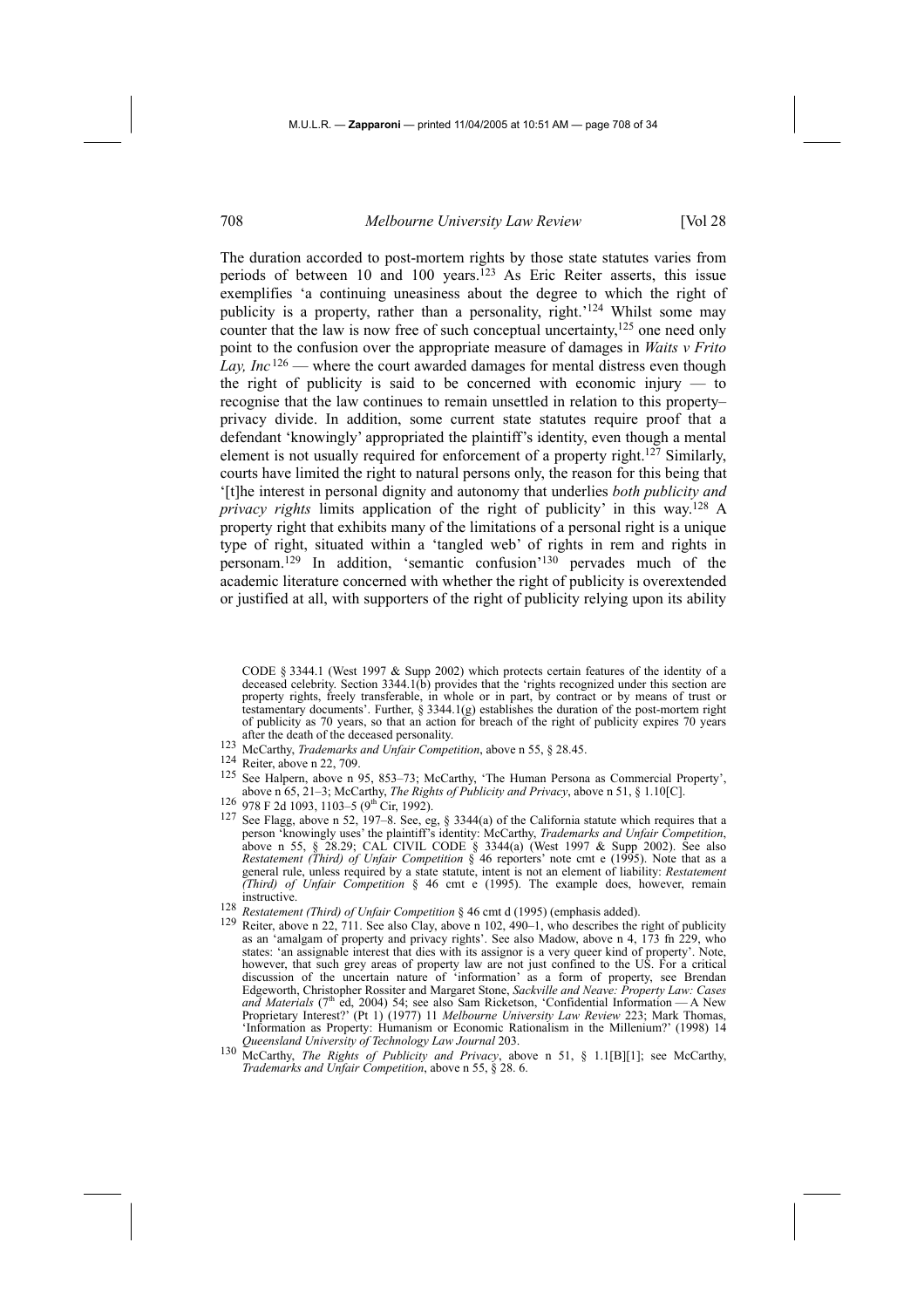to protect dignitary interests — characteristics related more to the underlying rationales of privacy law than the law of property.131

This 'doctrinal incoherence' surrounding the US right of publicity is instructive for any legal system looking to adopt this body of law, particularly when one considers the 'immense strategic value' that the 'property' label bestows.132 As Timothy Terrell and Jane Smith write (referring to the descendibility debate):

the present chaos of inconsistent academic and judicial conclusions is a rare object lesson in the importance to the law of fundamental conceptual analysis — that is, the investigation of the basic legal categories, and accompanying methods of reasoning, that may be at stake in a legal dispute.<sup>133</sup>

Although the right of publicity is largely accepted as an emerging area of intellectual property law,134 it is evident that its conceptual basis remains unclear.

### V THE DIFFICULTY OF ESTABLISHING A TEST BASED ON 'IDENTITY'

A further difficulty surrounding the current state of the law on the right of publicity is the question of the parameters of the test for determining infringement.135 Broadly, infringement requires use by the defendant, without permission, of an aspect of the identity or persona136 of the plaintiff in such a way that the plaintiff is *identifiable* from the defendant's use and the use is likely to cause damage to the *commercial value* of the plaintiff's identity.137 As the key test of infringement is 'identifiability',<sup>138</sup> deception or false endorsement (that is, a misrepresentation) is not required to establish infringement.139 For example, where the alleged appropriation consists of the use of a name by the defendant.

132 Davies and Naffine, above n 1, 39; Flagg, above n 52, 196. See Howell, 'The Common Law Appropriation of Personality Tort', above n 1, for a good consideration of these conceptual difficulties in both US and Canadian law.

<sup>131</sup> See, eg, Haemmerli, above n 57. See also Kwall, 'The Right of Publicity', above n 84, 54–6; Kwall, 'Fame', above n 52.

<sup>133</sup> Terrell and Smith, above n 100, 1–2.

<sup>134</sup> See, eg, its treatment as such in William Fisher, 'Theories of Intellectual Property' in Stephen Munzer (ed), *New Essays in the Legal and Political Theory of Property* (2001) 168, 168; McCarthy, *Trademarks and Unfair Competition*, above n 55, § 28.1.

<sup>135</sup> Reiter, above n 22, 708.

<sup>&</sup>lt;sup>136</sup> Note that some statutes confine the right of publicity to specifically defined features of identity: McCarthy, *The Rights of Publicity and Privacy*, above n 51, §§ 3.1[B], 6.3[A]. See, eg, § 3344(a) of the CAL CIVIL CODE (West 1997 & Supp 2002) which refers to 'name, voice, signature, photograph, or likeness'. It is now accepted that, unlike the statutory provision, the common law of California is not 'so confined' as to be limited to these indicia of identity: see *White I*, 971 F 2d 1395, 1397 (9<sup>th</sup> Cir, 1992) (Goodwin J), establishing that the common law right of publicity in California is broader than the statutory right and not restricted to the features proscribed; see also *Wendt v Host International, Inc*, 125 F 3d 806, 811 (9<sup>th</sup> Cir, 1997) (*'Wendt I*'). In California, the right of publicity is a common law and statutory right: *Gionfriddo v Major League Baseball*, 114 Cal Rptr 2d 307, 408 (Ct App 1<sup>st</sup> D, 2001).

<sup>137</sup> McCarthy, *The Rights of Publicity and Privacy*, above n 51, § 3.1[B].<br>138 Ibid 13.21: McCarthy, *The Human Persona as Commargial Preparty*.

<sup>&</sup>lt;sup>138</sup> Ibid [3.2]; McCarthy, 'The Human Persona as Commercial Property', above n 65, 23. 139 McCarthy, 'The Human Persona as Commercial Property', above n 65, 23; Ralston, above n 6, 10.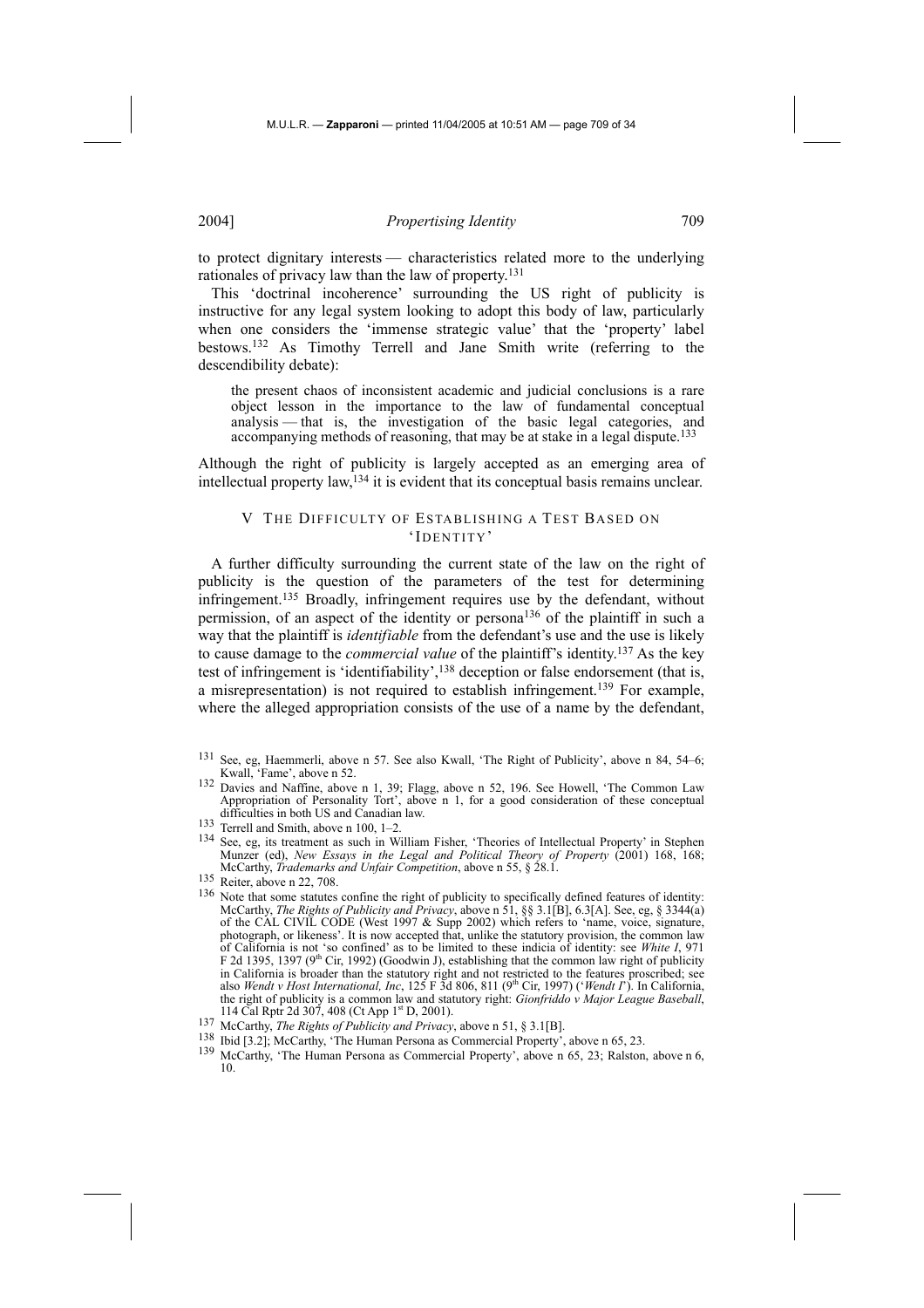the name must be recognised by the audience as referring to the plaintiff.140 Similarly, where there is an allegation of appropriation of the plaintiff's visual likeness, it must be possible to reasonably identify the plaintiff from the photograph or other depiction in question.<sup>141</sup> Yet, as Mitchell Flagg notes, '[p]ersonality, image, and identity are among the most ephemeral concepts known to humanity' and '[t]here is no widely accepted meaning for these terms' so that expecting the law to adequately deal with such concepts presents a difficult task.142 Indeed, in recent years, the US courts, particularly in the celebrity-friendly jurisdiction of California, have extended the right of publicity to the protection of personal attributes far beyond the traditionally protected categories of name and likeness.143 Consequently, infringement has been established on the basis of 'lookalikes',<sup>144</sup> 'sound alikes' (adoption of the unique singing style of a famous performer in an advertising campaign),<sup>145</sup> the use of distinctive objects such as an image of the plaintiff's sports  $car<sub>146</sub>$  and nicknames and commonly used slogans such as 'Here's Johnny'.147

In particular, the decisions in *White v Samsung Electronics America, Inc*, 148 and *Wendt v Host International, Inc*,<sup>149</sup> have been criticised both judicially<sup>150</sup> and by commentators as exemplifying an unwarranted expansion of the 'purview of publicity protection'.151 Both cases involved the use by the defendants of robots bearing a remote likeness to the plaintiffs.152 In *White*, Vanna White, hostess and famous letter-turner on the popular US television series 'Wheel of Fortune', successfully sued Samsung Electronics for breach of her right of publicity at

- <sup>140</sup> *Restatement (Third) of Unfair Competition* § 46 cmt d (1995).<br>
<sup>141</sup> *Restatement (Third) of Unfair Competition* § 46 cmt d (1995).<br>
<sup>142</sup> Flagg, above n 52, 180.<br>
<sup>143</sup> Keller et al, above n 55, 478; Dawson, above
- 
- 
- 
- 144 *Onassis v Christian Dior New York, Inc*, 472 NYS 2d 254 (1984), aff'd 488 NYS 2d 943 (Ct App, 1985); Keller et al, above n 55, 478.
- 145 *Waits*, 978 F 2d 1093 (9<sup>th</sup> Cir, 1992); *Midler v Ford Motor Co*, 849 F 2d 460 (9<sup>th</sup> Cir, 1988) (*'Midler'*); Keller et al, above n 55, 478.<br><sup>146</sup> *Motschenbacher v R J Reynolds Tobacco Co*, 498 F 2d 821 (9<sup>th</sup> Cir, 1974) (*'Motschenbacher'*);
- Keller et al, above n 55, 478.
- 147 See especially *Carson*, 698 F 2d 831 (6th Cir, 1983); Keller et al, above n 55, 478. An excellent overview of cases expanding the reach of the right of publicity is provided by Dawson, above n 57, 640–3.
- <sup>148</sup> *White I*, 971 F 2d 1395 (9<sup>th</sup> Cir, 1992). See also *White II*, 989 F 2d 1512 (9<sup>th</sup> Cir, 1993). Note that this discussion relates both to the initial Court of Appeals decision, *White I*, and to the
- subsequent petition for rehearing (containing the Kozinski J dissent), *White II*. 149 *Wendt I*, 125 F 3d 806 (9<sup>th</sup> Cir, 1997). See also *Wendt v Host International, Inc.* 197 F 3d 1284 (9<sup>th</sup> Cir, 1999) ('*Wendt II'*); cert denied *Paramount Pictures v Wendt*, 531 US 811 (2000). Note that '*Wendt I*' and '*Wendt II*' are used to distinguish between key Court of Appeals decisions. '*Wendt I*' refers to the Court of Appeals decision reversing the decision of the District Court. '*Wendt II*' refers to a subsequent Court of Appeals decision pertaining to a petition for rehearing, wherein the majority denied the petition, thus adhering to the decision in *Wendt I*. *Wendt II* contains the Kozinski J dissent.
- <sup>150</sup> See, eg, the strong dissents by Kozinski J in *White II*, 989 F 2d 1512 (9<sup>th</sup> Cir, 1993) and *Wendt II*, 197 F 3d 1284 (9<sup>th</sup> Cir, 1999).<br><sup>151</sup> Choi, above n 57, 145; Dawson, above n 57, 643. For critical treatments, see Barnett, 'At a
- <sup>151</sup> Choi, above n  $\overline{57}$ , 145; Dawson, above n 57, 643. For critical treatments, see Barnett, 'At a Crossroads', above n 84, 35–71; Flagg, above n 52, 204; Bergmann, above n 8, 487–8.
- 152 Keller et al, above n 55, 478; Dawson, above n 57, 639–40.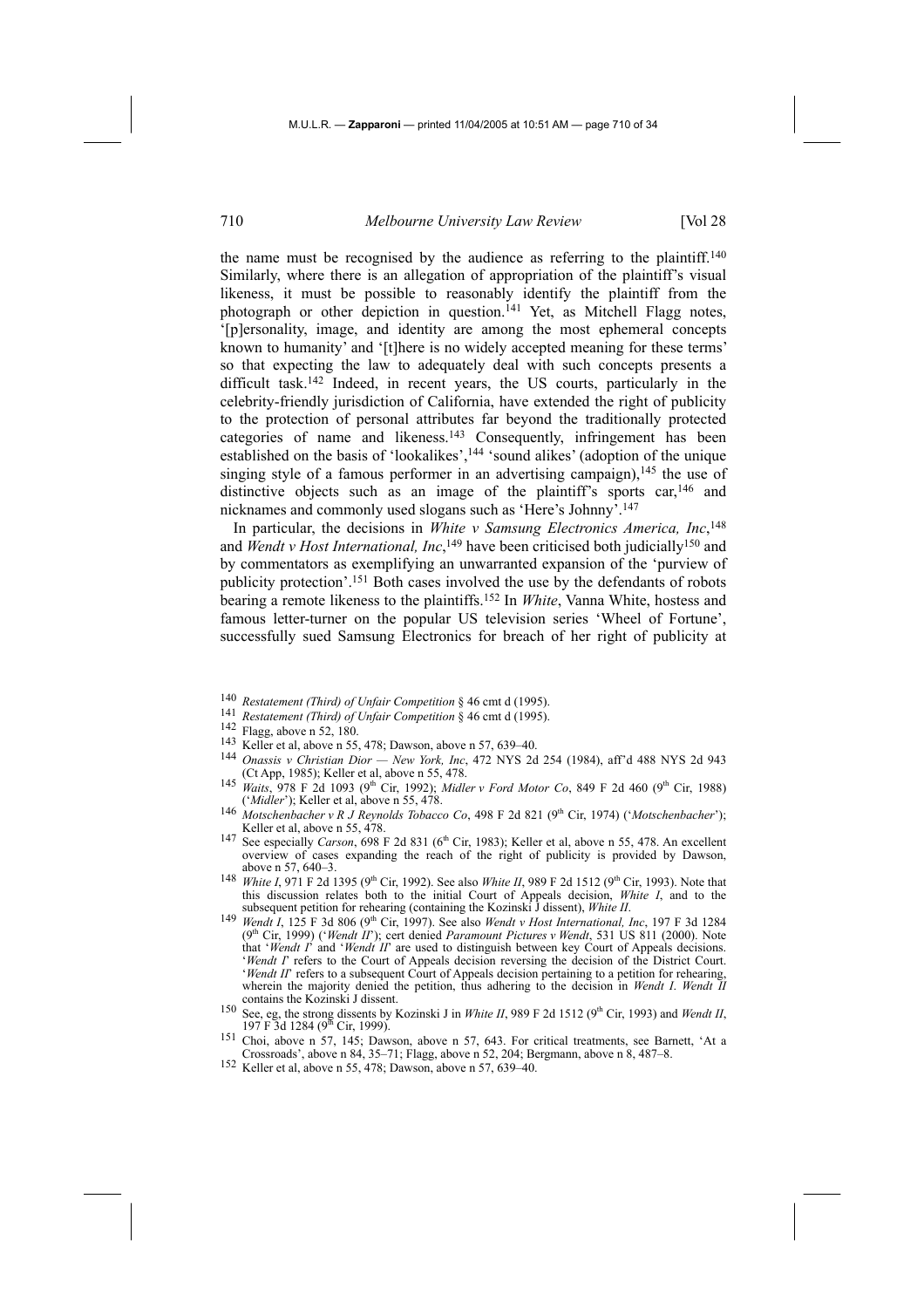common law153 when it produced a parodic television advertisement featuring a female-shaped robot clad in jewellery, a long gown and a blonde wig.154 The robot was depicted turning letters on what appeared to be a 'Wheel of Fortune' game show set.155 The advertisement was for Samsung videocassette recorders and featured the caption, '[l]ongest running game show. 2012 AD'.156 The advertisement was one of a series featuring cultural icons depicted in humorous situations; the idea behind the commercial was apparently to suggest the reliability and longevity of Samsung products.157

In *Wendt*, George Wendt and John Ratzenberger, the actors best known for their portrayal of the characters Norm and Cliff in the famous long-running television series 'Cheers', brought an action for, amongst other things, breach of their right of publicity158 in these fictional characters when the defendant created animatronic robots allegedly based on the actors' likenesses.159 The robotic figures were used without the permission of the actors and were placed in airport bars that were modelled on the set of the television show.160 At first instance, the District Court found in favour of Host, the creator of the animatronic robots.<sup>161</sup> Essentially, the District Court was of the view that the robots did not look like the plaintiffs and that no reasonable jury could find that the robots were 'similar in any manner whatsoever to the plaintiffs'.162 The District Court held that it could not 'find, by viewing both the robotics and the live persons of Mr Wendt and Mr Ratzenberger, that there is any similarity at all … except that one of the robots, like one of the plaintiffs, is heavier than the other'.163

- 153 Importantly, Vanna White's claim under the Californian statutory provision, § 3344 of the CAL CIVIL CODE (West 1997 & Supp 2002) was unsuccessful because the court did not consider that the robot in issue satisfied the meaning of 'likeness' for the purposes of § 3344: *White I*, 971 F 2d 1395, 1397 (9<sup>th</sup> Cir, 1993) (Goodwin J). The Court did, however, make this determination '[w]ithout deciding for all purposes when a caricature or impressionistic resemblance might become a "likeness"': at 1397 (Goodwin J). The finding on the statutory provision was not challenged in the subsequent decision rejecting a petition for rehearing: *White II*, 989 F 2d 1512 (9<sup>th</sup> Cir. 1993).
- 154 *White I*, 971 F 2d 1395, 1396 (9<sup>th</sup> Cir, 1992); *White II*, 989 F 2d 1512 (9<sup>th</sup> Cir, 1993).<br>
155 *White I*, 971 F 2d 1395, 1396 (9<sup>th</sup> Cir, 1992).<br>
156 Ibid.<br>
<sup>157</sup> Flagg, above n 52, 203.
- 
- 
- 
- <sup>158</sup> As with most actions of this kind, an action was brought under the statutory right of publicity, the common law right of publicity, and § 43(a) of the federal *Lanham Act*, 15 USC § 1125(a) (1988): *Wendt I*, 125 F 3d 806, 809–14 (9<sup>th</sup> Cir, 1997) (Fletcher J). The case also raised the issue of whether the actors' state law causes of action were pre-empted by federal copyright law: see<br>further *Wendt v Host International*, Inc, 50 F 3d 18 (9<sup>th</sup> Cir, 1995).
- <sup>159</sup> *Wendt I*, 125 F 3d 806, 809 (9<sup>th</sup> Cir, 1997) (Fletcher J). <sup>160</sup> Ibid 809.
- 
- 161 The District Court also granted summary judgment in favour of Paramount Pictures Corp, the holder of copyright in the program 'Cheers', which had intervened in the proceeding: see<br>Wendt I, 125 F 3d 806, 809 (Fletcher J).
- <sup>162</sup> *Wendt II*, 197 F 3d 1284, 1285 (9<sup>th</sup> Cir, 1997) (Kozinski J, in dissent); ibid 806 (Fletcher J, citing the decision of the District Court).
- 163 *Wendt I*, 125 F 3d 806, 809 (9<sup>th</sup> Cir, 1997) (Fletcher J).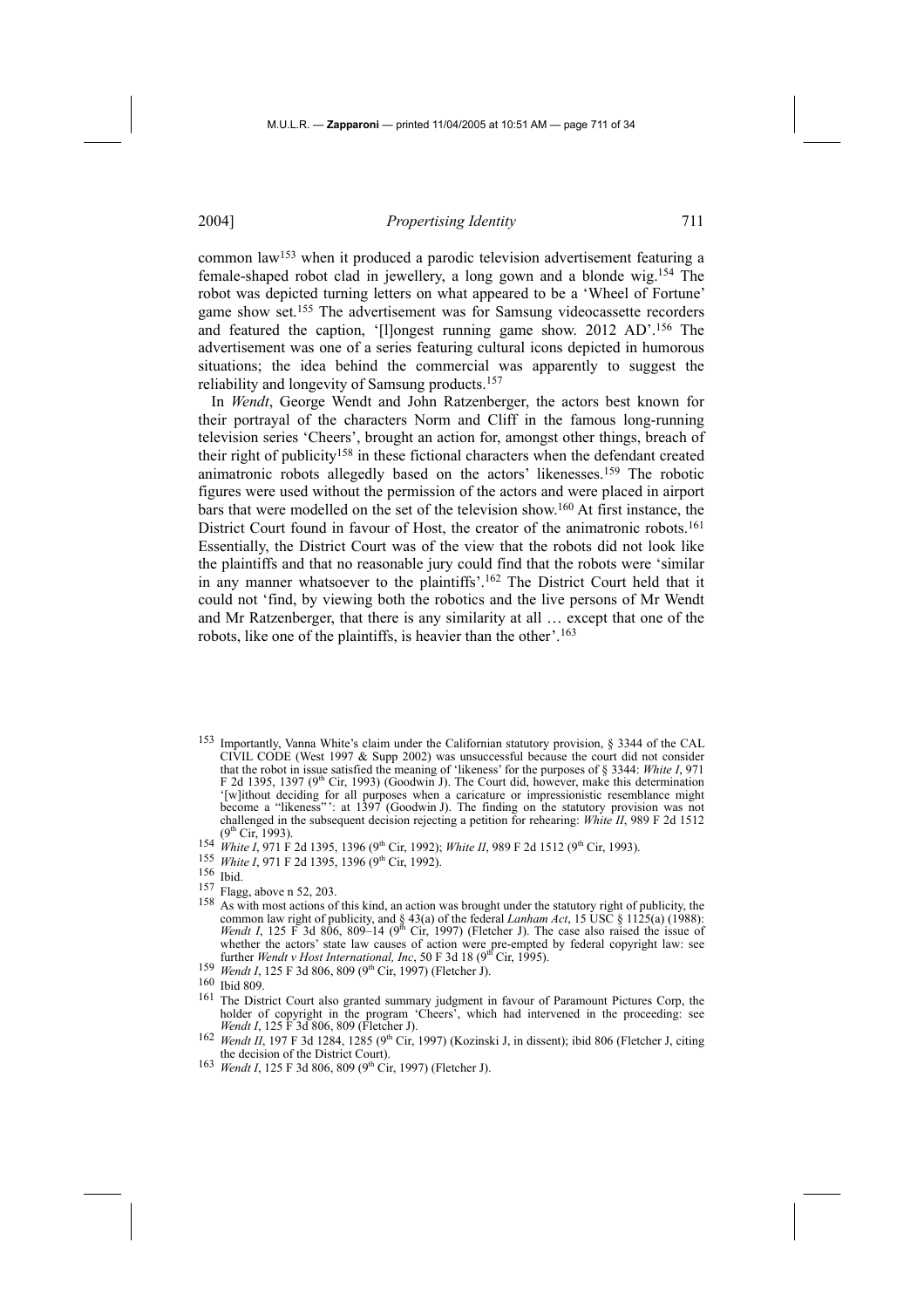The Court of Appeals for the Ninth Circuit disagreed,<sup>164</sup> reversing the decision of the District Court. It stated that 'we conclude from our own inspection of the robots that material facts exist that might cause a reasonable jury to find them sufficiently "like" the appellants'.<sup>165</sup> The Court of Appeals therefore held in favour of the actors, even though the creators of the robots had obtained a licence from Paramount, the copyright holder in the program 'Cheers', to open a line of 'Cheers' airport bars.166 The Court of Appeals held that an actor or actress does not lose the right to control the commercial exploitation of his or her likeness by portraying a fictional character.167 In this way, the Court of Appeals rejected the argument raised by Host that the robotic figures appropriated only the identities of the 'Cheers' *characters* Norm and Cliff (which were subject to copyright owned by Paramount) and not the identities of the actors, Wendt and Ratzenberger, themselves.168 This aspect of the Court of Appeals decision has been the subject of particular criticism.169

Similarly, the decision in *White* <sup>170</sup> has been criticised on the basis that it significantly expands traditional understandings of what constitutes 'identity' for the purposes of right of publicity infringement, whilst failing to provide any kind of concrete test.171 For example, the court, after making reference to the earlier expansive cases of *Motschenbacher v R J Reynolds Tobacco Co*, 172 *Midler v Ford Motor Co*173 and *Carson v Here's Johnny Portable Toilets Inc*, 174 stated:

These cases teach not only that the common law right of publicity reaches means of appropriation other than name or likeness, but that the *specific means of appropriation* are relevant only for determining whether the defendant has *in fact appropriated* the plaintiff's identity.<sup>175</sup>

The court continued in this type of circular reasoning when it concluded that '[i]t is not important *how* the defendant has appropriated the plaintiff's identity,

- <sup>164</sup> See *Wendt I*, 125 F 3d 806 (9<sup>th</sup> Cir, 1997), and the decision in *Wendt II*, 197 F 3d 1284 (9<sup>th</sup> Cir, 1999) where the majority (Kozinski J was joined in dissent by Kleinfeld and Tashima JJ) essentially agreed with the decision in *Wendt I*, thereby denying a petition for rehearing and rejecting a petition for rehearing. rejecting a petition for rehearing.<br>
165 *Wendt I*, 125 F 3d 806, 810 (9<sup>th</sup> Cir, 1997) (Fletcher J).<br>
<sup>166</sup> *Wendt II*, 197 F 3d 1284, 1285 (9<sup>th</sup> Cir, 1999) (Kozinski J, in dissent).<br>
<sup>167</sup> *Wendt I*, 125 F 3d 806, 811
- 
- 
- 
- Kozinski J in his dissenting judgment in *Wendt II*. Kozinski J states:
	- Copyright or no copyright, anyone who wants to use a figure, statue, robot, drawing or poster that reminds the public of Wendt and Ratzenberger must first obtain (and pay for) their consent. This cannot be squared with the right of the copyright holder to recreate Norm and Cliff however it sees fit. … It's inevitable that so broad and ill-defined a property right will trench on the rights of the copyright holder.<br>Wendt II, 197 F 3d 1284, 1286 (9<sup>th</sup> Cir, 1999) (Kozinski J, in dissent).
	-
- 
- 169 See Wendt II, 197 F 3d 1284, 1285–9 (9<sup>th</sup> Cir, 1999) (Kozinski J, in dissent).<br>
170 White I, 971 F 2d 1395 (9<sup>th</sup> Cir, 1992); White II, 989 F 2d 1512 (9<sup>th</sup> Cir, 1993).<br>
171 Flagg, above n 52, 203–4.<br>
172 498 F 2d 82
- 
- 
- 
- 
-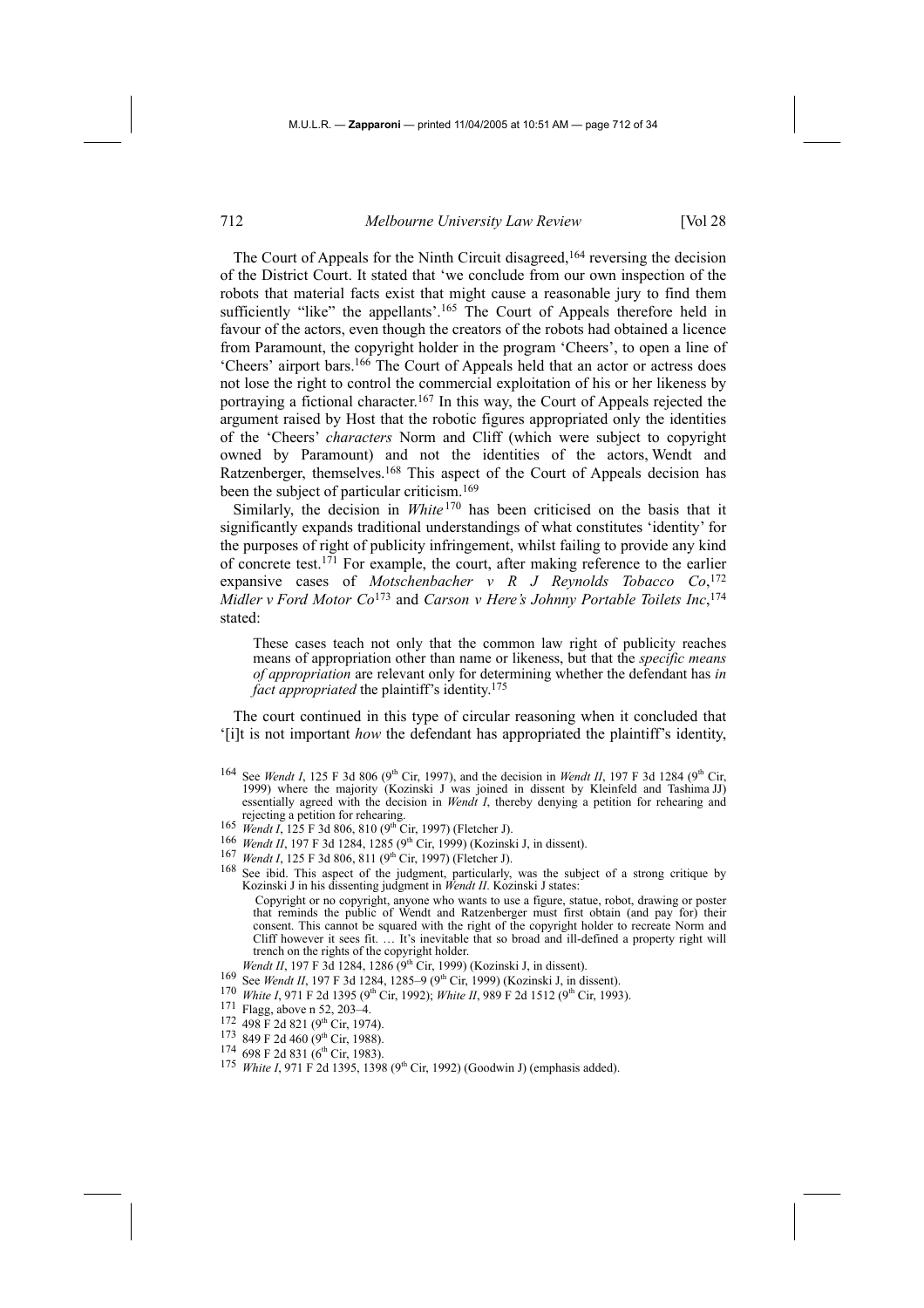but *whether* the defendant has done so.<sup>'176</sup> Thus, the majority appeared to adopt an extremely expansive 'appropriation of identity' test, whilst failing to delineate the precise parameters of this test.177

Indeed, the majority suggest a type of impressionistic 'evocation' test — that infringement will be established whenever the combination of features used in the advertisement merely *reminds* the audience of the plaintiff in question.<sup>178</sup> Kozinski J notes in his subsequent dissent from the order denying a petition for rehearing that such a broad-ranging test is a potentially 'dangerous' advancement:179

The panel's opinion is a classic case of overprotection … Under the majority's opinion, it's now a tort for advertisers to *remind* the public of a celebrity. Not to use a celebrity's name, voice, signature or likeness; not to imply the celebrity endorses a product; but simply to *evoke* the celebrity's image in the public's mind. This Orwellian notion withdraws far more from the public domain than prudence and common sense allow.180

Similarly, Alarcon J, dissenting in part from the Court of Appeals' majority decision, noted the fact that the majority appear to identify particular characteristics as 'belonging' to White, when they in fact are only associated with a *role* that she performs as game show hostess.<sup>181</sup> Alarcon J argued that elements including 'attractive appearance, a graceful pose, blond hair, an evening gown, and jewellery'182 are characteristics that White shares in common with many others and so these characteristics 'are not unique attributes of Vanna White's identity.'<sup>183</sup> He therefore went on to reject the majority finding on the common law right of publicity claim.<sup>184</sup> As the difference between the majority and the dissenting judgments illuminates, the decision in *White* highlights a fundamental difficulty with translating an amorphous concept such as 'identity' — a concept that has been the subject of endless philosophical debate — into a concrete legal test.<sup>185</sup> As Flagg writes in an article urging Canadian judges to keep the US right of publicity out of Canadian courts: 'This "we know it when we see it" sort of test builds maximum uncertainty and discretion into the law.'186

Furthermore, the decisions in both *White* and *Wendt* exemplify the difficulty courts have in balancing the private property interests of individuals with public access to cultural forms where the property in question is human identity. Thus,

- 
- 176 Ibid (emphasis in original).<br><sup>177</sup> Dawson, above n 57, 641; Flagg, above n 52, 181–2, 203.<br><sup>178</sup> See *White II*, 989 F 2d 1512, 1514 (9<sup>th</sup> Cir, 1993) (Kozinski J, in dissent); Flagg, above n 52, 203–4; Dawson, above n 57, 641; Linda Stack, '*White v Samsung Electronics America, Inc*'s Expansion of the Right of Publicity: Enriching Celebrities at the Expense of Free Speech' (1995) 89 *Northwestern University Law Review* 1189, 1202.
- 179 White II, 989 F 2d 1512, 1513 (9<sup>th</sup> Cir, 1993) (Kozinski J, in dissent). 180 Ibid 1514 (second emphasis added). 181 *White I*, 971 F 2d 1395, 1404 (9<sup>th</sup> Cir, 1992). 182 Ibid 1404, 1405.
- 
- 
- 
- 183 Ibid 1405.
- 184 Ibid.
- 185 Flagg, above n 52, 180–1, 203.
- 186 Ibid 203–4.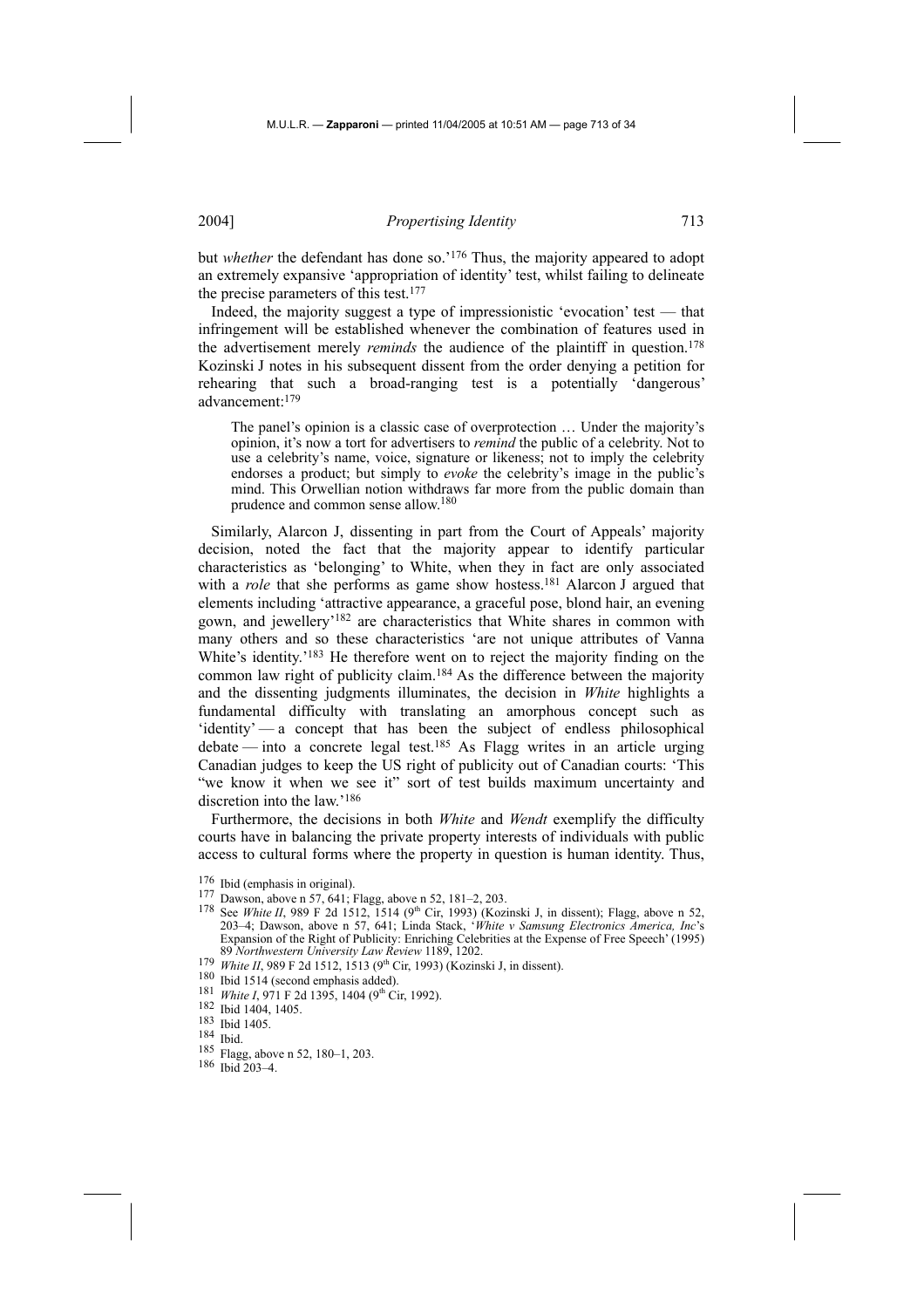not surprisingly, these decisions have been criticised by many as exemplifying an unwarranted excursion into the public domain.187 For example, Kozinski J is particularly vocal in his dissenting judgments in both of these cases.188 In his dissenting judgment in *White II*, Kozinski J argues that both the nature of the test created by the majority and its rejection of any kind of defence for parodic, humorous use of celebrity identity, strike a balance that weighs too heavily in favour of celebrity entitlement at the expense of creative expression.<sup>189</sup> Kozinski J writes:

The intellectual property right created by the panel here has none of [the] essential limitations [present in other intellectual property regimes]: No fair use exception; no right to parody; no idea–expression dichotomy. It impoverishes the public domain, to the detriment of future creators and the public at large. … The public will be robbed of parodies of celebrities, and our culture will be deprived of the valuable safety valve that parody and mockery create.<sup>190</sup>

Further, he asks a question that many US courts have failed to address:

*Should* White have the exclusive right to something as broad and amorphous as her 'identity'? Samsung's ad didn't simply copy White's schtick — like all parody, it created something new. … Why is Vanna White's right to exclusive for-profit use of her persona — a persona that might not even be her own creation, but that of a writer, director or producer — superior to Samsung's right to profit by creating its own inventions? Why should she have such absolute rights to control the conduct of others, unlimited by the idea– expression dichotomy or by the fair use doctrine?<sup>191</sup>

This question of whether the right of publicity is justified at all, and whether it strikes the right balance, is a fundamentally important one, and needs to be considered by any legal system considering adoption of a US-style approach.

- 187 See, eg, Stack, above n 178, 1202–22; Flagg, above n 52, 224–35; Clay, above n 102, 487, 501–13. See generally Madow, above n 4; Rosemary Coombe, 'Author/izing the Celebrity: Publicity Rights, Postmodern Politics, and Unauthorized Genders' (1992) 10 *Cardozo Arts and Entertainment Law Journal* 365. A particular criticism levelled at the decision in *White I* is the
- rejection by the majority of a parody defence. See further below n 190 and accompanying text.<br><sup>188</sup> See *White II*, 989 F 2d 1512 (9<sup>th</sup> Cir, 1993); *Wendt II*, 197 F 3d 1284, 1287 (Kozinski J, in dissent), 1285 (Kleinfeld
- 
- dissement and Tashima July 2006 F 2d 1512, 1514–22 (9<sup>th</sup> Cir, 1993). 190 Ibid 1516–17. In some right of publicity cases, courts have applied an analysis which is similar 190 Ibid 1516–17. In some right of publicity cases to the determination of whether there has been a fair use in copyright law: *Restatement (Third) of Unfair Competition* § 47 cmt d (1995). For a further consideration of the fair use doctrine of copyright law applied to the right of publicity, see *Restatement (Third) of Unfair Competition*  § 47 cmts c, d (1995); Dawson, above n 57, 649–53; see generally Marks, above n 120. In contrast to the US (see *Campbell v Acuff-Rose Music, Inc*, 510 US 569 (1994)), the 'fair dealing' doctrine in Australian copyright law does not explicitly embrace parody: David Brennan, 'Copyright and Parody in Australia: Some Thoughts on *Suntrust Bank v Houghton Mifflin Company*' (2002) 13 *Australian Intellectual Property Journal* 161, 163. However, it has been asserted that there is a 'tendency for [Australian] courts to treat parody as non-infringing exercises of copyright under some unwritten rule': at 164. Whether Australian courts are willing to provide an exception for parody in character merchandising cases is an open question. For consideration of the uncertain status of parody as a 'defence' to a claim of passing off under Australian law, see Michael Spence, 'Intellectual Property and the Problem of Parody' (1998) 114 *Law Quarterly Review* 594, 598–9. For consideration of the fair use defence to copyright infringement in the US, see generally Richard Posner, 'When Is Parody Fair Use?' (1992) 21 *Journal of Legal Studies* 67.
- 191 *White II*, 989 F 2d 1512, 1517 (9<sup>th</sup> Cir, 1993) (emphasis in original).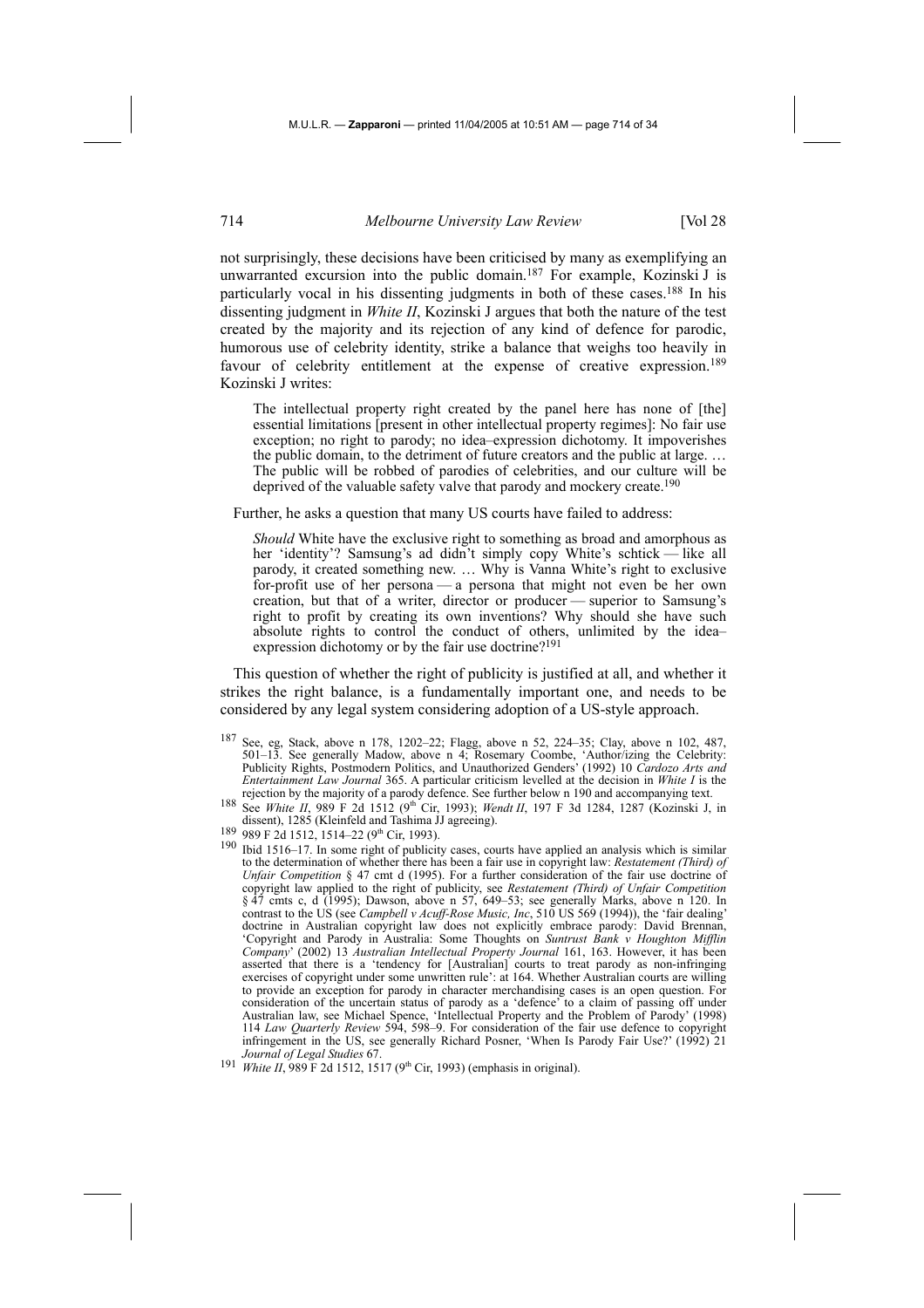## VI SITUATING THE RIGHT OF PUBLICITY WITHIN THE INTELLECTUAL PROPERTY REGIME — A 'CONCEPT IN SEARCH OF A PRINCIPLE'<sup>192</sup>

## A *The Importance of Providing Theoretical Justifications for the Existence of the Right*

As suggested above, the last 10 years have seen a renewed interest, from both commentators and some members of the judiciary, in the question of whether the right of publicity strikes an appropriate balance between providing property protection and fostering creativity through public access. Whilst such an argument may seem odd in relation to a legal right originating in privacy law and said to protect human identity, it is a fundamental question that arises due to the largely accepted classification of the right of publicity as a form of property and, particularly, as a new and fast developing area of intellectual property.193 Thus, a fundamental question arises as to whether the existence of the right of publicity is theoretically justified in the same way that more established rights of intellectual property such as trade mark, copyright and patent rights have been justified on economic and policy grounds.<sup>194</sup>

This is a particularly important question in the comparative context, given that Australian courts, perhaps more so than the US courts, are suspicious of creating new property rights without very sound policy reasons and economic and social justifications.<sup>195</sup> This position is evident in the comment of Dixon J, writing for the majority in *Victoria Park Racing and Recreation Grounds Co Ltd v Taylor*, that 'courts of equity have not in British jurisdictions thrown the protection of an injunction around *all* intangible elements of value … which may flow from the exercise by an individual of his powers or resources'.196

- 192 This phrase alludes to the concept of a 'fiduciary' in the law of equity which, like the right of publicity, has been the subject of expansion and uncertainty. Thus, Sir Anthony Mason has described the concept as 'in search of a principle': Sir Anthony Mason, 'Themes and Prospects' in Paul Finn (ed), *Essays in Equity* (1985) 246. See also Rosemary Teele, 'The Search for the Fiduciary Principle: A Rescue Operation' (1996) 24 *Australian Business Law Review* 110, 110–11.
- 193 See, eg, Fisher, above n 134, 168, 194–6. For a good discussion of the ways in which the right of publicity resembles and is different from other intellectual property regimes such as trade marks and copyright, see McCarthy, 'The Human Persona as Commercial Property', above n 65, 22–3; McCarthy, *Trademarks and Unfair Competition*, above n 55, §§ 28.8–28.9; *Restatement (Third) of Unfair Competition* § 46 cmt i (1995). See *Copyright Act*, 17 USC § 102(a) (1976). See above n 103 and accompanying text regarding acceptance of the property formulation in recent judgments. 194 See generally Fisher, above n 134, 194–9.
- 
- 195 Katekar, above n 2, 179. See also Hazel Carty, 'Character Merchandising and the Limits of Passing Off' (1993) 13 *Legal Studies* 289, 303–4.
- 196 *Victoria Park* (1937) 58 CLR 479, 508–9 (emphasis added). This was affirmed in the 1984 High Court decision in *Moorgate Tobacco Co Ltd v Philip Morris Ltd [No 2]* (1984) 156 CLR 414. See also the discussion of Dixon J's judgment in *Victoria Park*, in *Moorgate Tobacco Co Ltd v Philip Morris Ltd [No 2]* (1984) 156 CLR 414, 444–5 (Deane J). See also the more recent approval of the statement provided by the High Court in *Campomar Sociedad Limitada v Nike International Ltd* (2000) 202 CLR 45, 54–5. See also Katekar, above n 2, 179 for a good overview of the Australian approach.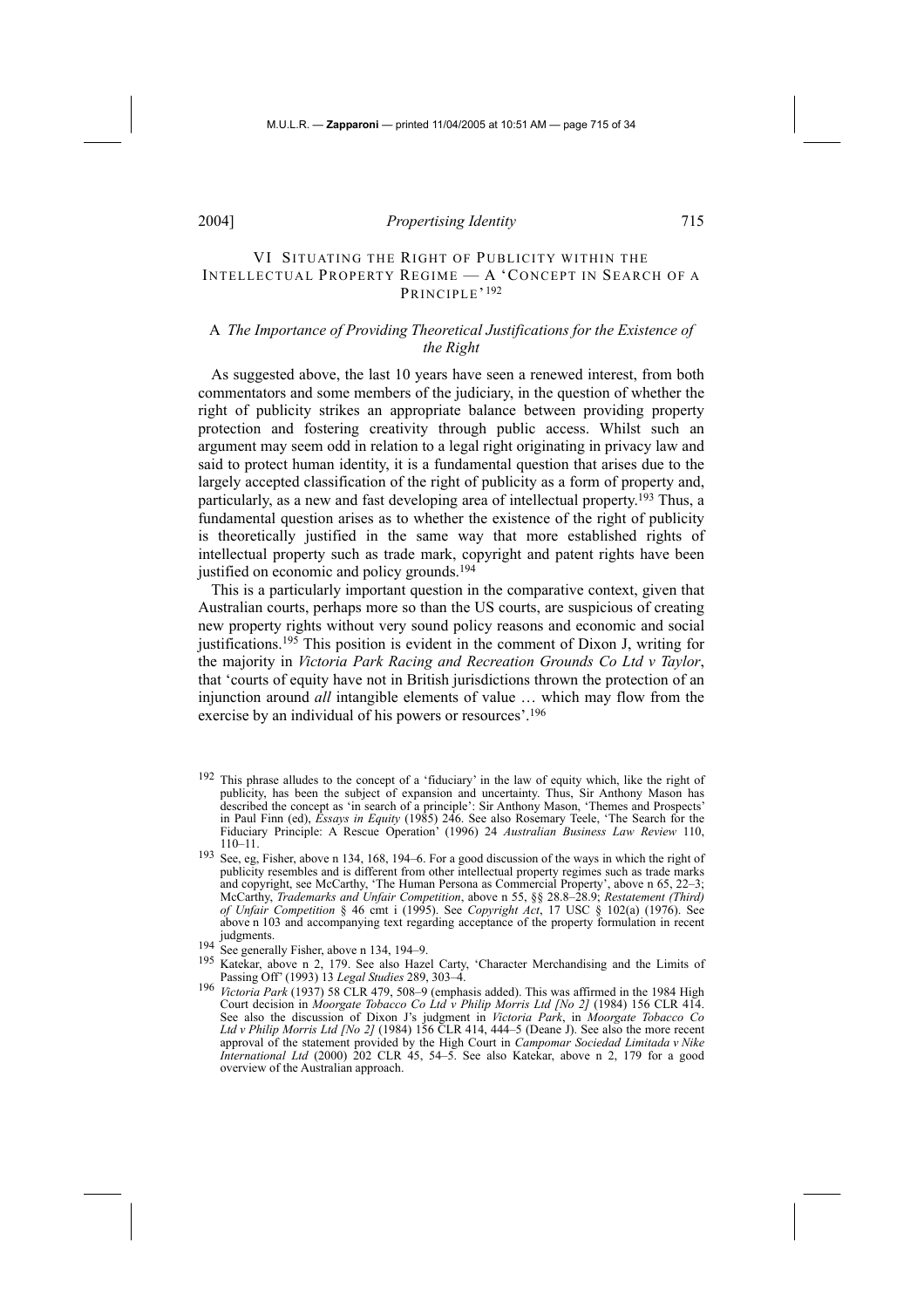#### B *Questioning the Treatment of the Right of Publicity as a 'Natural Right'*

In the US, a group of scholars led by Michael Madow have criticised the leading proponents of the right of publicity, and the courts responsible for its development, for failing to address the question of *why* the right exists and for suggesting that the right of publicity is a 'natural right'197 that is 'self-evident' and based on 'common sense'.198 For example, the judgment of Frank J in *Haelan Laboratories*, 199 the decision responsible for the 'creation' of the right, gives little attention to the issue of whether expansion of the law is justified.200 Rather, it accepts that the celebrity baseball players in question have a right to assign the exclusive right to the publicity value in their photographs on the basis of

*common knowledge* that many prominent persons (especially actors and ballplayers), far from having their feelings bruised through public exposure of their likenesses, would feel sorely deprived if they no longer received money for authorizing advertisements … This right of publicity would usually yield them no money unless it could be made the subject of an exclusive grant which barred any other advertiser from using their pictures.<sup>201</sup>

As this suggests, legal protection is bestowed on the basis of perceived public expectation and in response to pre-existing commercial practices.<sup>202</sup> Yet there is a problematic circularity evident in such reasoning, in that a *false* expectation of protection on the part of the celebrities forms the basis of the very rights ultimately protected.<sup>203</sup> In addition, the fact that celebrities will receive greater remuneration if an assignable legal right is created is not an adequate justification for the grant of a potentially broad-ranging right of property.204 Indeed, close examination of the key decisions in the area, particularly those expanding the scope of the right, give credence to Madow's assertion that the expansion of the right of publicity has not been accompanied by an adequate 'initial phase of questioning'<sup>205</sup> by US courts. For example, the early case of

- in Madow, above n 4, 136.
- 
- 
- 
- 
- <sup>199</sup> 202 F 2d 866 (2<sup>nd</sup> Cir, 1953).<br>
<sup>200</sup> See Madow, above n 4, 173–4. See also Armstrong, above n 4.<br>
<sup>201</sup> *Haelan Laboratories*, 202 F 2d 866, 868 (2<sup>nd</sup> Cir, 1953) (Frank J) (emphasis added).<br>
<sup>202</sup> Madow, above n evident in the Australian 'character merchandising' cases, which have expanded the traditional boundaries of common law passing off on the basis, inter alia, of a perceived public understanding of celebrity endorsement and licensing arrangements. For further discussion of the tendency of some Australian courts to enforce legal rights on the basis of public perception or 'common knowledge', see above n 39 and accompanying text. The artificiality of this approach was suggested by Pincus J in *Hogan v Koala Dundee Pty Ltd* (1988) 20 FCR 314, 323–5, who noted the 'incongruity of basing this sort of suit on the issue of whether the public has been misled about licensing arrangements.' See also McKeough and Stewart, above n 39, [16.29], [16.30], [18.16].
- 204 Madow, above n 4, 173, 173 fn 231.
- 205 Ibid 133–4.

<sup>197</sup> Madow, above n 4, 136. See also at 133–4, 142, 174; Dougherty, above n 15, 423. See also McCarthy, *The Rights of Publicity and Privacy*, above n 51, § 1.1, who describes the right of publicity as 'the *inherent* right of every human being to control the commercial use of his or her identity' (emphasis added). 198 McCarthy, *The Rights of Publicity and Privacy*, above n 51, §§ 1.1[B][2], 1.11[C], 2.1[B], cited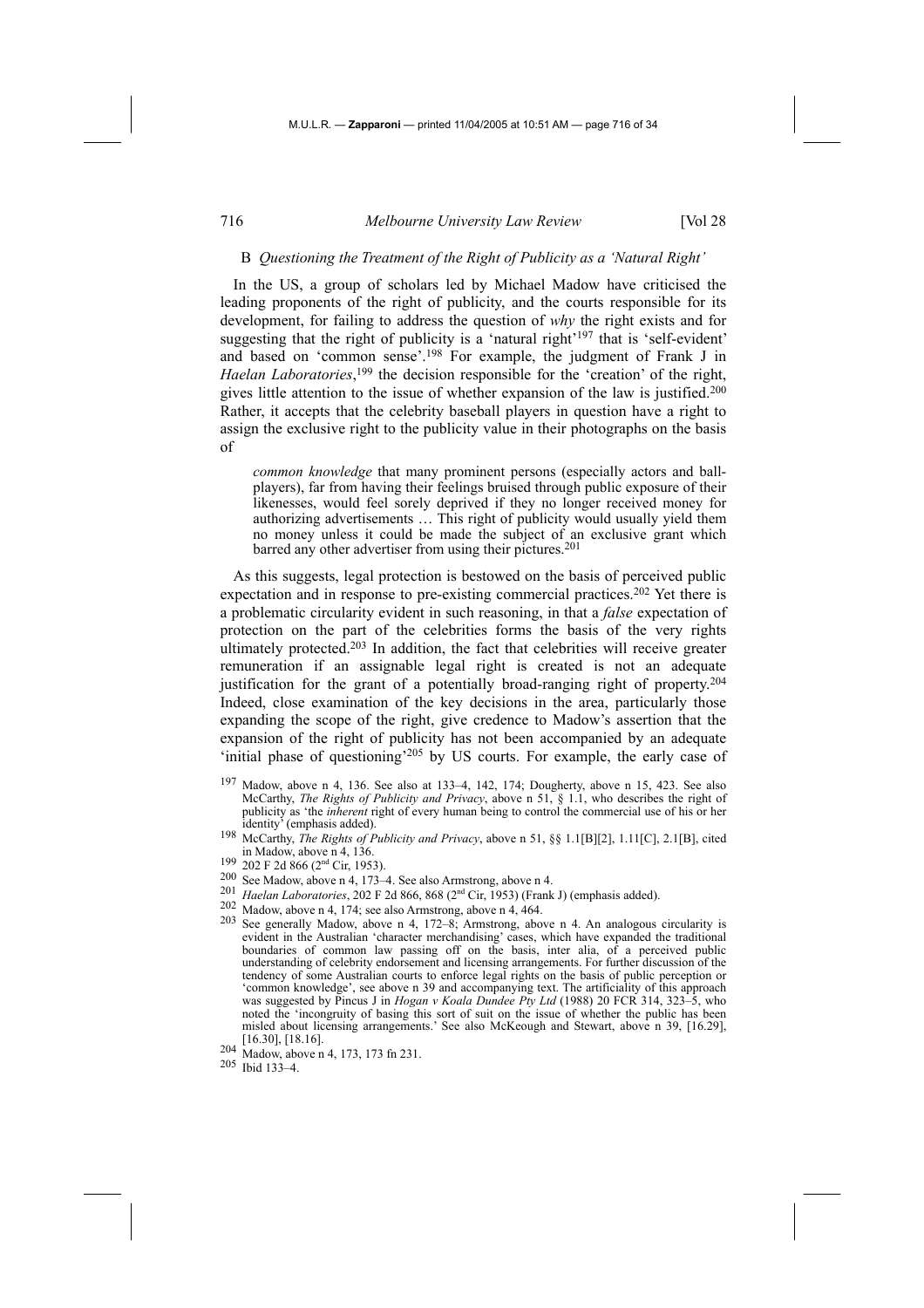*Motschenbacher*, 206 which extended the right of publicity to the distinct 'individualized' features of the plaintiff's race car even where the 'likeness' of the plaintiff was not recognisable, $207$  gives no consideration to the issue. The case merely accepts the commercial reality that identity can have a commercial value.208 Other key cases in the area suggest a 'grab bag'209 of rationales, including: the reward of labour and investment in the creation of valuable identities; providing an economic incentive to create valuable identities; and the prevention of unjust enrichment.<sup>210</sup> For example, in the case of *Uhlaender v Henricksen*, Neville J relies on the labour justification, asserting that:

A celebrity must be considered to have invested his years of practice and competition in a public personality which eventually may reach marketable status. That identity, embodied in his name, likeness, statistics, and other personal characteristics, is the *fruit of his labors* and is a type of property.211

In *Carson*<sup>212</sup> — a case giving the famous 'Tonight Show' host a monopoly right in the phrase 'Here's Johnny' and so preventing its use by the defendant portable toilet business<sup>213</sup> — we see a mixture of moral and economic rationales being offered, almost as an afterthought:

Carson's *achievement* has made him a celebrity … Vindication of the right will tend to *encourage* achievement in Carson's chosen field. Vindication of the right will also tend to prevent unjust enrichment by persons such as [the] appellee who seek commercially to exploit the identity of celebrities without their consent.214

The need to encourage creative innovation — that is, the economic incentive rationale raised in *Carson* and implicit in other judgments — recurs in the only US Supreme Court decision on the right of publicity, *Zacchini v Scripps-Howard Broadcasting Co*. 215 This case concerned a right of publicity action brought by a person who performed a 15-second 'human cannonball' act at a county fair, which was subsequently broadcast in its entirety by a local television station.<sup>216</sup> In recognising the right of publicity as a cause of action, the Supreme Court stated that the

- 
- 
- 
- 
- 211 316 F Supp 1277, 1282 (Minn D Ct, 1970) (emphasis added).<br>
212 698 F 2d 831 (6<sup>th</sup> Cir, 1983).<br>
<sup>213</sup> Ibid 832–3 (Bailey Brown J).<br>
<sup>214</sup> Ibid 837 (Bailey Brown J) (emphasis added).<br>
<sup>214</sup> Ibid 837 (Bailey Brown J) (e its concern with performance and not advertising use. Advertising use is considered the most common form of right of publicity infringement: see McCarthy, 'The Human Persona as Commercial Property', above n 65, 21–2.
- 216 *Zacchini*, 433 US 562, 563–4 (1977) (White J).

<sup>206 498</sup> F 2d 821 (9<sup>th</sup> Cir, 1974).<br>
207 Ibid 822 (Koelsch J).<br>
208 Ibid 825 (Koelsch J).<br>
209 Goodenough, 'The Price of Fame' (Pt 1), above n 108, 59.<br>
210 Pinckaers, above n 52, 30; Clay, above n 102, 491–2; *Restatemen*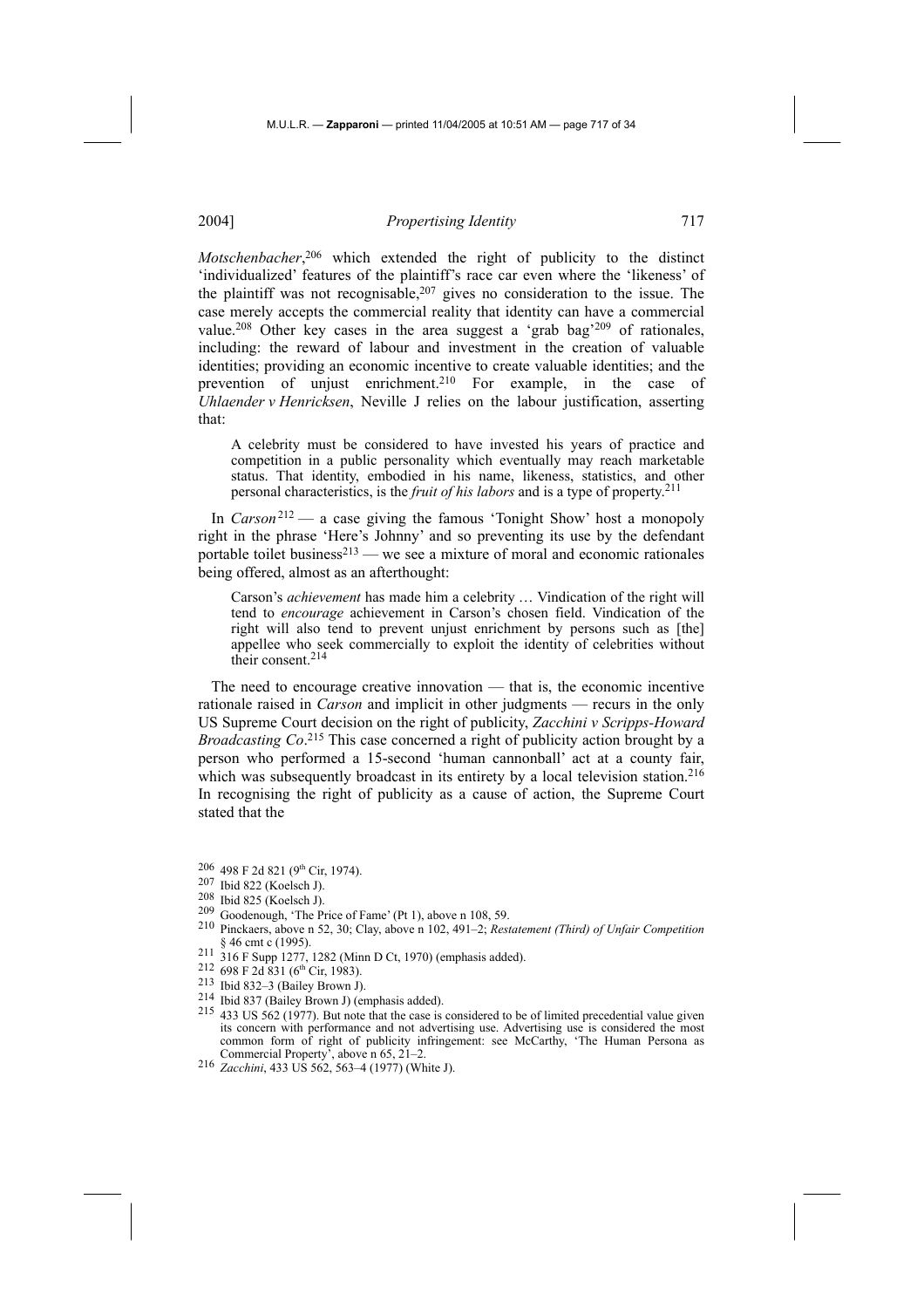act is the product of petitioner's own talents and energy, the end result of much time, effort, and expense. … [T]he protection provides an *economic incentive* for him to make the investment required to produce a performance of interest to the public. This same consideration underlies the patent and copyright laws long enforced by this Court.<sup>217</sup>

Other rationales that have been asserted by commentators and/or courts include: the potential protection of consumers against deception; preventing the 'dilution' of valuable identities through overuse; and arguments based on the need to protect the 'dignitary' interests of plaintiffs, which assert that the right of publicity is 'an extension of human worth and autonomy'.<sup>218</sup>

#### C *Economic Incentive Rationale and Lockean Labour Theory*

As the above judgments illustrate, two rationales heavily relied upon in support of the right of publicity are the economic incentive rationale and the property claim grounded in Lockean labour theory.<sup>219</sup> Lockean theory is one of the predominant justifications for the institution of private property more generally and has also played a primary role in the debates over the justifications for intellectual property in both Australia and the US.220 Broadly, Lockean labour or natural rights theory asserts that an individual is entitled to the fruits of their labour.221 This is an essentially moral argument which accepts that a person who expends effort and labour upon a resource that is unowned or 'held in common'

- <sup>217</sup>*Zacchini*, 433 US 562, 575–6 (1977) (emphasis added). 218 Haemmerli, above n 57, 390. For a summary of arguments based on 'personhood', see Dawson, above n 57, 645–6. See generally Margaret Radin, 'Property and Personhood' (1982) 34 *Stanford Law Review* 957.
- 219 Haemmerli, above n 57, 388; cf Kwall, 'The Right of Publicity', above n 84, 62, who describes unjust enrichment as 'one of the fundamental rationales'. Note that the further rationale of unjust enrichment commonly appears in court decisions as support for the right of publicity. See, eg, *Bi-Rite Enterprises, Inc v Button Master*, 555 F Supp 1188, 1198 (SDNY, 1983), where it was stated that the right 'prevents unjust enrichment by providing a remedy against exploitation of the goodwill and reputation that a person develops in his name or likeness *through the investment of time*, *effort*, *and money*' (emphasis added). This rationale, largely based on a moral claim, asserts that the right of publicity prevents 'unfair' conduct through preventing the defendant from 'reaping where s/he has not sown': Madow, above n 4, 196. As this rationale is often closely tied to the assertion that property rights are derived through the expenditure of labour, criticisms of the Lockean labour rationale, discussed below, also tend to weaken the argument based on unjust enrichment. As Haemmerli asserts: '[i]f unjust enrichment is intended to prevent reaping where others have sown, and the celebrity has not sown … then prevention of unjust enrichment is clearly a weak rationale for publicity rights': Haemmerli, above n 57, 412 fn 117. The unjust enrichment rationale will not be given detailed consideration in this discussion as it is not heavily relied upon by even those scholars who advocate the right of publicity, due to its emphasis on 'intuition rather than analysis': Dougherty, above n 15, 440. In addition, the circularity evident in arguments based on unjust enrichment has been noted elsewhere: see Pinckaers, above n 52, 259–60. See also Michael Spence, 'Passing Off and the Misappropriation of Valuable Intangibles' (1996) 112 *Law Quarterly Review* 472, 489–91. Put simply, if the 'injustice' of the defendant's enrichment is the unauthorised use of another's property, then it is problematic to use this as the justification for the creation of a property right: Michael Spence, 'Passing Off and the Misappropriation of Valuable Intangibles' (1996) 112 *Law Quarterly Review* 472, 491.
- 220 Davies and Naffine, above n 1, 134; Fisher, above n 134, 170–1. See generally Seana Shiffrin, 'Lockean Arguments for Private Intellectual Property' in Stephen Munzer (ed), *New Essays in the Legal and Political Theory of Property* (2001) 138. 221 Dawson, above n 57, 644.
-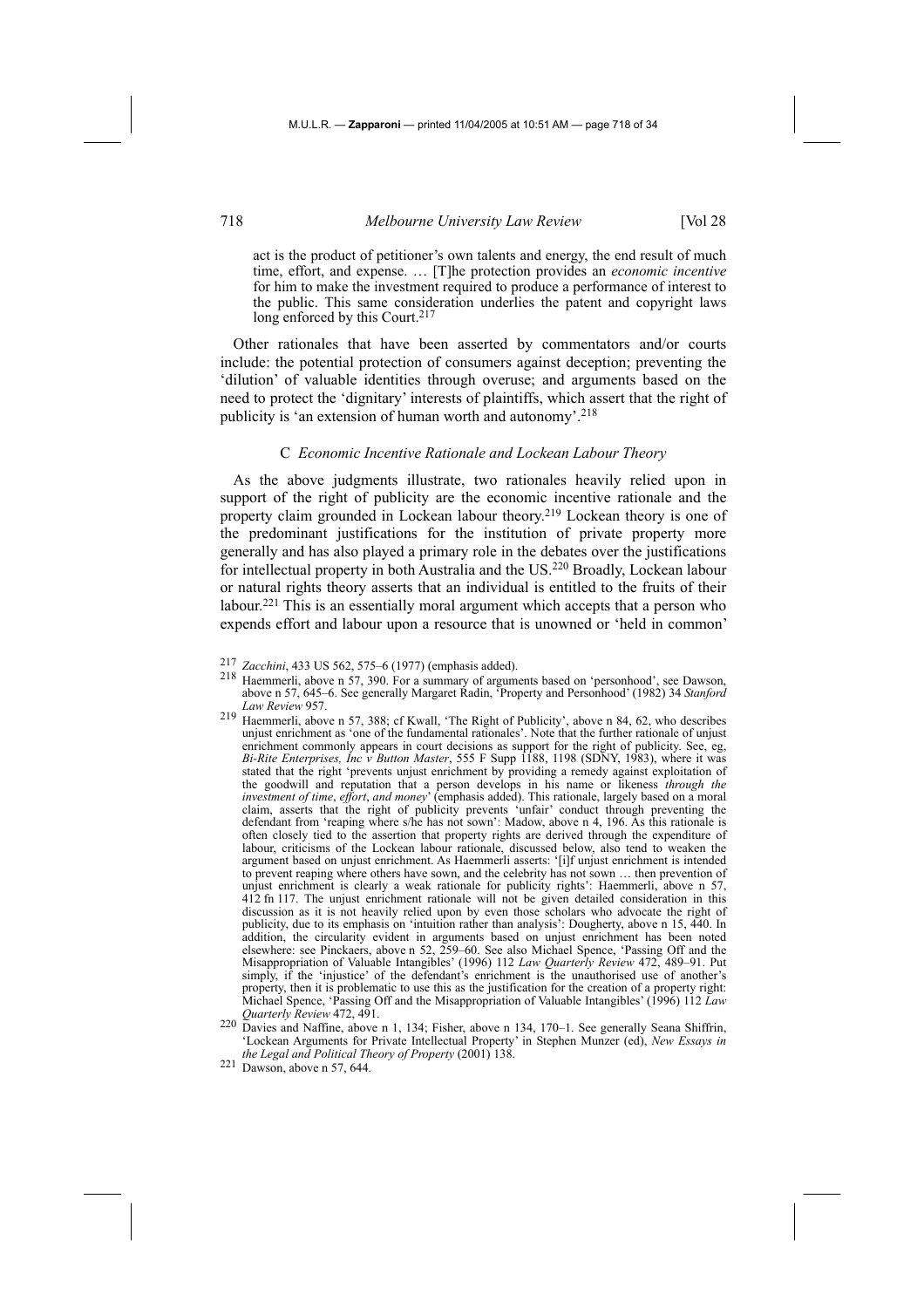has a natural property right to the outcome of his or her effort which the state is required to enforce.222 As applied to the right of publicity, the Lockean view asserts that 'right-of-publicity plaintiffs'223 have carefully and judiciously developed their public image and expended much time and effort in attaining celebrity status, so that legal protection of this image is warranted.224

Similarly, the economic incentive rationale is at the heart of copyright, patent and trade mark law policy, and so it too has featured heavily in the broader rationales for intellectual property.225 This rationale asserts that people require an inducement to expend the time, effort and resources required to produce a socially beneficial product and the institution of private property provides this incentive.226 Thus, in the right of publicity context, the monopoly protection offered by the right of publicity provides an economic incentive to expend the energy required to attain fame, as this is an enterprise which ultimately enriches society, just as providing an incentive to harvest farm land benefits society.<sup>227</sup>

#### D *Lockean Labour Theory Deconstructed*

Yet, as some critics and even courts<sup>228</sup> have begun to realise, these rationales, even if persuasive in the context of other key intellectual property regimes, are not persuasive when translated to the right of publicity. For example, in relation to Lockean labour theory, a number of difficulties have been highlighted. In addition to the more general challenges to Lockean theory,<sup>229</sup> as Madow asserts, the notion that celebrities expend much effort and energy in achieving fame ignores the often unpredictable, serendipitous and fortuitous nature of contemporary fame.230

As one critic states, 'celebrities do not always work hard for their fame; sometimes they become well-known as a result of dumb luck, serendipitous involvement in public affairs, or even criminal conduct'.231 In addition, such a view undervalues the considerable efforts of others in the production of fame,

- 223 The term 'right-of-publicity plaintiff' is adopted from Kwall, 'The Right of Publicity', above n 84, 69, 48 fn 10. As noted by Kwall, where the owner of the persona is deceased, the plaintiff maintaining the action will actually be the relative(s) or assignee(s) of the deceased personality: at 48 fn 10.<br>
<sup>224</sup> Clay, above n 102, 491–2, 497–8; Madow, above n 4, 182.<br>
<sup>225</sup> Fisher, above n 134, 170; Dougherty, above n 15, 443.
- 
- 
- 226 Madow, above n 4, 205; Clay, above n 102, 491–2; Pinckaers, above n 52, 245.
- Madow, above n 4, 205; Clay, above n 102, 491–2; Pinckaers, above n 52, 245. See also the discussion of the related economic argument that the right encourages the efficient use of resources in Pinckaers, above n 52, 245–8.
- <sup>228</sup> *Cardtoons*, 95 F 3d 959 (10<sup>th</sup> Cir, 1996). See also the discussion of recent cases in Fisher, above n 134, 195–6.
- 229 See the discussion of Robert Nozick's critique in Madow, above n 4, 175 fn 239. Nozick asks: 'why isn't mixing what I own with what I don't own a way of losing what I own rather than a way of gaining what I don't. If I own a can of tomato juice and spill it into the sea … do I thereby come to own the sea, or have I foolishly dissipated my tomato juice?': Robert Nozick, *Anarchy*, *State*, *and Utopia* (1974) 174–5. 230 Clay, above n 102, 502; Madow, above n 4, 160–6, 179–80, 182–5.
- 
- 231 Fred Weiler, 'The Right of Publicity Gone Wrong: A Case for Privileged Appropriation of Identity' (1994) 13 *Cardozo Arts and Entertainment Law Journal* 233, 241.

<sup>222</sup> Fisher, above n 134, 170.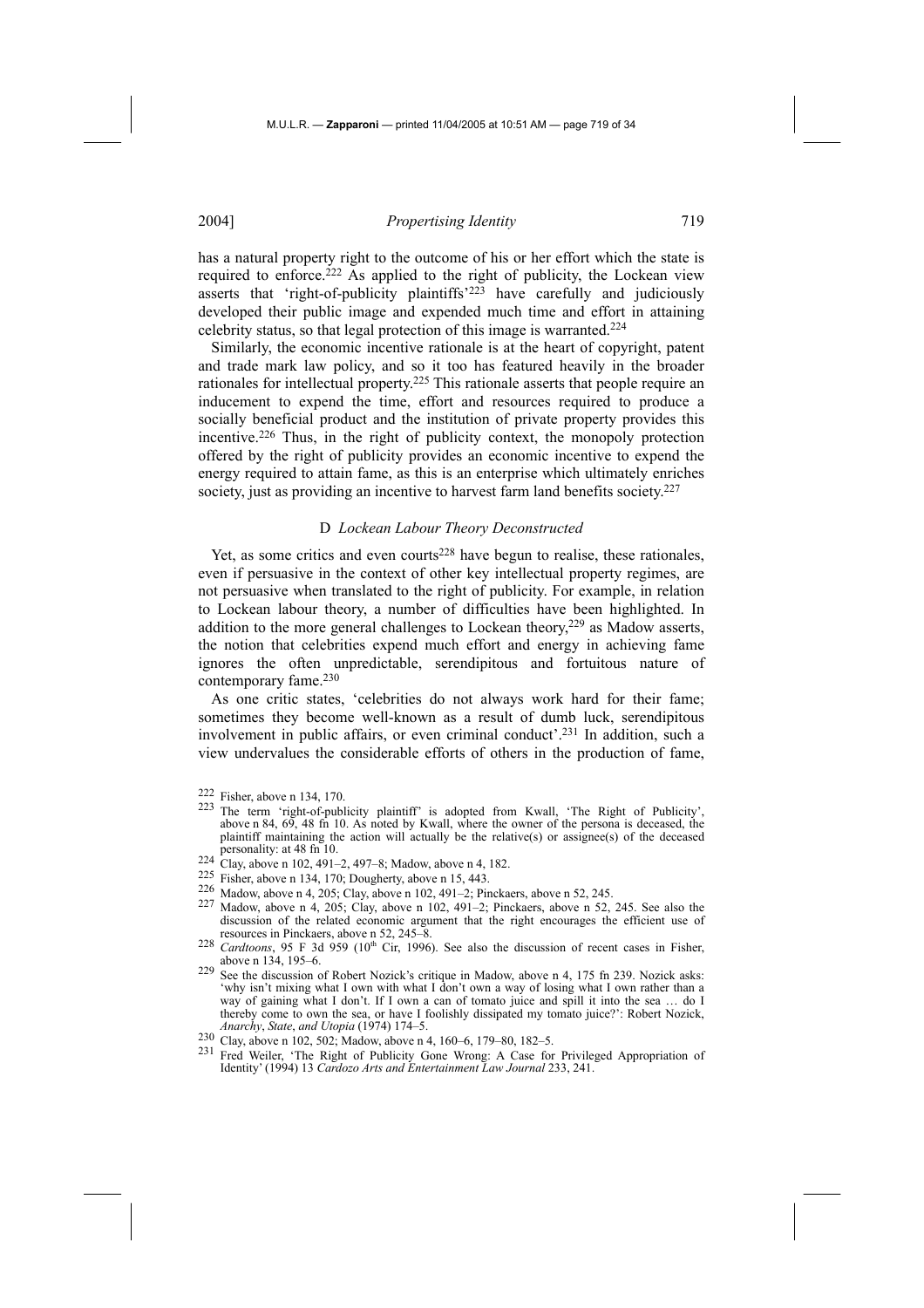particularly in the American world of entertainment.<sup>232</sup> Indeed, '[t]he work of "fashioning the star out of the raw material of the person" is done not only by the star herself, but by an army of specialists — consultants, mentors, coaches, advisors, agents, photographers, and publicists.'233

Similarly, cultural anthropologists have recently catalogued the ways in which the public and the media play a crucial and constructive role in the production of 'celebrities' — that is, famous personae have meaning (and therefore commercial value) only because of the meanings that the public and media bestow upon the 'raw material' of identity.234 Such a view challenges the individualistic notion of identity underlying the traditional rationales for the right of publicity and posits a more 'relational' approach.235

If such a view is accepted, an interesting question about public entitlement to the value of celebrity identity arises.236 Whilst some may reject such a view as entirely too 'postmodern', in a recent article arguing against the extension of the tort of passing off into a more general action for misappropriation, Spence notes that even 'without tapping the complexities of post-modernist perspectives' the notion of creation and an argument based on desert is underpinned by an enormous assumption about the processes of creation.237 Taking the 'Mick Dundee' character which was the subject of a successful claim in *Hogan v Pacific Dunlop Ltd* 238 as an example, Michael Spence notes the difficulty of identifying the 'creator' of the product endorsement value of the character, given the fact that the character was successful because it built upon a long tradition of bushman stereotypes central to Australian culture and without this tradition the character would never have resonated with audiences.<sup>239</sup>

#### E *Economic Incentive Rationale Deconstructed*

In addition, the economic incentive argument has been subjected to considerable scrutiny.240 Some critics argue that without the protection offered by the right of publicity, celebrities would be dissuaded from 'pursuing a career in the limelight'.241 However, the considerable financial benefits that attach to

- 234 Dyer, above n 233, 5; Madow, above n 4, 138–47, 191. See generally Coombe, above n 187; David Lange, 'Recognizing the Public Domain' (1981) 44(4) *Law and Contemporary Problems* 147.
- 235 Madow, above n 4, 188, 194, 195.<br>236 Clay, above n 102, 502.
- 
- 236 Clay, above n 102, 502. 237 Michael Spence, 'Passing Off and the Misappropriation of Valuable Intangibles' (1996) 112 *Law Quarterly Review* 472, 479.
- 
- 238 (1988) 12 IPR 225.<br>
239 Spence, 'Passing Off', above n 237, 479–80.
- 240 See, eg, Madow, above n 4, 205–28; Clay, above n 102, 505–6; Dawson, above n 57, 654–9, for a good overview of the economic debates and a defence of the right of publicity. For a discussion of the application of different economic theories to the protection of personality, see Frazer, above n  $26$ , 305–7, who concludes that in some circumstances legal protection of personality is economically efficient: at 307, 309. Cf Ernest Weinrib, *The Idea of Private Law* (1995) 46–8, who challenges the assertion that the promotion of economic efficiency is the aim of law. 241 Kwall, 'The Right of Publicity', above n 84, 79.

<sup>232</sup> Madow, above n 4, 191.

<sup>233</sup> Richard Dyer, *Heavenly Bodies: Film Stars and Society* (1987) 5 (citations omitted); ibid 191. See also at 138-47.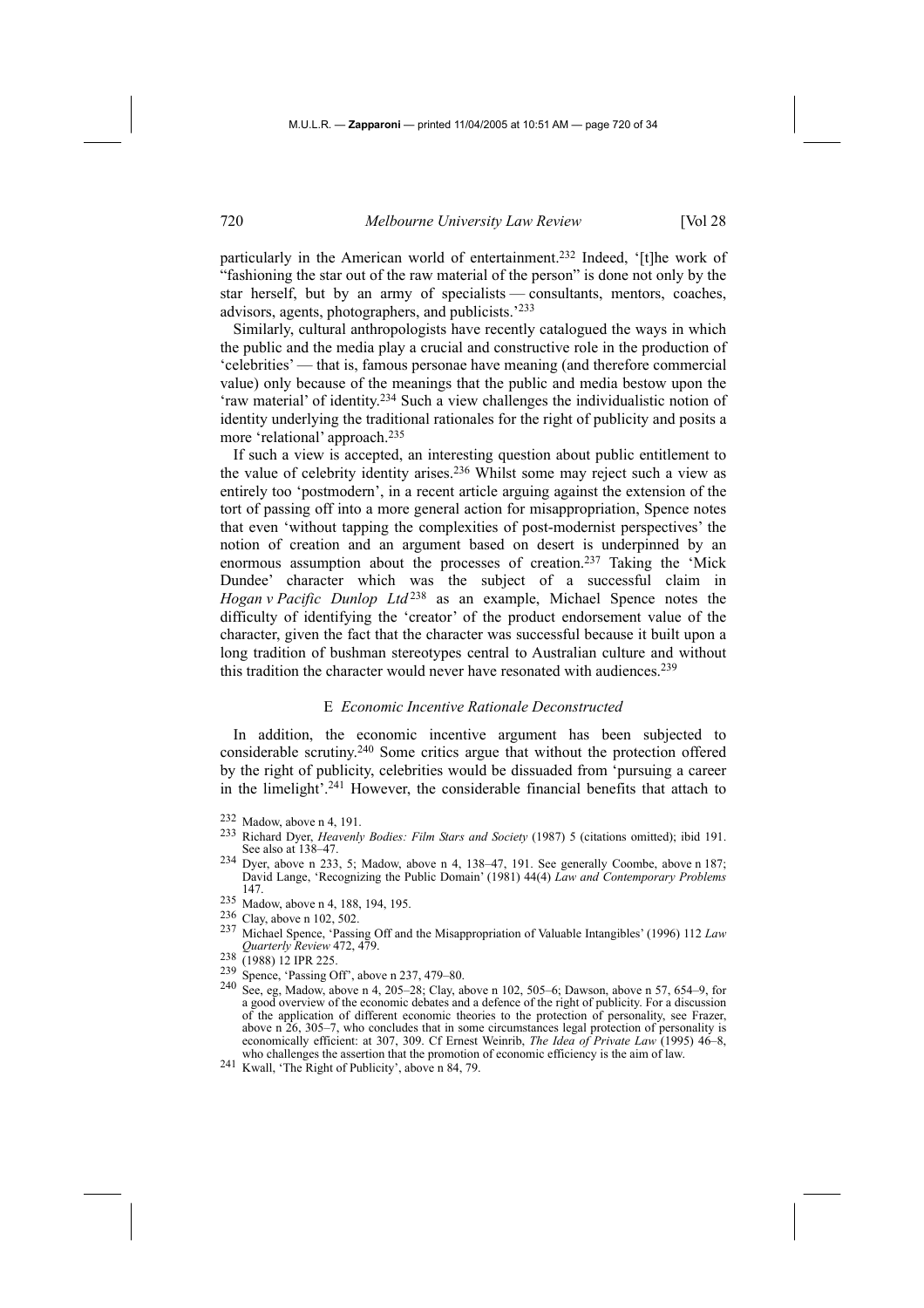fame — one need only consider the earning capacity of stars like Michael Jordan and Tom Cruise — present a powerful incentive for ordinary individuals to achieve entertainment and sporting success without the need for the right of publicity to provide a 'collateral' source of income.<sup>242</sup> Thus, '[a]bolition of the right of publicity would leave entirely unimpaired a celebrity's ability to earn a living from the activities that have generated his commercially marketable fame.'243 In contrast to copyright law, which generally protects the primary source of a writer's income through provision of a monopoly grant,<sup>244</sup> the right of publicity merely protects a 'by-product of [celebrity's] performance values' by preventing unauthorised advertising or merchandising use of celebrity image, with sports and entertainment celebrities generating significant income from their primary activities.245 In this way, the analogy to copyright and other forms of intellectual property has been acknowledged in one Court of Appeals decision as being 'overstated' and 'strained'.246 As Tacha J writes in a case concerning the production of parody baseball cards:

The extra income generated by licensing one's identity does not provide a necessary inducement to enter and achieve in the realm of sports and entertainment. Thus, while publicity rights may provide some incentive for creativity and achievement, the magnitude and importance of that incentive has been exaggerated. … [T]he inducements generated by publicity rights are not nearly as important as those created by copyright and patent law, and the small incentive effect of publicity rights is reduced or eliminated in the context of celebrity parodies.<sup>247</sup>

Further, it has been argued that unlike copyright and patent rights, which are ultimately designed to serve the public so that the public comes to eventually control the products in question, the right of publicity 'attempts to hold celebrity image from the public domain for as long as possible, yielding only to public influence with the utmost reluctance.<sup>'248</sup> Thus, granting a property right in persona is 'inconsistent with the *quid pro quo* requirement of intellectual property law that the celebrity also contribute something of value to society.'249

<sup>242</sup> Madow, above n 4, 209–10 (emphasis in original). See also *Cardtoons*, 95 F 3d 959, 973–4  $(10<sup>th</sup> Cir, 1996)$  (Tacha J). It is noteworthy that Kwall, an advocate of the right of publicity, describes the incentive to innovate argument as 'admittedly speculative': Kwall, 'The Right of

 $243$  Madow, above n 4, 209.

<sup>&</sup>lt;sup>244</sup> But see an interesting discussion by Ernest Weinrib, above n  $240$ ,  $468$ , who challenges the assertion that the promotion of economic efficiency is the aim of private law.

assertion that the promotion of economic efficiency is the aim of private law. 245 *Cardtoons*, 95 F 3d 959, 973 (10th Cir, 1996) (Tacha J); Madow, above n 4, 209. Note the counterargument that a legal right ought not to be denied simply on the basis that a celebrity has no need for the financial benefits attaching to the right: Dawson, above n 57, 655–6. According to Dawn Dawson, 'the law has never withheld a legitimate property right from the owner of that right because he already possesses an abundance of the benefits which accrue from that right': at 655.

<sup>&</sup>lt;sup>246</sup> *Cardtoons*, 95 F 3d 959, 973 (10<sup>th</sup> Cir, 1996) (Tacha J). See also Frazer, above n 26, who suggests that on the basis of a *utilitarian* economic argument, the right of publicity is unnecessary. This is because societal wealth would be unaffected by the celebrity's ability to recover a fee for use of his/her identity: at 302–3.

<sup>&</sup>lt;sup>247</sup> *Cardtoons*, 95 F 3d 959, 974 (10<sup>th</sup> Cir 1996).<br><sup>248</sup> Clay, above n 102, 507.<br><sup>249</sup> Flagg, above n 52, 190.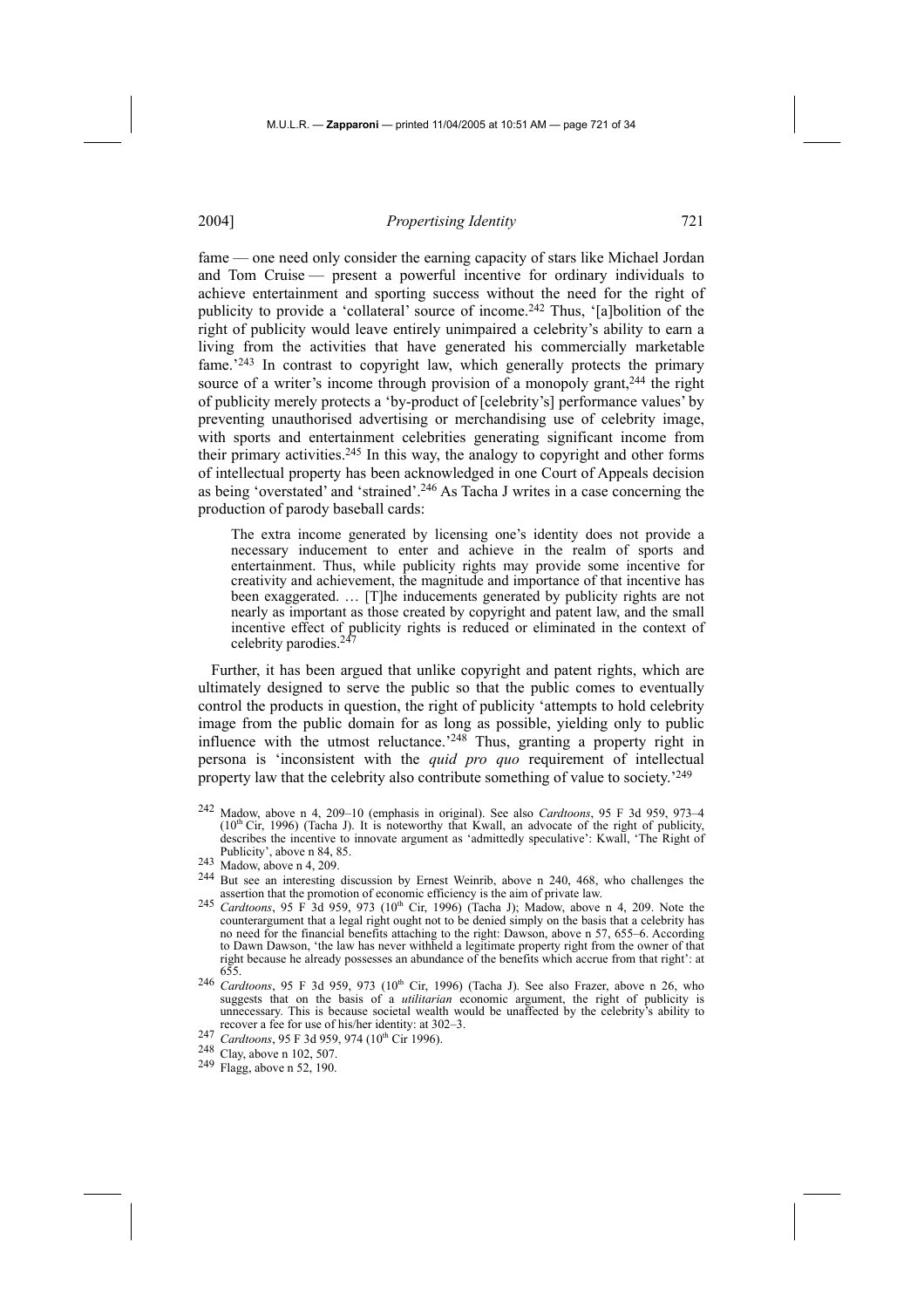Indeed, some critics have even gone so far as to suggest that the expansive nature of the current right of publicity, as seen in the denial of a parody defence in *White*, acts as a *disincentive* to artists, including satirists, cartoonists, comedians and advertisers, who rely financially on the exploitation of celebrity identity.250 In this way the right of publicity may in fact be socially *detrimental*. 251 Thus, the *Restatement (Third) of Unfair Competition* is welljudged in noting that the rationales often asserted in favour of the right of publicity are 'less compelling' than those justifying other intellectual property rights such as trade marks.252

## VII CONCLUSION

As comparative law scholars have written, comparative study is a 'twodimensional' process which not only leads to a better understanding of the foreign legal system under review, but also deepens our understanding of the domestic legal scene.253 Thus, by reflecting upon a foreign legal system, '[c]omparative study leads to a querying of … those aspects of domestic law that otherwise would be taken for granted.'254

By immersing the researcher in foreign and unfamiliar legal territory there is the 'potential for sharpening, deepening and expanding the lenses through which one perceives law'.255 Thus, this survey of the US right of publicity has revealed considerable conceptual difficulties with both the American *and* Australian approaches to the protection of identity. In adhering to the traditional model of passing off whilst also attempting to accommodate demands for greater protection of celebrity identity, Australian courts have strained and problematised the conceptual basis of this cause of action. The US, in adopting a proprietary model for the protection of identity, offers a fascinating example of the expansion of existing categories of intellectual property. However, this article has shown that a number of conceptual difficulties exist with the US formulation, and that the adoption of the 'property' label in the absence of considered analysis has significant implications for the practical application of the law. Similarly, protecting 'identity' without attempting a definition of this amorphous concept at common law creates uncertainty.

The US controversy over protection of 'identity' as a form of property is therefore instructive for Australian courts and legislatures in a number of ways. First, it illustrates the power that the 'property' label continues to command in legal and social discourse, and cautions against the adoption of such a label

- celebrity production. See generally Dawson, above n 57, 655.<br>
<sup>251</sup> Dawson, above n 57, 655.<br>
<sup>252</sup> Restatement (Third) of Unfair Competition § 46 cmt c (1995).
- <sup>253</sup> Vranken, above n 17, 4–8; see also Roger Blanpain, 'Comparativism in Labour Law and Industrial Relations' in Roger Blanpain and Christian Engels (eds), *Comparative Labour Law and Industrialized Market Economies* (7<sup>th</sup> ed, 2001) 3, 4–5. 254 Vranken, above n 17, 6.

<sup>250</sup> Clay, above n 102, 506; see generally Madow, above n 4, 212, 216, suggesting the possibility that the right of publicity may even encourage a socially detrimental 'overinvestment' in

<sup>&</sup>lt;sup>254</sup> Vranken, above n 17, 6.<br><sup>255</sup> Vivian Curran, 'Dealing in Difference: Comparative Law's Potential for Broadening Legal Perspectives' (1998) 46 *American Journal of Comparative Law* 657, 658.